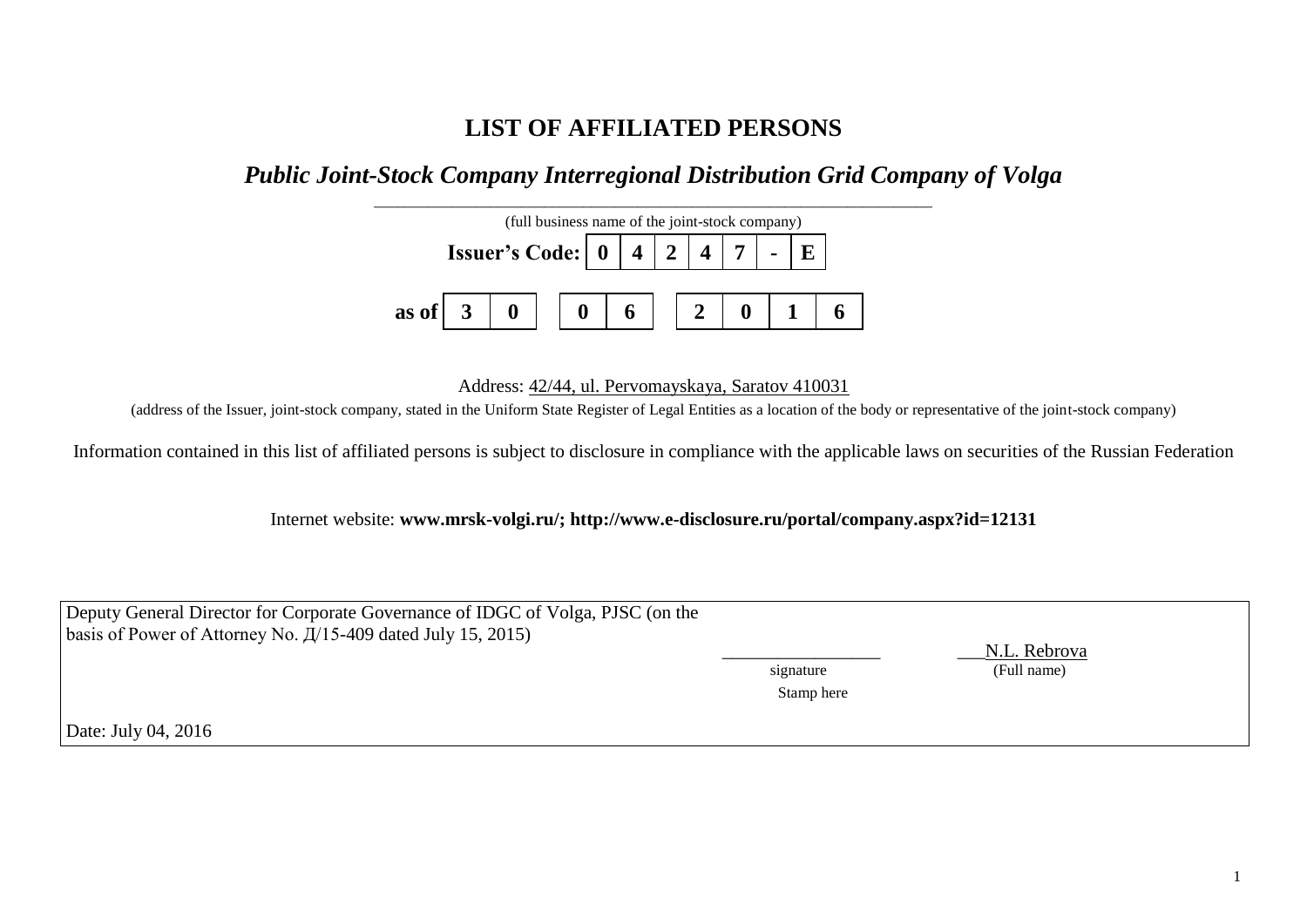| <b>Issuer's Codes</b> |               |  |  |
|-----------------------|---------------|--|--|
| <b>INN</b>            | 6450925977    |  |  |
| OGRN                  | 1076450006280 |  |  |

## **I. Composition of affiliated persons as of 3 0 0 6 2 0 1 6**

|--|



| No.            | Full business name (name of a<br>non-commercial organization)<br>or surname, name, patronymic<br>of an affiliated person | Location of a legal entity or place<br>of residence of an individual<br>(natural person) (information<br>disclosed upon consent of a natural<br>person only) | Ground (grounds) by virtue of<br>which a person is recognized as an<br>affiliate | <b>Effective</b> date<br>of a ground<br>(grounds) | Ownership<br>interest of an<br>affiliated<br>person in the<br>authorized<br>capital of the<br>Joint-Stock<br>Company, % | Percentage of<br>ordinary shares<br>in the Joint-<br>Stock Company<br>held by an<br>affiliated person,<br>$\%$ |
|----------------|--------------------------------------------------------------------------------------------------------------------------|--------------------------------------------------------------------------------------------------------------------------------------------------------------|----------------------------------------------------------------------------------|---------------------------------------------------|-------------------------------------------------------------------------------------------------------------------------|----------------------------------------------------------------------------------------------------------------|
|                | 2                                                                                                                        | 3                                                                                                                                                            | 4                                                                                | 5                                                 | 6                                                                                                                       | $\overline{7}$                                                                                                 |
|                | Akimov<br>Leonid Yurievich                                                                                               | Consent of the natural person has<br>not been obtained                                                                                                       | Member of the Board of Directors<br>of the Joint-Stock Company                   | 09.06.2016                                        |                                                                                                                         |                                                                                                                |
| $\overline{2}$ | <b>Bogashov</b><br>Aleksandr Yevgenievich                                                                                | Consent of the natural person has<br>not been obtained                                                                                                       | Member of the Board of Directors<br>of the Joint-Stock Company                   | 09.06.2016                                        |                                                                                                                         |                                                                                                                |
| 3              | Varvarin<br>Aleksandr Viktorovich                                                                                        | Consent of the natural person has<br>not been obtained                                                                                                       | Member of the Board of Directors<br>of the Joint-Stock Company                   | 09.06.2016                                        |                                                                                                                         |                                                                                                                |
| 4              | Gerasimenko<br>Mikhail Yurievich                                                                                         | Consent of the natural person has<br>not been obtained                                                                                                       | Member of the Board of Directors<br>of the Joint-Stock Company                   | 09.06.2016                                        |                                                                                                                         |                                                                                                                |
| 5              | Golovtsov<br>Aleksandr Viktorovich                                                                                       | Consent of the natural person has<br>not been obtained                                                                                                       | Member of the Board of Directors<br>of the Joint-Stock Company                   | 09.06.2016                                        | 0.000006                                                                                                                | 0.000006                                                                                                       |
| 6              | Mezhevich<br>Valentin Efimovich                                                                                          | Consent of the natural person has<br>not been obtained                                                                                                       | Member of the Board of Directors<br>of the Joint-Stock Company                   | 09.06.2016                                        |                                                                                                                         |                                                                                                                |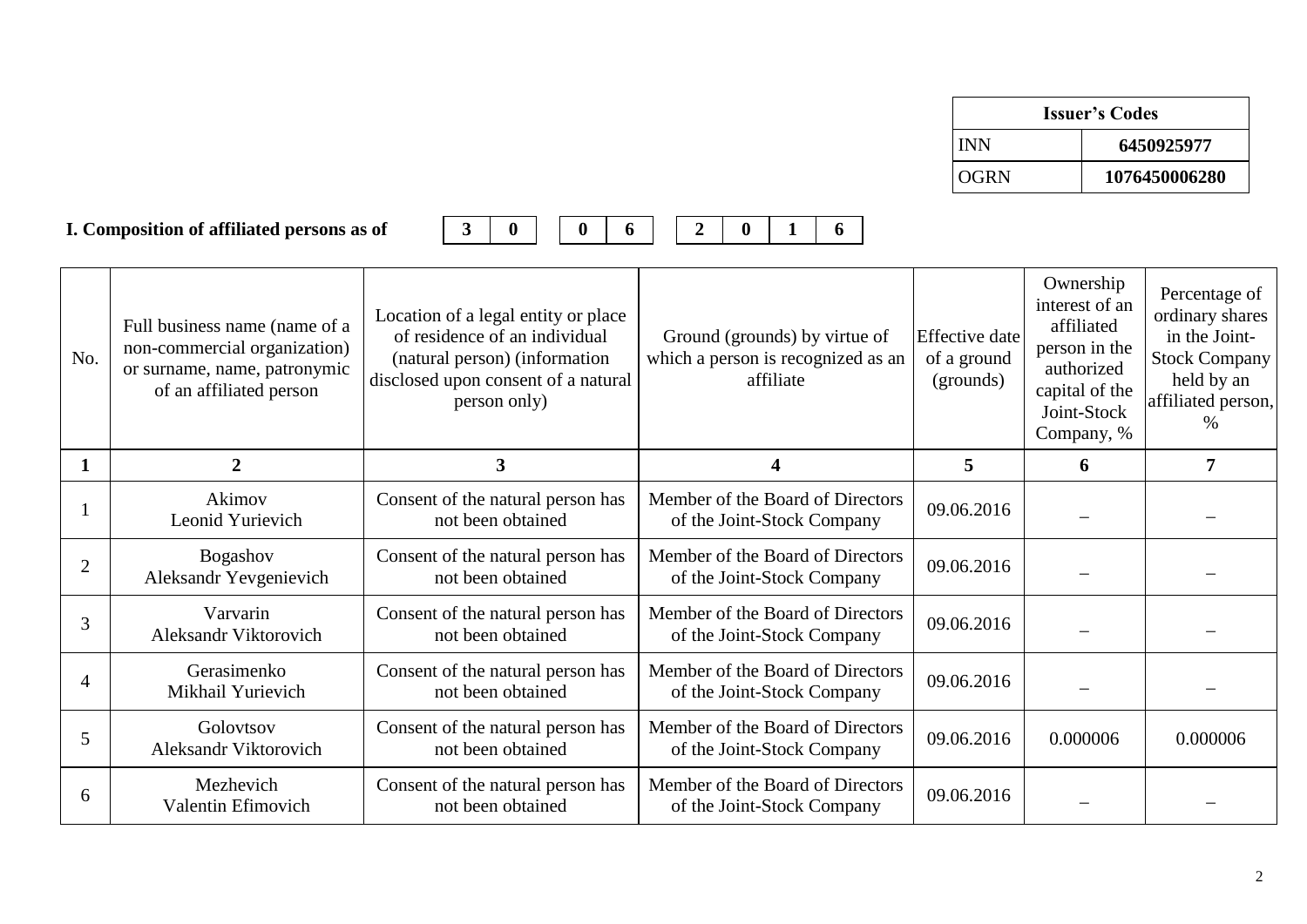| 7  | Pavlov<br>Aleksey Igorevich                                                                        | Consent of the natural person<br>has not been obtained         | Member of the Board of Directors<br>of the Joint-Stock Company                                           | 09.06.2016 |                          |          |
|----|----------------------------------------------------------------------------------------------------|----------------------------------------------------------------|----------------------------------------------------------------------------------------------------------|------------|--------------------------|----------|
|    |                                                                                                    |                                                                | The person is the Sole Executive<br>Body of the Joint-Stock Company<br>Member of the collegial executive | 12.12.2008 |                          |          |
|    | Ryabikin<br>Consent of the natural person has<br><b>Vladimir Anatolievich</b><br>not been obtained |                                                                | body of the Joint-Stock Company                                                                          | 18.04.2008 |                          |          |
| 8  |                                                                                                    | Member of the Board of Directors<br>of the Joint-Stock Company | 09.06.2016                                                                                               |            |                          |          |
|    |                                                                                                    |                                                                | The person belongs to the same<br>group of persons as the Joint-Stock<br>Company                         | 12.12.2008 |                          |          |
| 9  | Serebryakov<br>Konstantin Sergeyevich                                                              | Consent of the natural person has<br>not been obtained         | Member of the Board of Directors<br>of the Joint-Stock Company                                           | 09.06.2016 |                          |          |
| 10 | Shagina<br>Irina Aleksandrovna                                                                     | Consent of the natural person has<br>not been obtained         | Member of the Board of Directors<br>of the Joint-Stock Company                                           | 09.06.2016 |                          |          |
| 11 | Shaydullin<br>Farit Gabdulfatovich                                                                 | Consent of the natural person has<br>not been obtained         | Member of the Board of Directors<br>of the Joint-Stock Company                                           | 09.06.2016 |                          |          |
| 12 | Zaretskiy<br>Dmitry Lvovich                                                                        | Consent of the natural person has<br>not been obtained         | Member of the collegial executive<br>body of the Joint-Stock Company                                     | 25.07.2012 | 0.00052%                 | 0.00052% |
| 13 | Kuliev<br>Vyacheslav Igorevich                                                                     | Consent of the natural person has<br>not been obtained         | Member of the collegial executive<br>body of the Joint-Stock Company                                     | 21.12.2012 |                          |          |
| 14 | Pavlov<br>Oleg Grigorievich                                                                        | Consent of the natural person has<br>not been obtained         | Member of the collegial executive<br>body of the Joint-Stock Company                                     | 24.07.2014 | $\overline{\phantom{0}}$ |          |
| 15 | Ponomarev<br>Vladimir Borisovich                                                                   | Consent of the natural person has<br>not been obtained         | Member of the collegial executive<br>body of the Joint-Stock Company                                     | 07.04.2009 |                          |          |
| 16 | Puchkova<br>Irina Yurievna                                                                         | Consent of the natural person has<br>not been obtained         | Member of the collegial executive<br>body of the Joint-Stock Company                                     | 03.03.2011 |                          |          |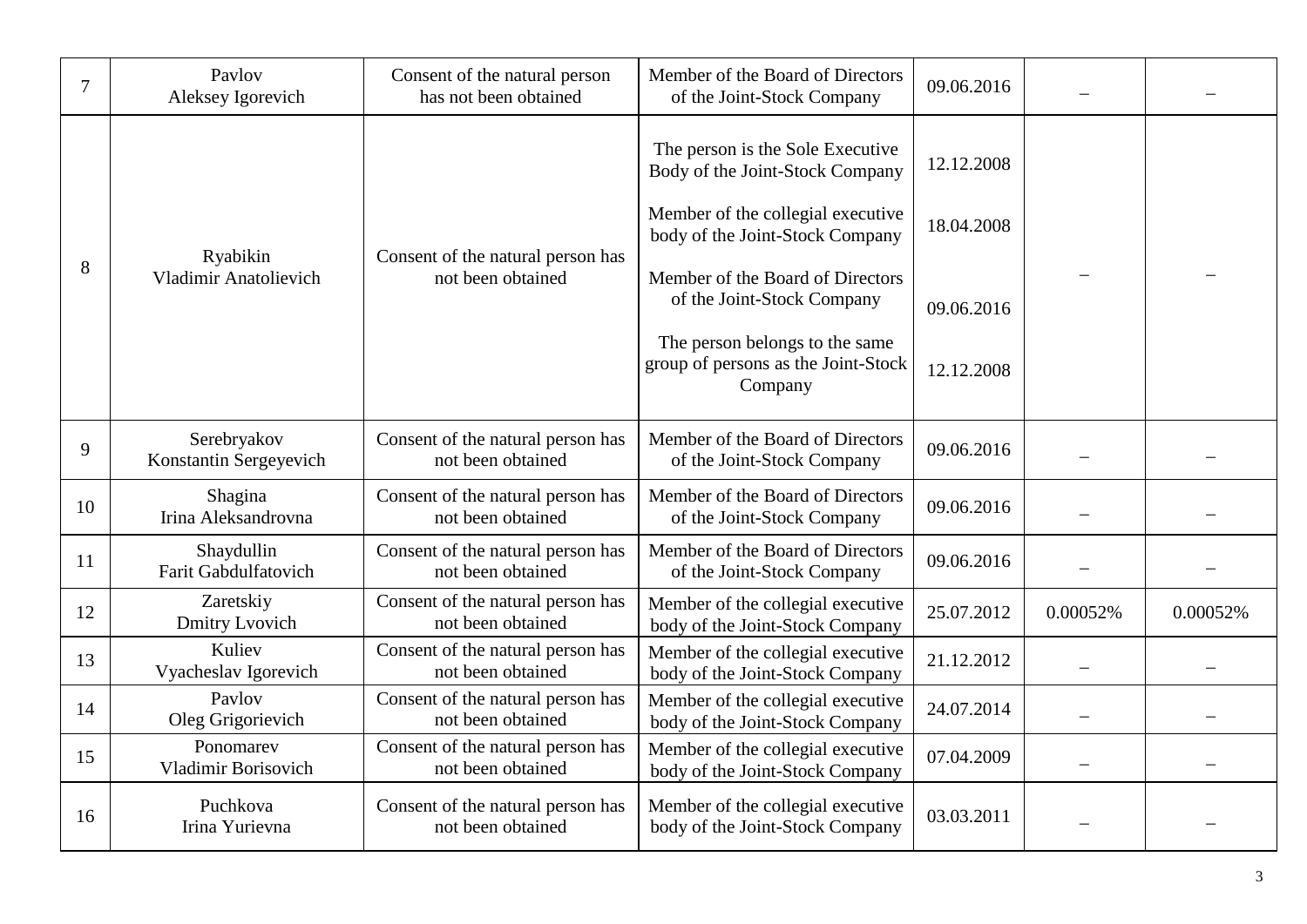| 17 | Rebrova Natalia Leonidovna                                          | Consent of the natural person has<br>not been obtained                      | Member of the collegial executive<br>body of the Joint-Stock Company                                                                                                                                                                               | 06.10.2009               | 0.000035% | 0.000035% |
|----|---------------------------------------------------------------------|-----------------------------------------------------------------------------|----------------------------------------------------------------------------------------------------------------------------------------------------------------------------------------------------------------------------------------------------|--------------------------|-----------|-----------|
| 18 | Tamlenova Irina Alekseevna                                          | Consent of the natural person has<br>not been obtained                      | Member of the collegial executive<br>body of the Joint-Stock Company                                                                                                                                                                               | 07.04.2009               |           |           |
| 19 | Frolov Sergey Petrovich                                             | Consent of the natural person has<br>not been obtained                      | Member of the collegial executive<br>body of the Joint-Stock Company                                                                                                                                                                               | 07.04.2009               |           |           |
| 20 | Public Joint-Stock Company<br><b>Russian Grids</b>                  | Moscow, Russia                                                              | The person is entitled to dispose of<br>over 20% of the total number of<br>votes attached to the voting shares<br>of this Joint-Stock Company<br>The person belongs to the same<br>group of persons as the Joint-Stock<br>Company                  | 20.08.2008<br>01.07.2008 | 67.626%   | 67.626%   |
| 21 | Open Joint-Stock Company<br>Social Sphere-M                         | 50, prospekt Lenina, Saransk, the<br>Republic of Mordovia, Russia           | The legal entity in which this<br>Joint-Stock Company is entitled to<br>dispose of over 20% of the total<br>number of votes attached to the<br>voting shares or constituting the<br>share capital of stocks,<br>contributions of this legal entity | 28.04.2008               |           |           |
|    |                                                                     |                                                                             | The person belongs to the same<br>group of persons as the Joint-Stock<br>Company                                                                                                                                                                   | 28.04.2008               |           |           |
| 22 | Open Joint-Stock Company<br><b>Chuvash Autotransport</b><br>Company | 21, ul. Promyshlennaya,<br>Novocheboksarsk, the Chuvash<br>Republic, Russia | The legal entity in which this<br>Joint-Stock Company is entitled to<br>dispose of over 20% of the total<br>number of votes attached to the<br>voting shares or constituting the<br>share capital of stocks,<br>contributions of this legal entity | 28.04.2008               |           |           |
|    |                                                                     |                                                                             | The person belongs to the same<br>group of persons as the Joint-Stock<br>Company                                                                                                                                                                   | 28.04.2008               |           |           |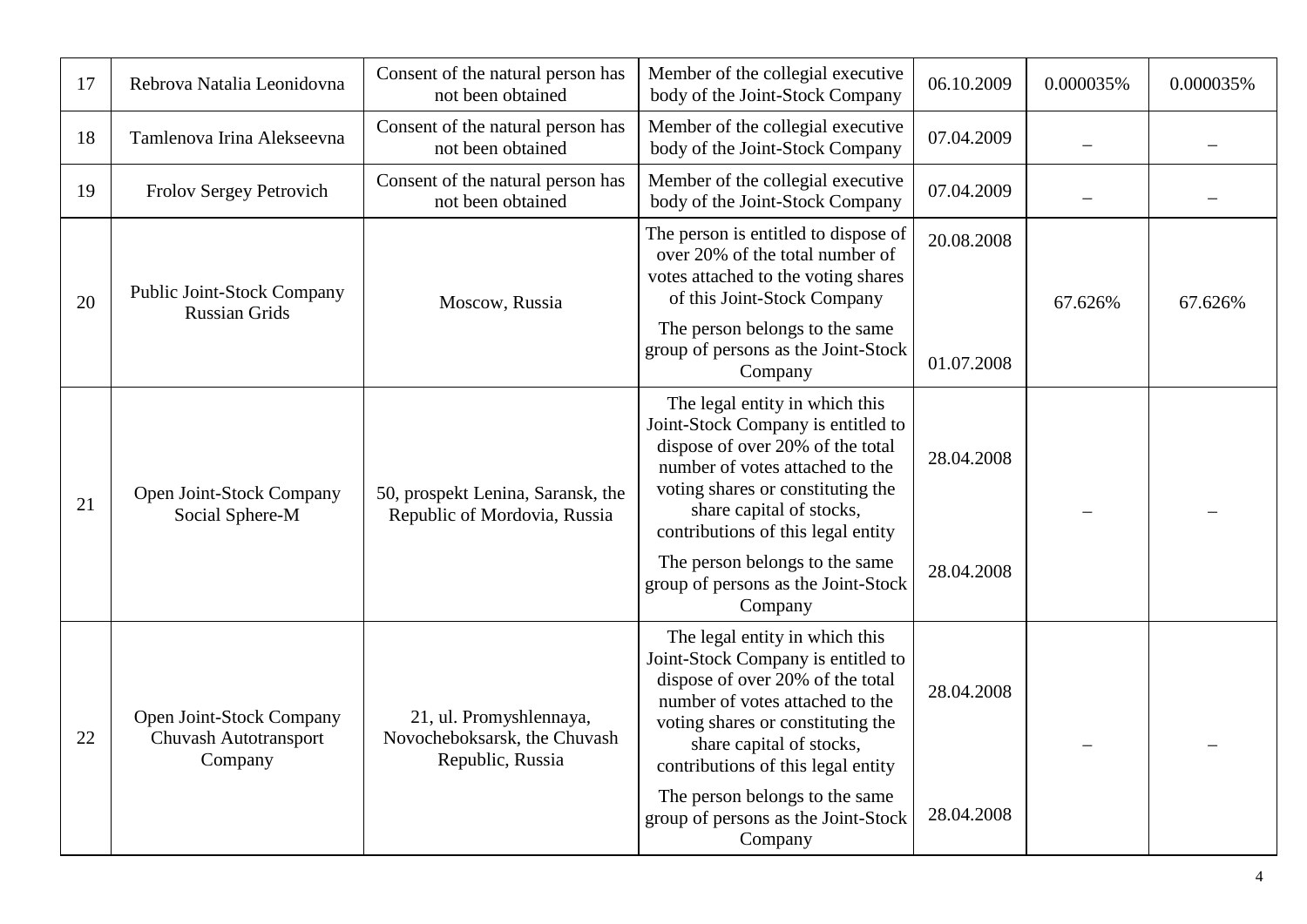| 23 | Open Joint-Stock Company<br>Solnechny Sanatorium-<br>Preventorium                                  | 58, ul. Turbinnaya, Orenburg,<br>Russia             | The legal entity in which this<br>Joint-Stock Company is entitled to<br>dispose of over 20% of the total<br>number of votes attached to the<br>voting shares or constituting the<br>share capital of stocks,                                       | 28.04.2008 |  |
|----|----------------------------------------------------------------------------------------------------|-----------------------------------------------------|----------------------------------------------------------------------------------------------------------------------------------------------------------------------------------------------------------------------------------------------------|------------|--|
|    |                                                                                                    |                                                     | contributions of this legal entity<br>The person belongs to the same<br>group of persons as the Joint-Stock<br>Company                                                                                                                             | 28.04.2008 |  |
| 24 | Open Joint-Stock Company<br>Energoservice of Volga                                                 | 149A, ul. Moskovskaya, Saratov,<br>410012, Russia   | The legal entity in which this<br>Joint-Stock Company is entitled to<br>dispose of over 20% of the total<br>number of votes attached to the<br>voting shares or constituting the<br>share capital of stocks,<br>contributions of this legal entity | 12.01.2011 |  |
|    |                                                                                                    |                                                     | The person belongs to the same<br>group of persons as the Joint-Stock<br>Company                                                                                                                                                                   | 12.01.2011 |  |
| 25 | <b>Public Joint-Stock Company</b><br><b>Interregional Distribution Grid</b><br>Company of Center   | Moscow, Russia                                      | The person belongs to the same<br>group of persons as the Joint-Stock<br>Company                                                                                                                                                                   | 01.07.2008 |  |
| 26 | Public Joint -Stock Company<br><b>Interregional Distribution Grid</b><br>Company of the North-West | Gatchina, the Leningrad region,<br>Russia           | The person belongs to the same<br>group of persons as the Joint-Stock<br>Company                                                                                                                                                                   | 01.07.2008 |  |
| 27 | Open Joint-Stock Company<br><b>Interregional Distribution Grid</b><br>Company of Urals             | 140, ul. Mamina-Sibiryaka,<br>Yekaterinburg, 620026 | The person belongs to the same<br>group of persons as the Joint-Stock<br>Company                                                                                                                                                                   | 01.07.2008 |  |
| 28 | <b>Public Joint-Stock Company</b><br><b>Interregional Distribution Grid</b><br>Company of Siberia  | 144a, ul. Bogarda, Krasnoyarsk,<br>660021           | The person belongs to the same<br>group of persons as the Joint-Stock<br>Company                                                                                                                                                                   | 01.07.2008 |  |
| 29 | Public Joint-Stock Company                                                                         | 33, ul. Rozhdestvenskaya, Nizhny                    | The person belongs to the same                                                                                                                                                                                                                     | 01.07.2008 |  |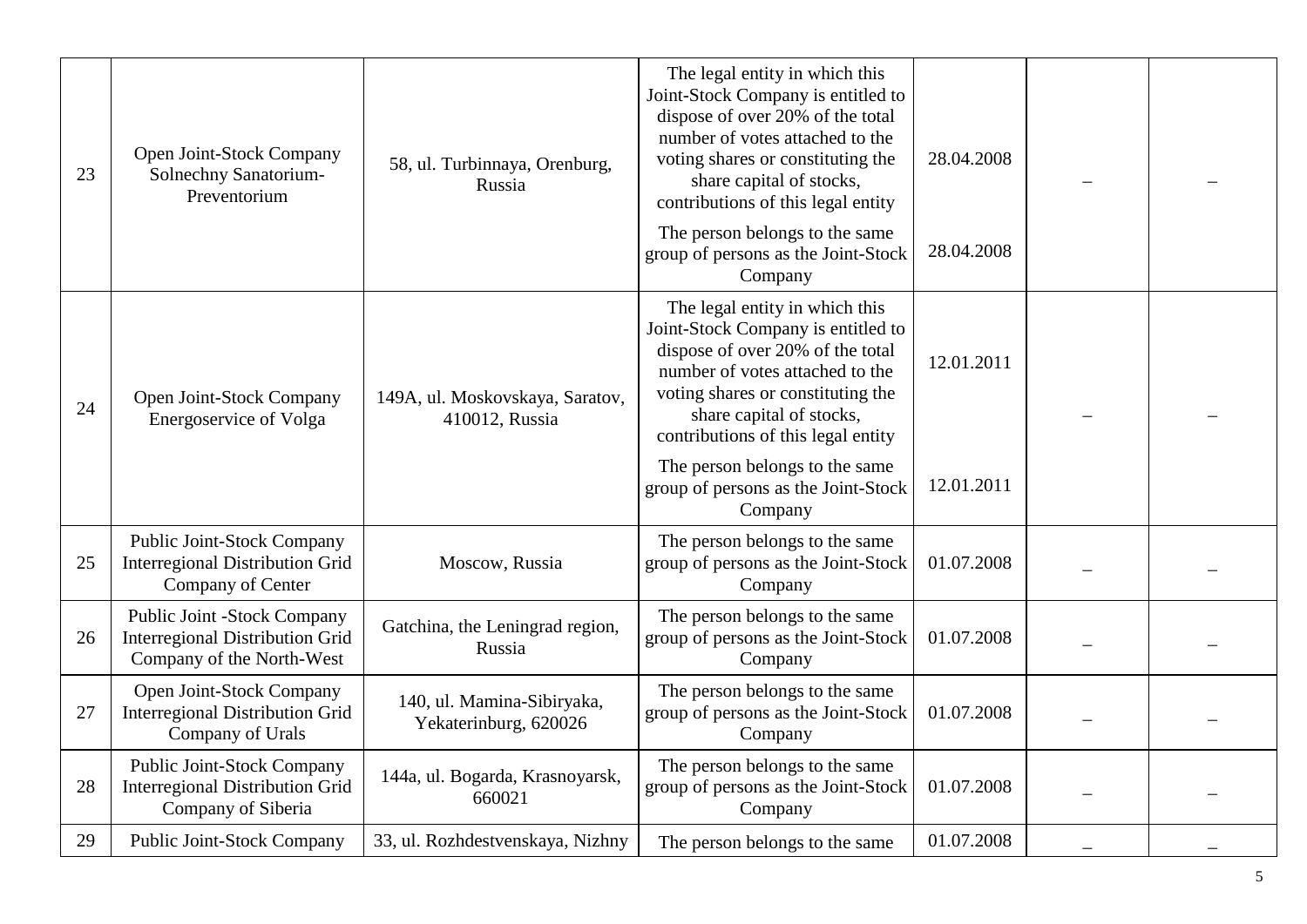|    | <b>Interregional Distribution Grid</b><br>Company of Center and Volga<br>region                           | Novgorod 603950, the Russian<br>Federation                                                                                 | group of persons as the Joint-Stock<br>Company                                   |            |  |
|----|-----------------------------------------------------------------------------------------------------------|----------------------------------------------------------------------------------------------------------------------------|----------------------------------------------------------------------------------|------------|--|
| 30 | <b>Public Joint-Stock Company</b><br><b>Interregional Distribution Grid</b><br>Company of the South       | Rostov-on-Don, the Russian<br>Federation                                                                                   | The person belongs to the same<br>group of persons as the Joint-Stock<br>Company | 01.07.2008 |  |
| 31 | Public Joint -Stock Company<br><b>Interregional Distribution Grid</b><br>Company of the North<br>Caucasus | 13a, ul. Podstantsionnaya,<br>Energetik settlement, Pyatigorsk<br>357506, Stavropol Krai, the<br><b>Russian Federation</b> | The person belongs to the same<br>group of persons as the Joint-Stock<br>Company | 01.07.2008 |  |
| 32 | Joint-Stock Company of Power<br>Industry and Electrification<br>Tyumenenergo                              | Surgut, the Tyumen region,<br>Khanty-Mansi Autonomous Area -<br>Yugra, Russia                                              | The person belongs to the same<br>group of persons as the Joint-Stock<br>Company | 01.07.2008 |  |
| 33 | Public Joint-Stock Company of<br>Power Industry and<br>Electrification<br>Lenenergo                       | Saint Petersburg, Russia                                                                                                   | The person belongs to the same<br>group of persons as the Joint-Stock<br>Company | 01.07.2008 |  |
| 34 | <b>Public Joint-Stock Company</b><br>Moscow United Electric Grid<br>Company                               | Moscow, the Russian Federation                                                                                             | The person belongs to the same<br>group of persons as the Joint-Stock<br>Company | 01.07.2008 |  |
| 35 | Joint-Stock Company<br>Yantarenergo                                                                       | Kaliningrad, the Russian<br>Federation                                                                                     | The person belongs to the same<br>group of persons as the Joint-Stock<br>Company | 01.07.2008 |  |
| 36 | Public Joint-Stock Company<br>North-West Energy<br><b>Management Company</b>                              | Saint Petersburg                                                                                                           | The person belongs to the same<br>group of persons as the Joint-Stock<br>Company | 01.07.2008 |  |
| 37 | <b>Public Joint-Stock Company</b><br>Dagestan Energy Retail<br>Company                                    | Makhachkala, Republic of<br>Dagestan                                                                                       | The person belongs to the same<br>group of persons as the Joint-Stock<br>Company | 01.07.2008 |  |
| 38 | Kabardino-Balkarian Public<br>Joint-Stock Company of Power<br>Industry and Electrification                | Nalchik, Kabardino-Balkar<br>Republic                                                                                      | The person belongs to the same<br>group of persons as the Joint-Stock<br>Company | 01.07.2008 |  |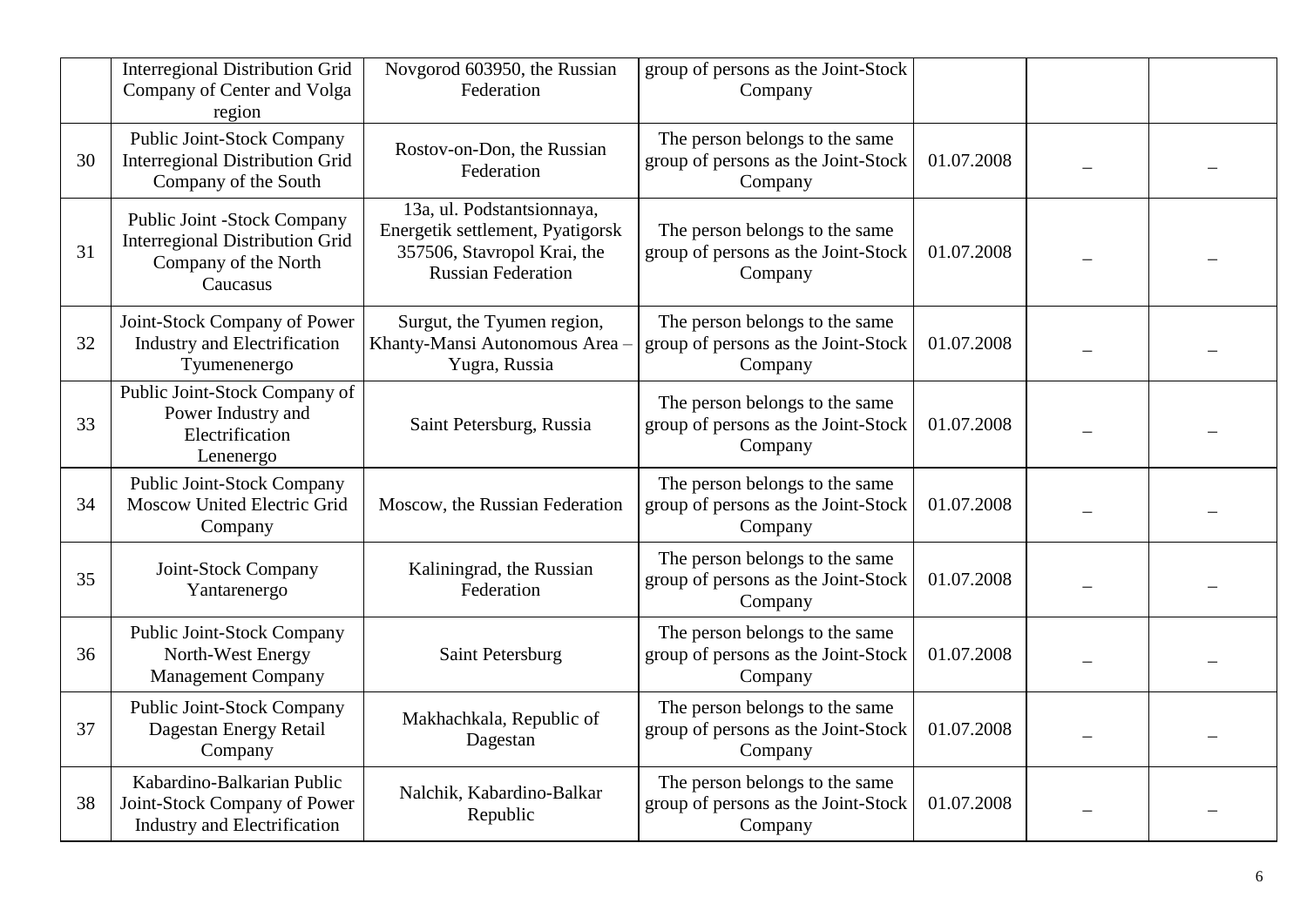| 39 | Joint-Stock Company<br>Karachayevo-Cherkesskenergo                                                                                                                                      | Cherkessk, Karachay-Circassian<br>Republic                                    | The person belongs to the same<br>group of persons as the Joint-Stock<br>Company | 01.07.2008 |  |
|----|-----------------------------------------------------------------------------------------------------------------------------------------------------------------------------------------|-------------------------------------------------------------------------------|----------------------------------------------------------------------------------|------------|--|
| 40 | Joint-Stock Company<br>Kalmenergosbyt                                                                                                                                                   | Elista, Republic of Kalmykia                                                  | The person belongs to the same<br>group of persons as the Joint-Stock<br>Company | 01.07.2008 |  |
| 41 | Joint-Stock Company<br>Management of Fiber-Optic<br><b>Communication Lines at</b><br><b>Overhead Power Transmission</b><br>Lines of Interregional<br><b>Distribution Grid Companies</b> | Moscow, Russia                                                                | The person belongs to the same<br>group of persons as the Joint-Stock<br>Company | 30.06.2011 |  |
| 42 | Joint-Stock Company<br>Realty of the United Power<br><b>System Engineering Center</b>                                                                                                   | Moscow                                                                        | The person belongs to the same<br>group of persons as the Joint-Stock<br>Company | 01.07.2008 |  |
| 43 | Public Joint-Stock Company<br><b>Tomsk Distribution Company</b>                                                                                                                         | Tomsk, the Russian Federation                                                 | The person belongs to the same<br>group of persons as the Joint-Stock<br>Company | 01.07.2008 |  |
| 44 | Open Joint-Stock Company<br><b>VNIPIenergoprom Association</b>                                                                                                                          | 2/1, Semyonovskaya<br>Naberezhnaya, Moscow, 105094,<br>the Russian Federation | The person belongs to the same<br>group of persons as the Joint-Stock<br>Company | 01.07.2008 |  |
| 45 | Open Joint-Stock Company<br>Special Design Bureau of Heat<br>Power Engineering Equipment<br><b>VTI</b>                                                                                  | 4/1, Tretiy Avtozavodskiy Proezd,<br>Moscow, the Russian Federation           | The person belongs to the same<br>group of persons as the Joint-Stock<br>Company | 01.07.2008 |  |
| 46 | Joint-Stock Company<br>Tyvaenergosbyt                                                                                                                                                   | Kyzyl, the Republic of Tyva, the<br><b>Russian Federation</b>                 | The person belongs to the same<br>group of persons as the Joint-Stock<br>Company | 01.07.2008 |  |
| 47 | Joint-Stock Company of Power<br><b>Industry and Electrification</b><br>Ingushenergo                                                                                                     | Nazran, Republic of Ingooshetia                                               | The person belongs to the same<br>group of persons as the Joint-Stock<br>Company | 01.07.2008 |  |
| 48 | Public Joint-Stock Company of<br>Power Industry and                                                                                                                                     | Krasnodar, the Russian Federation                                             | The person belongs to the same<br>group of persons as the Joint-Stock            | 01.07.2008 |  |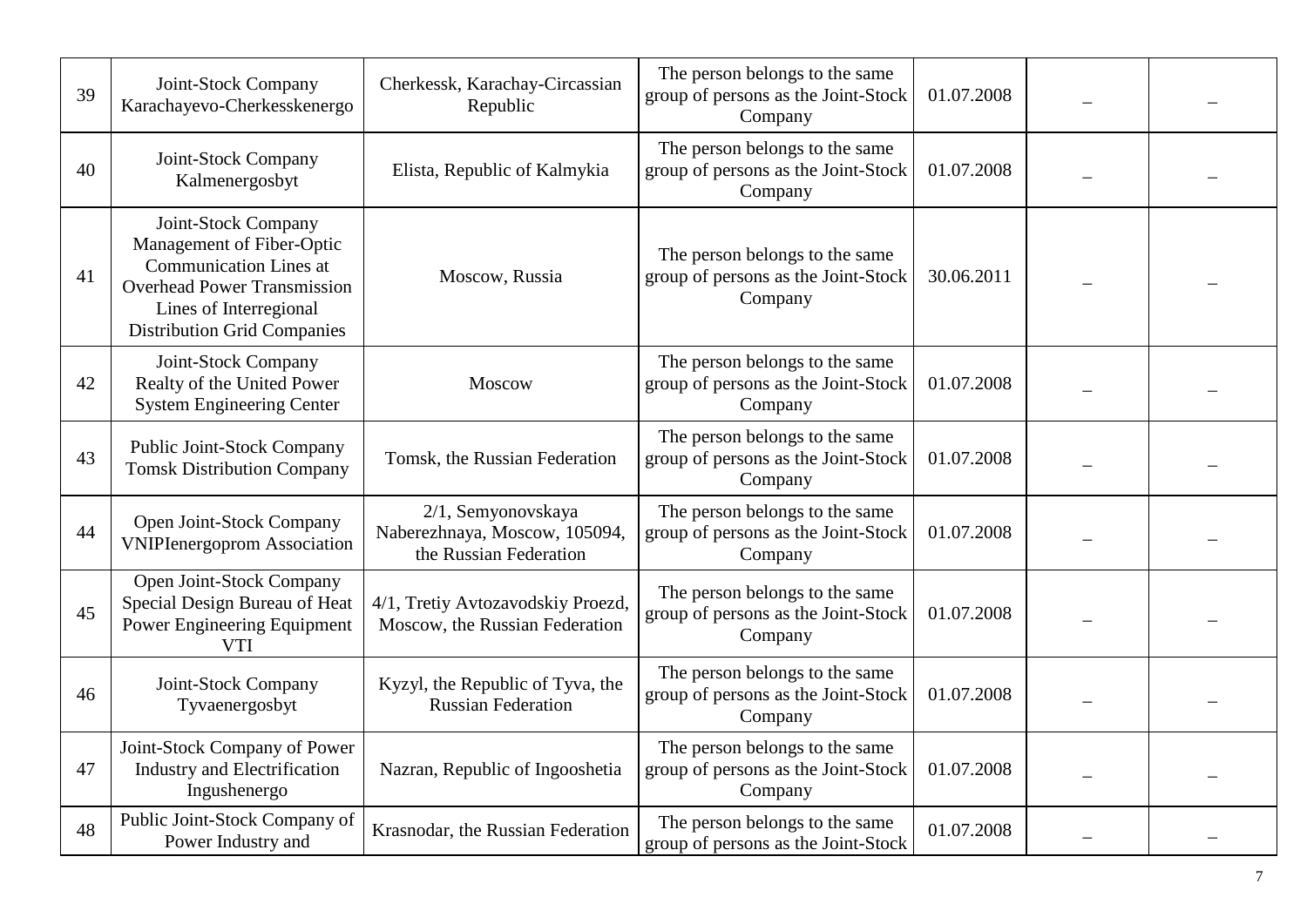|    | Electrification of Kuban                                                                |                                                                                                                                      | Company                                                                                                                |            |  |
|----|-----------------------------------------------------------------------------------------|--------------------------------------------------------------------------------------------------------------------------------------|------------------------------------------------------------------------------------------------------------------------|------------|--|
| 49 | Open Joint-Stock Company of<br>Power Industry and<br>Electrification<br>Sevkavkazenergo | Vladikavkaz, Republic of North<br>Ossetia - Alania                                                                                   | The person belongs to the same<br>group of persons as the Joint-Stock<br>Company                                       | 01.07.2008 |  |
| 50 | Open Joint-Stock Company<br>Nurenergo                                                   | 6, Staropromyslovskoye Shosse,<br>Grozny, Chechen Republic                                                                           | The person belongs to the same<br>group of persons as the Joint-Stock<br>Company                                       | 01.07.2008 |  |
| 51 | Joint-Stock Company<br>Chechenenergo                                                    | 6, Staropromyslovskoye Shosse,<br>Grozny, Chechen Republic, the<br><b>Russian Federation</b>                                         | The person belongs to the same<br>group of persons as the Joint-Stock<br>Company                                       | 01.07.2008 |  |
| 52 | Joint-Stock Company<br>Energetik Sanatorium-<br>Preventorium                            | 1, ul. Sanatornaya, Industrial<br>Community Novaya Lyada, the<br>Tambov region, 392515                                               | The person belongs to the same<br>group of persons as the Joint-Stock<br>Company                                       | 01.07.2008 |  |
| 53 | Open Joint-Stock Company<br>Pskovenergoagent                                            | 32, ul. Staro-Tekstilnaya, Pskov,<br>180006, the Russian Federation                                                                  | The person belongs to the same<br>group of persons as the Joint-Stock<br>Company                                       | 01.07.2008 |  |
| 54 | Open Joint-Stock Company<br>Pskovenergosbyt                                             | 24, ul. Zavodskaya, Pskov, 180000                                                                                                    | The person belongs to the same<br>group of persons as the Joint-Stock<br>Company                                       | 01.07.2008 |  |
| 55 | Open Joint-Stock Company<br>Lesnaya Skazka                                              | Syargilakhta village, the<br>Pryazhinskiy district, the Republic<br>of Karelia, the Russian Federation                               | The person belongs to the same<br>group of persons as the Joint-Stock<br>Company                                       | 01.07.2008 |  |
| 56 | Open Joint-Stock Company<br>Yekaterinburg Electric Grid<br>Company                      | 1, ul. Borisa Yeltsina,<br>Federation                                                                                                | The person belongs to the same<br>Yekaterinburg, $620014$ , the Russian group of persons as the Joint-Stock<br>Company | 01.07.2008 |  |
| 57 | Open Joint-Stock Company<br>Sotssphera                                                  | Recreation camp named after<br>Strelnikov, Chernoluchye<br>settlement, the Omsk district, the<br>Omsk region, 644518<br>Стрельникова | The person belongs to the same<br>group of persons as the Joint-Stock<br>Company                                       | 01.07.2008 |  |
| 58 | Open Joint-Stock Company<br>Tyvaenergo                                                  | 4, ul. Rabochaya, Kyzyl, the<br>Republic of Tyva, 667001, the                                                                        | The person belongs to the same<br>group of persons as the Joint-Stock                                                  | 01.07.2008 |  |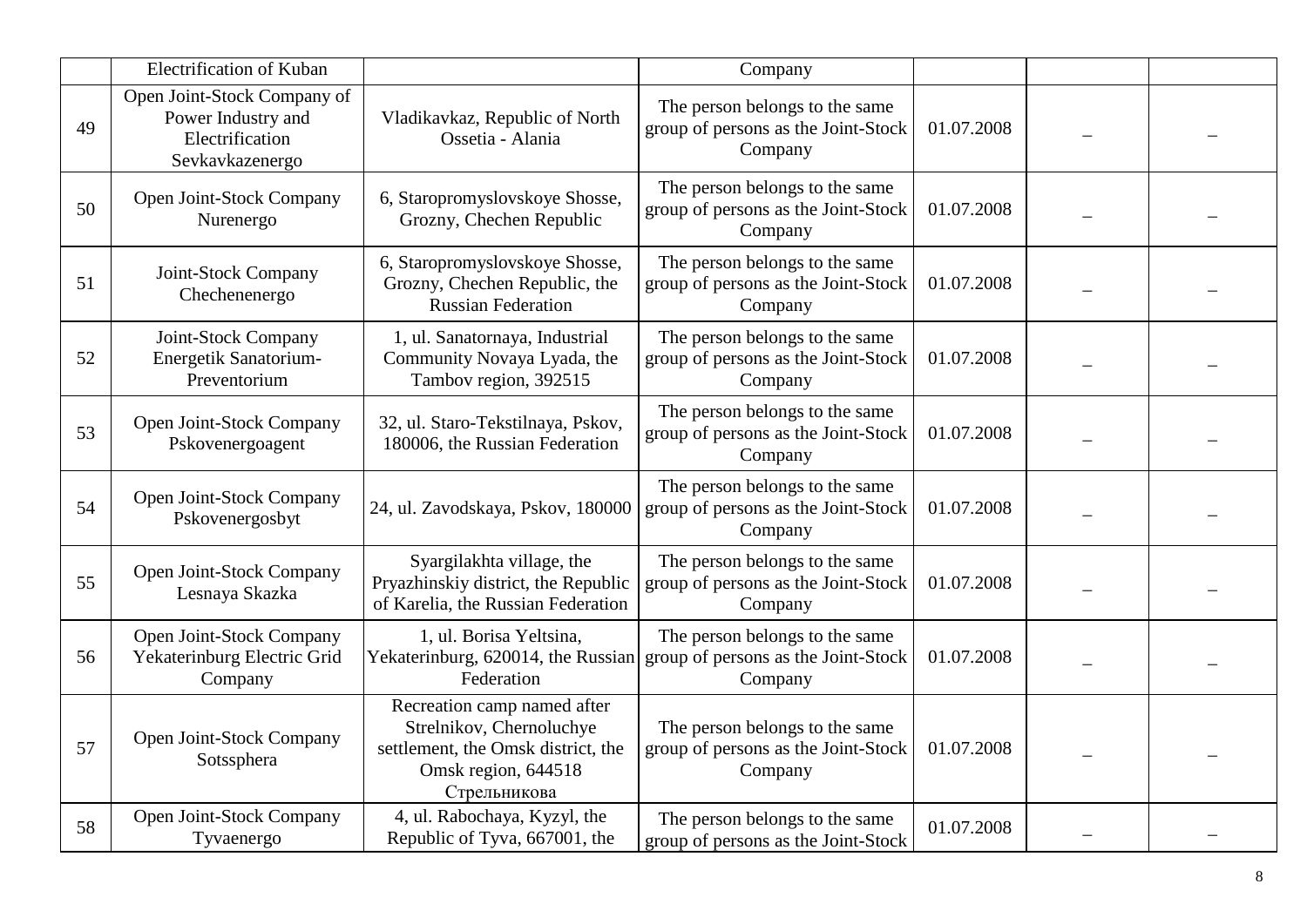|    |                                                                                           | <b>Russian Federation</b>                                                                                     | Company                                                                          |            |  |
|----|-------------------------------------------------------------------------------------------|---------------------------------------------------------------------------------------------------------------|----------------------------------------------------------------------------------|------------|--|
| 59 | <b>Closed Joint-Stock Company</b><br><b>SVET</b>                                          | 8, ul. Lunacharskogo, Bor 606440,<br>the Nizhny Novgorod region                                               | The person belongs to the same<br>group of persons as the Joint-Stock<br>Company | 01.07.2008 |  |
| 60 | Open Joint-Stock Company<br>Berendeyevskoye                                               | Berendeyevka settlement,<br>Lyskovsky district, the Nizhny<br>Novgorod region, 606241                         | The person belongs to the same<br>group of persons as the Joint-Stock<br>Company | 01.07.2008 |  |
| 61 | Open Joint-Stock Company<br>Avtotransportnoye Khozyaistvo<br>(Motor Transport Facilities) | 50, ul. Yuzhnaya, Orichi settlement,<br>the Orichi district, the Kirov region,<br>the Russian Federation      | The person belongs to the same<br>group of persons as the Joint-Stock<br>Company | 01.07.2008 |  |
| 62 | Open Joint-Stock Company<br>Energetik Sanatorium-<br>Preventorium                         | 10, ul. Aviatsionnaya, Izhevsk,<br>426009, the Udmurtian Republic,<br>the Russian Federation                  | The person belongs to the same<br>group of persons as the Joint-Stock<br>Company | 01.07.2008 |  |
| 63 | Open Joint-Stock Company<br><b>Kaliningrad Generating</b><br>Company                      | 10a, Pravaya Naberezhnaya,<br>Kaliningrad, the Russian<br>Federation                                          | The person belongs to the same<br>group of persons as the Joint-Stock<br>Company | 01.07.2008 |  |
| 64 | Open Joint-Stock Company<br>Yantarenergosbyt                                              | 10, ul. Darvina, Kaliningrad                                                                                  | The person belongs to the same<br>group of persons as the Joint-Stock<br>Company | 01.07.2008 |  |
| 65 | Open Joint-Stock Company<br><b>Energetik Recreation Camp</b>                              | 3, ul. Shkolnaya, stanitsa Shepsi,<br>the Tuapse district, Krasnodar<br>Krai, 352818                          | The person belongs to the same<br>group of persons as the Joint-Stock<br>Company | 01.07.2008 |  |
| 66 | Open Joint-Stock Company<br>Sokolovskoye Agricultural<br>Enterprise                       | 32, ul. Kurskaya, Sokolovo-<br>Kundryuchenskiy settlement,<br>Novoshakhtinsk-10, the Rostov<br>region, Russia | The person belongs to the same<br>group of persons as the Joint-Stock<br>Company | 01.07.2008 |  |
| 67 | Open Joint-Stock Company<br>Agricultural Enterprise named<br>after A.A. Grechko           | 21, ul. Teatralnaya, Kuybyshevo<br>settlement, the Kuybyshevo<br>district, the Rostov region, Russia          | The person belongs to the same<br>group of persons as the Joint-Stock<br>Company | 01.07.2008 |  |
| 68 | <b>Closed Joint-Stock Company</b><br>Lenenergospetsremont                                 | 191180.<br>bld. 43 (ID code "A"), 12 Liniya,<br>Vasilievskiy Ostrov, Saint<br>Petersburg, 191180              | The person belongs to the same<br>group of persons as the Joint-Stock<br>Company | 01.07.2008 |  |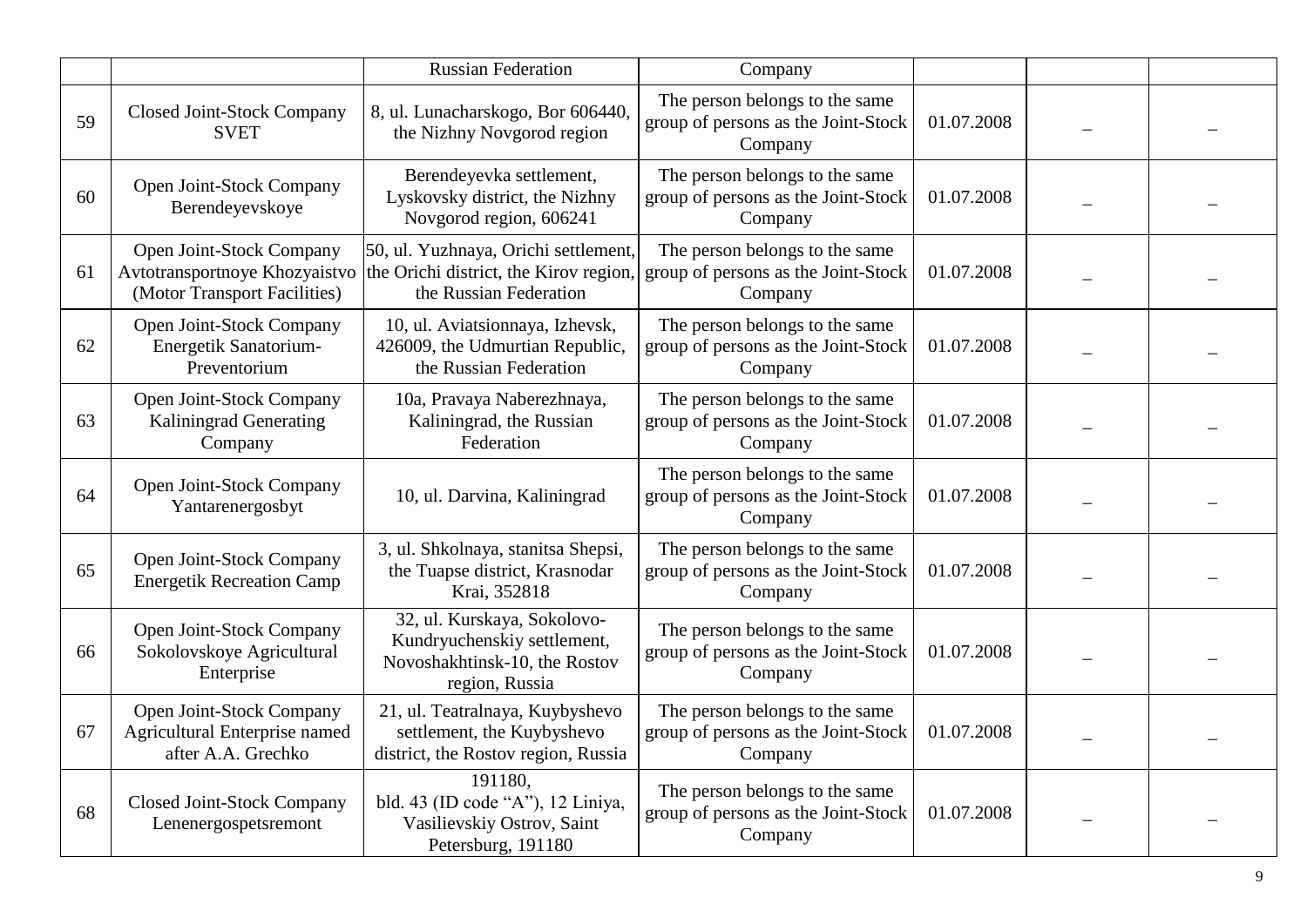| 69 | Open Joint-Stock Company<br>Moskabelsetmontazh                           | bld. 1, ul. Dolgorukovskaya 38,<br>Moscow, 115088                                      | The person belongs to the same<br>group of persons as the Joint-Stock<br>Company | 01.07.2008 |  |
|----|--------------------------------------------------------------------------|----------------------------------------------------------------------------------------|----------------------------------------------------------------------------------|------------|--|
| 70 | Open Joint-Stock Company<br>Moskabelenergoremont                         | bld. 7B, ul. Reutovskaya, Moscow,<br>111539                                            | The person belongs to the same<br>group of persons as the Joint-Stock<br>Company | 01.07.2008 |  |
| 71 | Open Joint-Stock Company<br><b>Electrical Equipment Repairs</b><br>Plant | 4a, Starokashirskoye Shosse,<br>Moscow, 152201                                         | The person belongs to the same<br>group of persons as the Joint-Stock<br>Company | 01.07.2008 |  |
| 72 | Open Joint-Stock Company<br><b>Energetik Vacation Hotel</b>              | 4, ul. Pionerskaya, Divnomorskoye<br>settlement, Gelendzhik, Krasnodar<br>Krai, 353490 | The person belongs to the same<br>group of persons as the Joint-Stock<br>Company | 01.07.2008 |  |
| 73 | Open Joint-Stock Company<br>Plamya Recreation Complex                    | 2, Novomikhaylovskiy settlement,<br>the Tuapse district, Krasnodar<br>Krai, 352856     | The person belongs to the same<br>group of persons as the Joint-Stock<br>Company | 01.07.2008 |  |
| 74 | Closed Joint-Stock Company<br>Tsarskoselskaya Power<br>Company           | 5, ul. Glinki, Pushkin, Saint<br>Petersburg, 196600                                    | The person belongs to the same<br>group of persons as the Joint-Stock<br>Company | 01.07.2008 |  |
| 75 | Open Joint-Stock Company<br>Yekaterinburgenergosbyt                      | 48, ul. Surikova, Yekaterinburg,<br>620144, the Russian Federation                     | The person belongs to the same<br>group of persons as the Joint-Stock<br>Company | 01.07.2008 |  |
| 76 | <b>Closed Joint-Stock Company</b><br>Kurortenergo                        | 16, ul. Kommunarov, Sestroretsk,<br>Saint Petersburg, 197706                           | The person belongs to the same<br>group of persons as the Joint-Stock<br>Company | 01.07.2008 |  |
| 77 | Open Joint-Stock Company<br>Energotsentr                                 | 65, ul. Kirova, Podolsk, the<br>Moscow region, 142117                                  | The person belongs to the same<br>group of persons as the Joint-Stock<br>Company | 01.07.2008 |  |
| 78 | Joint-Stock Company<br>Yaroslavl Electric Grid<br>Company                | 26, ul. Blyukhera, Yaroslavl,<br>150042, the Russian Federation                        | The person belongs to the same<br>group of persons as the Joint-Stock<br>Company | 30.12.2009 |  |
| 79 | <b>Limited Liability Company</b><br><b>Elektroservice Company</b>        | 39V, Sibirskiy Trakt,<br>Yekaterinburg, 620100                                         | The person belongs to the same<br>group of persons as the Joint-Stock            | 30.12.2009 |  |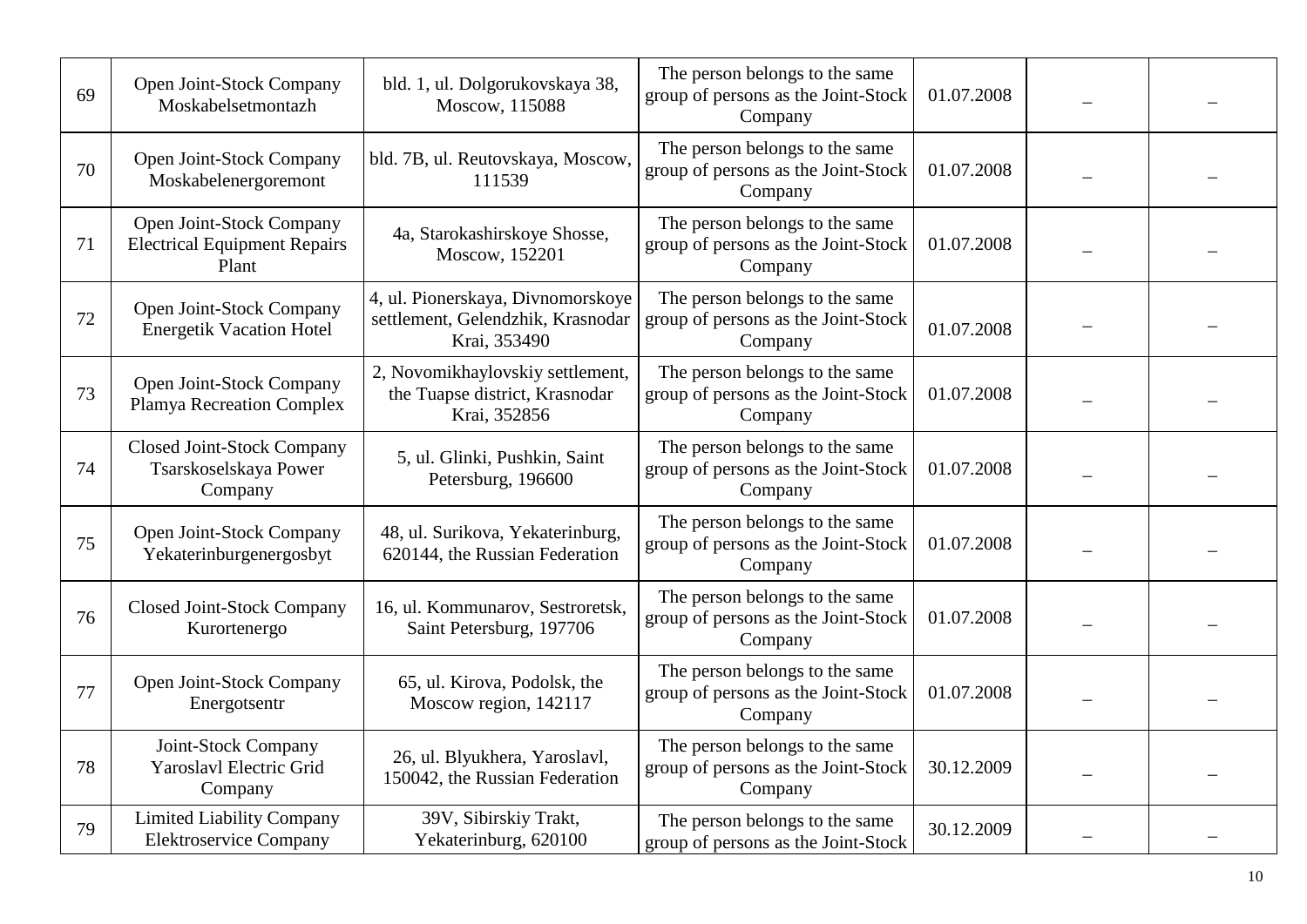|    |                                                                                                                                       |                                                                                                 | Company                                                                          |            |  |
|----|---------------------------------------------------------------------------------------------------------------------------------------|-------------------------------------------------------------------------------------------------|----------------------------------------------------------------------------------|------------|--|
| 80 | Open Joint-Stock Company<br>Dagenergoset                                                                                              | 73, ul. Dakhadaeva, Makhachkala,<br>367020, the Republic of Dagestan,<br>the Russian Federation | The person belongs to the same<br>group of persons as the Joint-Stock<br>Company | 31.03.2010 |  |
| 81 | <b>Limited Liability Company</b><br>Uralenergotrans                                                                                   | 140, ul. Mamina-Sibiryaka,<br>Yekaterinburg, 620026                                             | The person belongs to the same<br>group of persons as the Joint-Stock<br>Company | 30.09.2010 |  |
| 82 | Joint-Stock Company<br>Scientific and Research<br><b>Engineering Center of</b><br><b>Interregional Distribution Grid</b><br>Companies | Moscow, the Russian Federation                                                                  | The person belongs to the same<br>group of persons as the Joint-Stock<br>Company | 30.09.2010 |  |
| 83 | Open Joint-Stock Company<br>Energoservice of the South                                                                                | 49, ul. Bolshaya Sadovaya,<br>Rostov-on-Don, 344002                                             | The person belongs to the same<br>group of persons as the Joint-Stock<br>Company | 31.12.2010 |  |
| 84 | Open Joint-Stock Company<br><b>Interregional Energoservice</b><br>Company<br><b>Energy Efficient Technologies</b>                     | 6, ul. Proviantskaya, Nizhny<br>Novgorod 603155, the Russian<br>Federation                      | The person belongs to the same<br>group of persons as the Joint-Stock<br>Company | 31.12.2010 |  |
| 85 | Open Joint-Stock Company<br><b>Energoservice Company</b>                                                                              | 33, ul. 50 Let NLMK, Lipetsk,<br>398001                                                         | The person belongs to the same<br>group of persons as the Joint-Stock<br>Company | 31.03.2011 |  |
| 86 | Open Joint-Stock Company<br>Energoservice of Kuban                                                                                    | 47, ul. Novorossiyskaya,<br>Krasnodar, 350080                                                   | The person belongs to the same<br>group of persons as the Joint-Stock<br>Company | 31.03.2011 |  |
| 87 | Open Joint-Stock Company<br>Yantarenergoservice                                                                                       | 83, ul. Krasnoselskaya,<br>Kaliningrad                                                          | The person belongs to the same<br>group of persons as the Joint-Stock<br>Company | 31.03.2011 |  |
| 88 | Open Joint-Stock Company<br>Energoservice Company of<br>Urals                                                                         | 19, ul. Chaykovskogo,<br>Yekaterinburg, 620142, Russia                                          | The person belongs to the same<br>group of persons as the Joint-Stock<br>Company | 31.03.2011 |  |
| 89 | <b>Open Joint-Stock Company</b><br>Energoservice of the North-                                                                        | 31, ul. Sobornaya, Gatchina,<br>188300, the Leningrad region                                    | The person belongs to the same<br>group of persons as the Joint-Stock            | 31.03.2011 |  |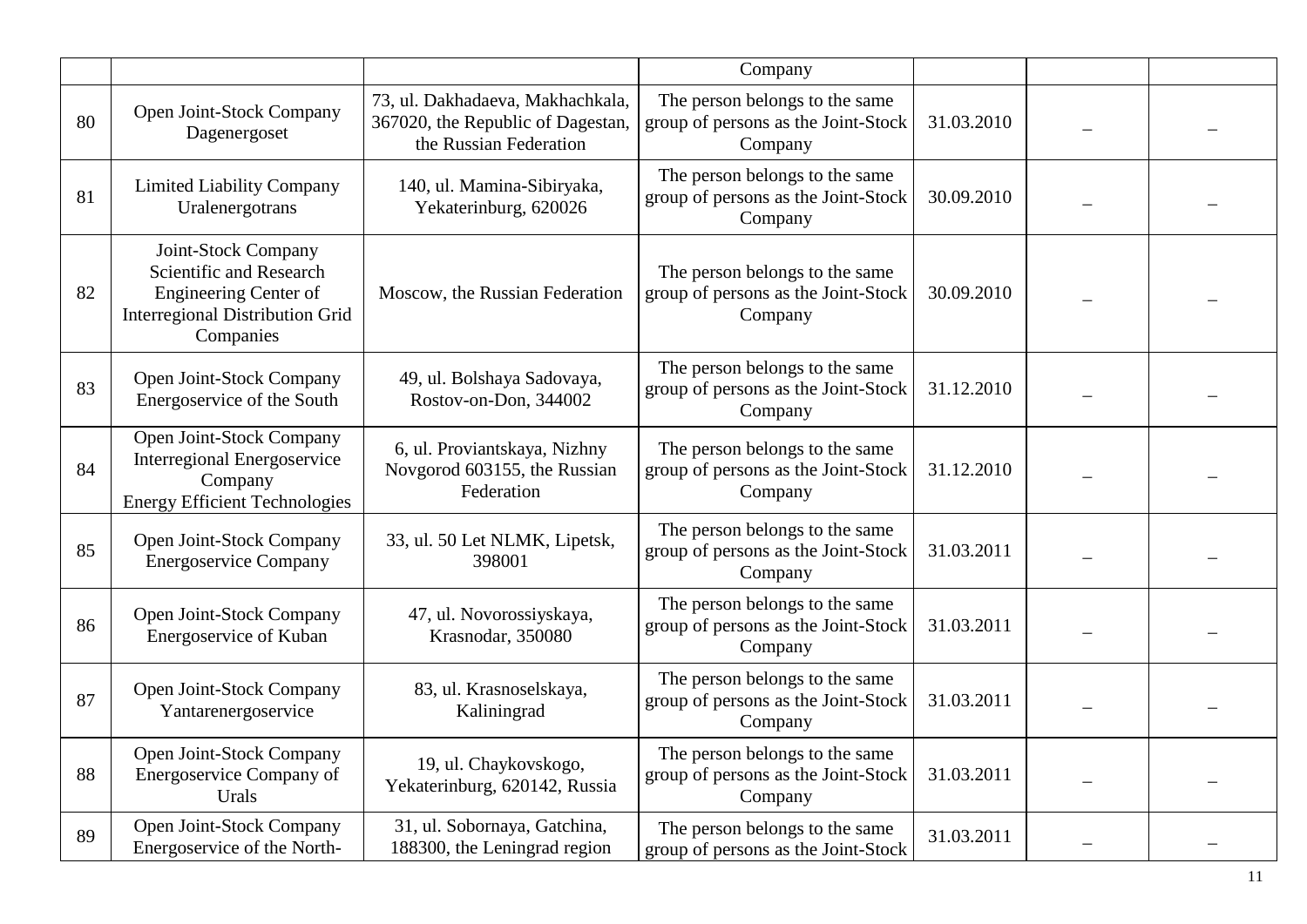|    | West                                                                                                                                  |                                                                                                                                  | Company                                                                          |            |  |
|----|---------------------------------------------------------------------------------------------------------------------------------------|----------------------------------------------------------------------------------------------------------------------------------|----------------------------------------------------------------------------------|------------|--|
| 90 | Open Joint-Stock Company<br>Energoservice Company of<br>Tyumenenergo                                                                  | 4, ul. Universitetskaya, Surgut, the<br>Tyumen region, Khanty-Mansi<br>Autonomous Area - Yugra, the<br><b>Russian Federation</b> | The person belongs to the same<br>group of persons as the Joint-Stock<br>Company | 31.03.2011 |  |
| 91 | Joint-Stock Company<br>Dagestan Grid Company                                                                                          | Makhachkala, the Republic of<br>Dagestan, the Russian Federation                                                                 | The person belongs to the same<br>group of persons as the Joint-Stock<br>Company | 31.03.2011 |  |
| 92 | Open Joint-Stock Company<br>Energoservice Company of<br>Siberia                                                                       | bld. 1, ul. Vzletnaya 5,<br>Krasnoyarsk, 660135                                                                                  | The person belongs to the same<br>group of persons as the Joint-Stock<br>Company | 31.03.2011 |  |
| 93 | <b>Closed Joint-Stock Company</b><br>Center of Innovations and<br><b>Energy Efficiency</b>                                            | 26, ul. Blyukhera, Yaroslavl,<br>150042                                                                                          | The person belongs to the same<br>group of persons as the Joint-Stock<br>Company | 30.09.2011 |  |
| 94 | Open Joint-Stock Company<br><b>Energoservice Company</b><br>Lenenergo                                                                 | bld. 60-62 (ID code "A"),<br>Sinopskaya naberezhnaya, Saint<br>Petersburg, 191124                                                | The person belongs to the same<br>group of persons as the Joint-Stock<br>Company | 30.03.2012 |  |
| 95 | <b>Limited Liability Company</b><br>Urenergokonsalt                                                                                   | 18, ul. 295 Strelkovoy Divizii,<br>Pyatigorsk, 357506, Stavropol<br>Krai                                                         | The person belongs to the same<br>group of persons as the Joint-Stock<br>Company | 30.06.2012 |  |
| 96 | <b>Public Joint-Stock Company</b><br>Federal Grid Company of the<br><b>Unified Energy System</b>                                      | 5A, ul. Akademika Chelomeya,<br>Moscow, 117630                                                                                   | The person belongs to the same<br>group of persons as the Joint-Stock<br>Company | 30.09.2012 |  |
| 97 | Open Joint-Stock Company<br>Moscow Telecommunications<br>Center of Energy Systems                                                     | 5A, ul. Akademika Chelomeya,<br>Moscow, 117630                                                                                   | The person belongs to the same<br>group of persons as the Joint-Stock<br>Company | 30.09.2012 |  |
| 98 | Joint-Stock Company<br>Scientific and Research<br><b>Engineering Center of</b><br><b>Interregional Distribution Grid</b><br>Companies | bld. 3, Kashirskoye Shosse 22,<br>Moscow, 115201                                                                                 | The person belongs to the same<br>group of persons as the Joint-Stock<br>Company | 30.09.2012 |  |
| 99 | Joint-Stock Company<br><b>Specialized Electricity</b>                                                                                 | Noginsk, the Moscow region                                                                                                       | The person belongs to the same<br>group of persons as the Joint-Stock            | 30.09.2012 |  |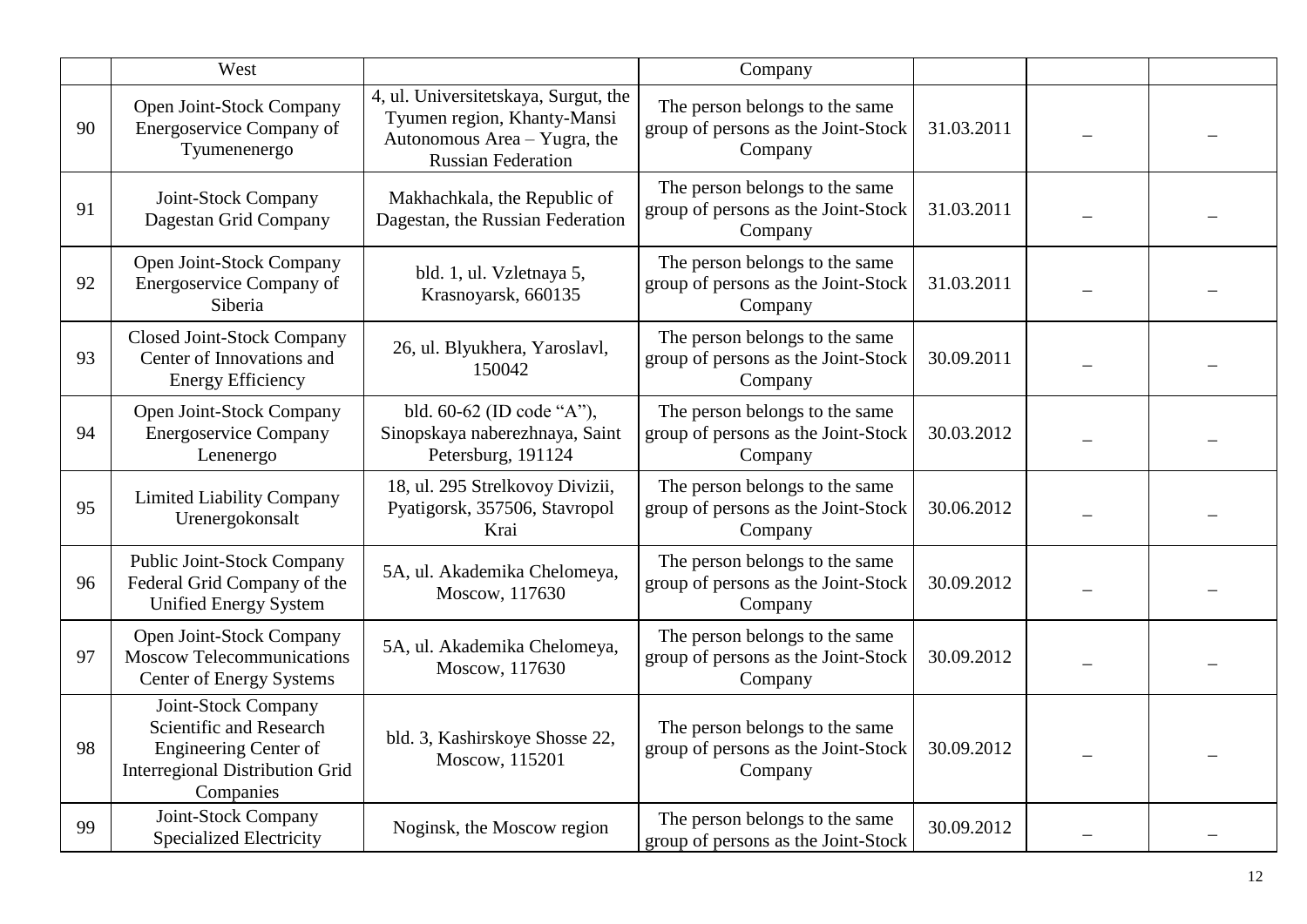|     | <b>Transmission Service Company</b><br>of the Unified National<br><b>Electrical Network</b>                                             |                                                          | Company                                                                          |            |  |
|-----|-----------------------------------------------------------------------------------------------------------------------------------------|----------------------------------------------------------|----------------------------------------------------------------------------------|------------|--|
| 100 | Joint-Stock Company<br><b>Engineering and Construction</b><br>Management Centre of the<br><b>Unified National Electrical</b><br>Network | Moscow                                                   | The person belongs to the same<br>group of persons as the Joint-Stock<br>Company | 30.09.2012 |  |
| 101 | Joint-Stock Company<br>Energostroysnabkomplekt UES                                                                                      | Moscow                                                   | The person belongs to the same<br>group of persons as the Joint-Stock<br>Company | 30.09.2012 |  |
| 102 | Joint-Stock Company<br><b>Energy Forecasting Agency</b>                                                                                 | Moscow                                                   | The person belongs to the same<br>group of persons as the Joint-Stock<br>Company | 30.09.2012 |  |
| 103 | Joint-Stock Company<br>Chitatekhenergo                                                                                                  | Chita, Zabaykalsky Krai                                  | The person belongs to the same<br>group of persons as the Joint-Stock<br>Company | 30.09.2012 |  |
| 104 | Open Joint-Stock Company<br>Mobile Gas-Turbine Power<br>Plants                                                                          | bld. 5, Bersenevskaya nab. 16,<br><b>Moscow 119072</b>   | The person belongs to the same<br>group of persons as the Joint-Stock<br>Company | 30.09.2012 |  |
| 105 | <b>Limited Liability Company</b><br>Index Energetiki - FGC UES                                                                          | bld. 5A, ul. Akademika<br>Chelomeya, Moscow, 117630      | The person belongs to the same<br>group of persons as the Joint-Stock<br>Company | 30.09.2012 |  |
| 106 | Open Joint-Stock Company<br>Energotekhkomplekt                                                                                          | 13/5, Podkolokolny pereulok,<br><b>Moscow 109028</b>     | The person belongs to the same<br>group of persons as the Joint-Stock<br>Company | 30.09.2012 |  |
| 107 | Open Joint-Stock Company<br><b>Tomsk Transmission Grids</b>                                                                             | 36, pr. Kirova, Tomsk, the Russian<br>Federation         | The person belongs to the same<br>group of persons as the Joint-Stock<br>Company | 30.09.2012 |  |
| 108 | Open Joint-Stock Company<br><b>Kuban Transmission Grids</b>                                                                             | 5, ul. Tramvaynaya, Krasnodar,<br>350911, Krasnodar Krai | The person belongs to the same<br>group of persons as the Joint-Stock<br>Company | 30.09.2012 |  |
| 109 | Open Joint-Stock Company                                                                                                                | 26, prospekt Partizanskiy,                               | The person belongs to the same                                                   | 30.09.2012 |  |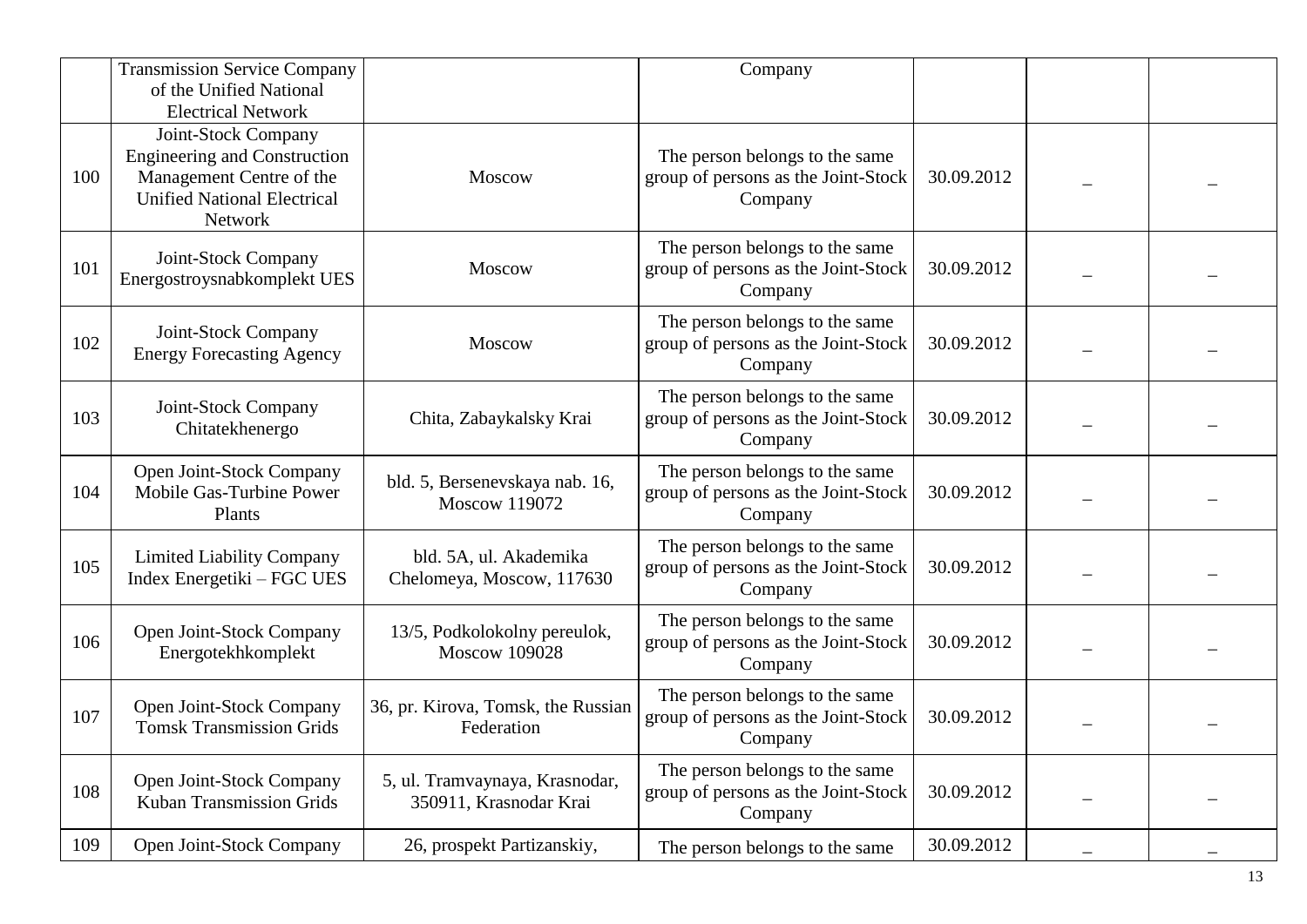|     | Dalenergosetproekt                                                                 | Vladivostok 690950, Primorski<br>Krai                                                                                       | group of persons as the Joint-Stock<br>Company                                   |            |  |
|-----|------------------------------------------------------------------------------------|-----------------------------------------------------------------------------------------------------------------------------|----------------------------------------------------------------------------------|------------|--|
| 110 | Open Joint-Stock Company<br>Energy Institute named after<br>G. M. Krzhizhanovskogo | 19, Leninskiy prospekt, Moscow,<br>the Russian Federation                                                                   | The person belongs to the same<br>group of persons as the Joint-Stock<br>Company | 30.09.2012 |  |
| 111 | <b>Limited Liability Company</b><br>IT Energy Service                              | bld. 5, Kitaygorodskiy proezd 7,<br>Moscow, 109074                                                                          | The person belongs to the same<br>group of persons as the Joint-Stock<br>Company | 30.09.2012 |  |
| 112 | Joint-Stock Company<br>Sibirelektrosetservis                                       | 7, ul. Vilskogo, Krasnoyarsk,<br>660062                                                                                     | The person belongs to the same<br>group of persons as the Joint-Stock<br>Company | 29.03.2013 |  |
| 113 | <b>Limited Liability Company</b><br>Energotrans                                    | 45A, Novoye Shosse, Beloostrov<br>settlement, Saint Petersburg,<br>197730, Russia                                           | The person belongs to the same<br>group of persons as the Joint-Stock<br>Company | 30.06.2014 |  |
| 114 | Open Joint-Stock Company<br>Donenergo                                              | 162, ul. Pushkinskaya, Rostov-on-<br>Don, 344006                                                                            | The person belongs to the same<br>group of persons as the Joint-Stock<br>Company | 30.09.2014 |  |
| 115 | Open Joint-Stock<br>Company Regional<br><b>Corporation of Development</b>          | office 44, bld. 91, 7 floor,<br>ul. Suvorova, Rostov-on-Don,<br>344022, the Rostov region, the<br><b>Russian Federation</b> | The person belongs to the same<br>group of persons as the Joint-Stock<br>Company | 30.09.2014 |  |
| 116 | <b>Limited Liability</b><br>Company Donenergoservice                               | 114, ul. Rechnaya, Bataysk, the<br>Rostov region, 346880                                                                    | The person belongs to the same<br>group of persons as the Joint-Stock<br>Company | 30.09.2014 |  |
| 117 | <b>Public Joint-Stock</b><br>Company Federal Testing<br>Center                     | ID code: "A", bld. 50/30,<br>Oktyabrskiy bulvar, Pushkin, Saint<br>Petersburg, 196608                                       | The person belongs to the same<br>group of persons as the Joint-Stock<br>Company | 30.12.2014 |  |
| 118 | Joint-Stock Company Saint<br><b>Petersburg Electric Networks</b>                   | Saint Petersburg, Russia                                                                                                    | The person belongs to the same<br>group of persons as the Joint-Stock<br>Company | 30.06.2015 |  |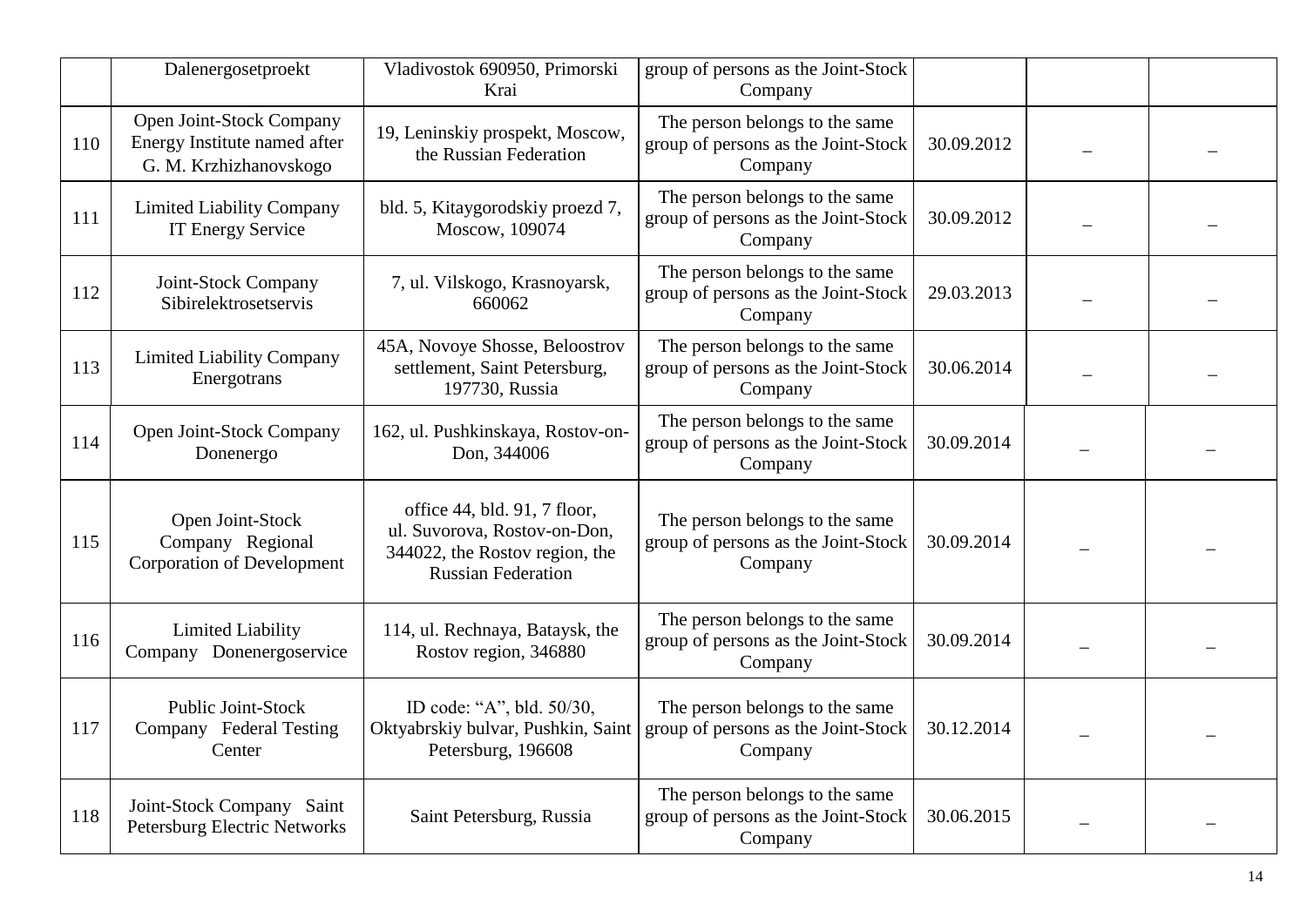| 119 | Open Joint-Stock<br>Company Petrodvorets City<br>Electric Grid | 9, ul. Volodi Dubinina,<br>Petrodvorets, Saint Petersburg,<br>198510, Russia | The person belongs to the same<br>group of persons as the Joint-Stock<br>Company | 30.06.2015 |  |
|-----|----------------------------------------------------------------|------------------------------------------------------------------------------|----------------------------------------------------------------------------------|------------|--|
| 120 | Limited Liability<br>Company FGC - Assets<br>Management        | Moscow                                                                       | The person belongs to the same<br>group of persons as the Joint-Stock<br>Company | 16.11.2015 |  |
| 121 | Abramova<br>Elena Yurievna                                     | Consent of the natural person has<br>not been obtained                       | The person belongs to the same<br>group of persons as the Joint-Stock<br>Company | 31.03.2014 |  |
| 122 | <b>Bakhtin</b><br>Pavel Viktorovich                            | Consent of the natural person has<br>not been obtained                       | The person belongs to the same<br>group of persons as the Joint-Stock<br>Company | 30.03.2015 |  |
| 123 | Berdnikov<br>Roman Nikolaevich                                 | Consent of the natural person has<br>not been obtained                       | The person belongs to the same<br>group of persons as the Joint-Stock<br>Company | 24.12.2015 |  |
| 124 | Beresney<br>Mikhail Nikolaevich                                | Consent of the natural person has<br>not been obtained                       | The person belongs to the same<br>group of persons as the Joint-Stock<br>Company | 31.03.2011 |  |
| 125 | Budargin<br>Oleg Mikhailovich                                  | Consent of the natural person has<br>not been obtained                       | The person belongs to the same<br>group of persons as the Joint-Stock<br>Company | 30.06.2013 |  |
| 126 | Vagin<br>Petr Yurievich                                        | Consent of the natural person has<br>not been obtained                       | The person belongs to the same<br>group of persons as the Joint-Stock<br>Company | 30.06.2015 |  |
| 127 | Vasiliev<br>Vladimir Vasilievich                               | Consent of the natural person has<br>not been obtained                       | The person belongs to the same<br>group of persons as the Joint-Stock<br>Company | 21.03.2016 |  |
| 128 | Vlasyuk<br><b>Eduard Nikolaevich</b>                           | Consent of the natural person has<br>not been obtained                       | The person belongs to the same<br>group of persons as the Joint-Stock<br>Company | 30.04.2016 |  |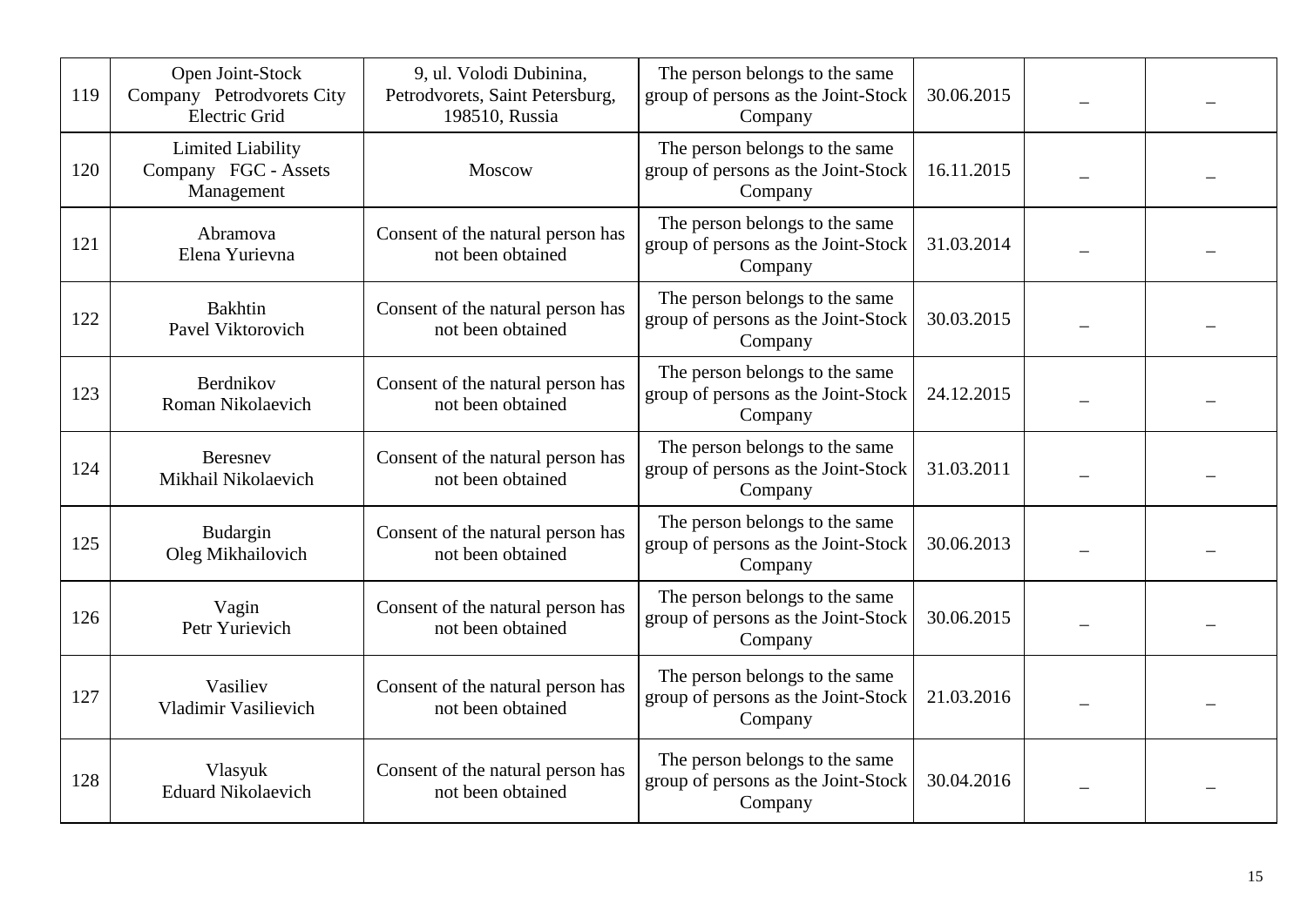| 129 | Gavrilov<br><b>Aleksandr Ilich</b>      | Consent of the natural person has<br>not been obtained | The person belongs to the same<br>group of persons as the Joint-Stock<br>Company | 23.05.2016 |  |
|-----|-----------------------------------------|--------------------------------------------------------|----------------------------------------------------------------------------------|------------|--|
| 130 | Glotov<br>Artyom Vladimirovich          | Consent of the natural person has<br>not been obtained | The person belongs to the same<br>group of persons as the Joint-Stock<br>Company | 30.06.2013 |  |
| 131 | Goncharov<br>Viktor Germanovich         | Consent of the natural person has<br>not been obtained | The person belongs to the same<br>group of persons as the Joint-Stock<br>Company | 30.09.2014 |  |
| 132 | Domanin<br><b>Aleksandr Viktorovich</b> | Consent of the natural person has<br>not been obtained | The person belongs to the same<br>group of persons as the Joint-Stock<br>Company | 06.05.2016 |  |
| 133 | Dregval<br>Sergey Georgievich           | Consent of the natural person has<br>not been obtained | The person belongs to the same<br>group of persons as the Joint-Stock<br>Company | 30.12.2014 |  |
| 134 | Dyuzhinov<br>Aleksandr Leonidovich      | Consent of the natural person has<br>not been obtained | The person belongs to the same<br>group of persons as the Joint-Stock<br>Company | 01.03.2016 |  |
| 135 | Zhuravlyov<br>Dmitry Olegovich          | Consent of the natural person has<br>not been obtained | The person belongs to the same<br>group of persons as the Joint-Stock<br>Company | 29.03.2013 |  |
| 136 | Zaytsev<br>Yuri Viktorovich             | Consent of the natural person has<br>not been obtained | The person belongs to the same<br>group of persons as the Joint-Stock<br>Company | 30.09.2014 |  |
| 137 | Zaychenko<br>Alla Vyacheslavovna        | Consent of the natural person has<br>not been obtained | The person belongs to the same<br>group of persons as the Joint-Stock<br>Company | 30.06.2013 |  |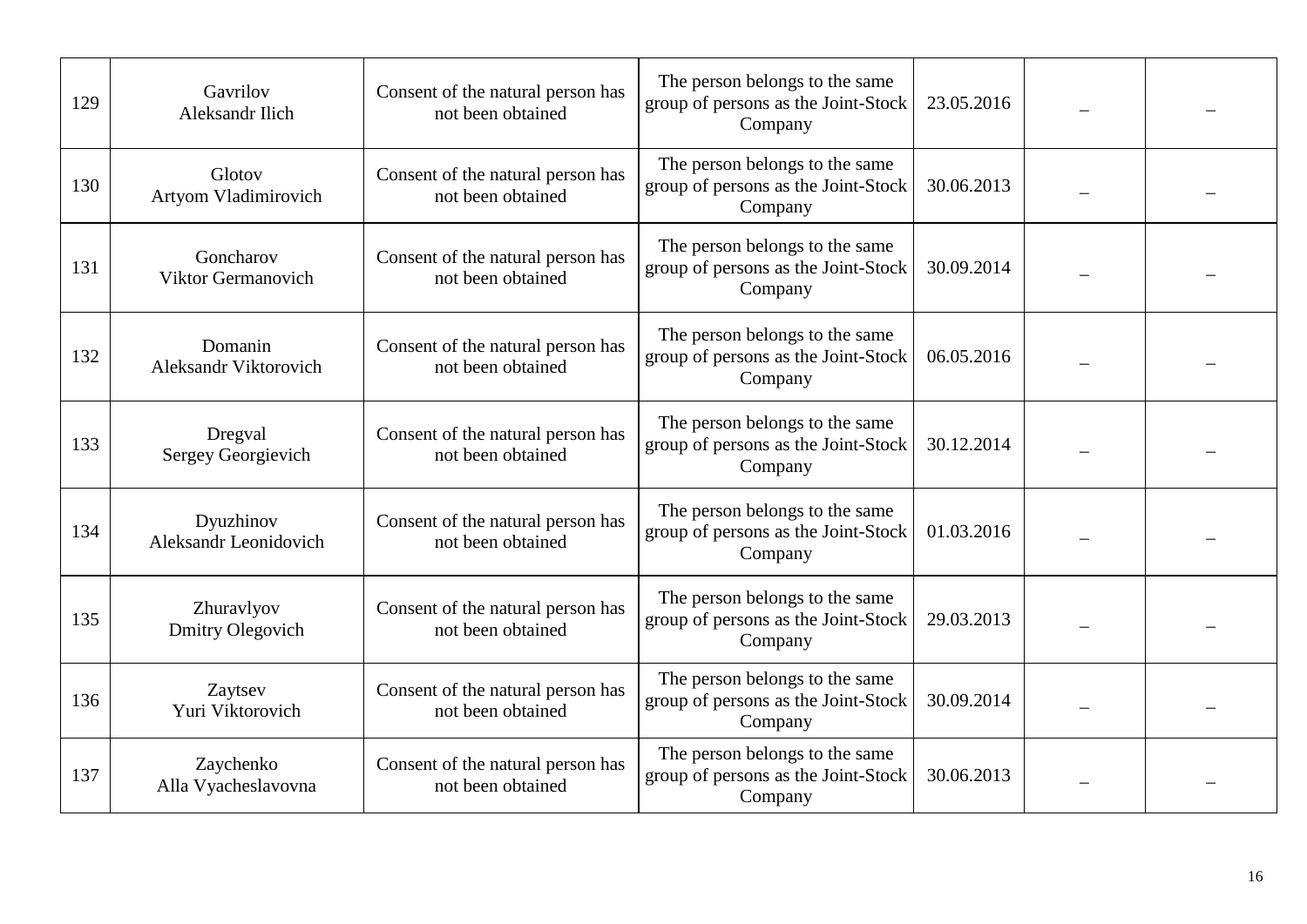| 138 | Zamorokin<br>Pavel Georgievich       | Consent of the natural person has<br>not been obtained | The person belongs to the same<br>group of persons as the Joint-Stock<br>Company | 01.10.2015 |  |
|-----|--------------------------------------|--------------------------------------------------------|----------------------------------------------------------------------------------|------------|--|
| 139 | Zafesov<br>Yuri Kazbekovich          | Consent of the natural person has<br>not been obtained | The person belongs to the same<br>group of persons as the Joint-Stock<br>Company | 30.09.2012 |  |
| 140 | Zorin<br><b>Filipp Petrovich</b>     | Consent of the natural person has<br>not been obtained | The person belongs to the same<br>group of persons as the Joint-Stock<br>Company | 16.12.2015 |  |
| 141 | Ivanov<br>Viktor Vasilievich         | Consent of the natural person has<br>not been obtained | The person belongs to the same<br>group of persons as the Joint-Stock<br>Company | 30.06.2012 |  |
| 142 | Ivanov<br><b>Maksim Anatolievich</b> | Consent of the natural person has<br>not been obtained | The person belongs to the same<br>group of persons as the Joint-Stock<br>Company | 17.02.2016 |  |
| 143 | Isaev<br>Oleg Yurievich              | Consent of the natural person has<br>not been obtained | The person belongs to the same<br>group of persons as the Joint-Stock<br>Company | 29.12.2012 |  |
| 144 | Kalenyuk<br>Egor Vladimirovich       | Consent of the natural person has<br>not been obtained | The person belongs to the same<br>group of persons as the Joint-Stock<br>Company | 22.06.2016 |  |
| 145 | Kamolina<br>Natalia Aleksandrovna    | Consent of the natural person has<br>not been obtained | The person belongs to the same<br>group of persons as the Joint-Stock<br>Company | 29.10.2014 |  |
| 146 | Katynov<br><b>Dmitry Vasilievich</b> | Consent of the natural person has<br>not been obtained | The person belongs to the same<br>group of persons as the Joint-Stock<br>Company | 01.01.2016 |  |
| 147 | Kondrashov<br>Sergey Vladimirovich   | Consent of the natural person has<br>not been obtained | The person belongs to the same<br>group of persons as the Joint-Stock<br>Company | 31.12.2013 |  |
| 148 | Kosolapov                            | Consent of the natural person has                      | The person belongs to the same                                                   | 30.09.2014 |  |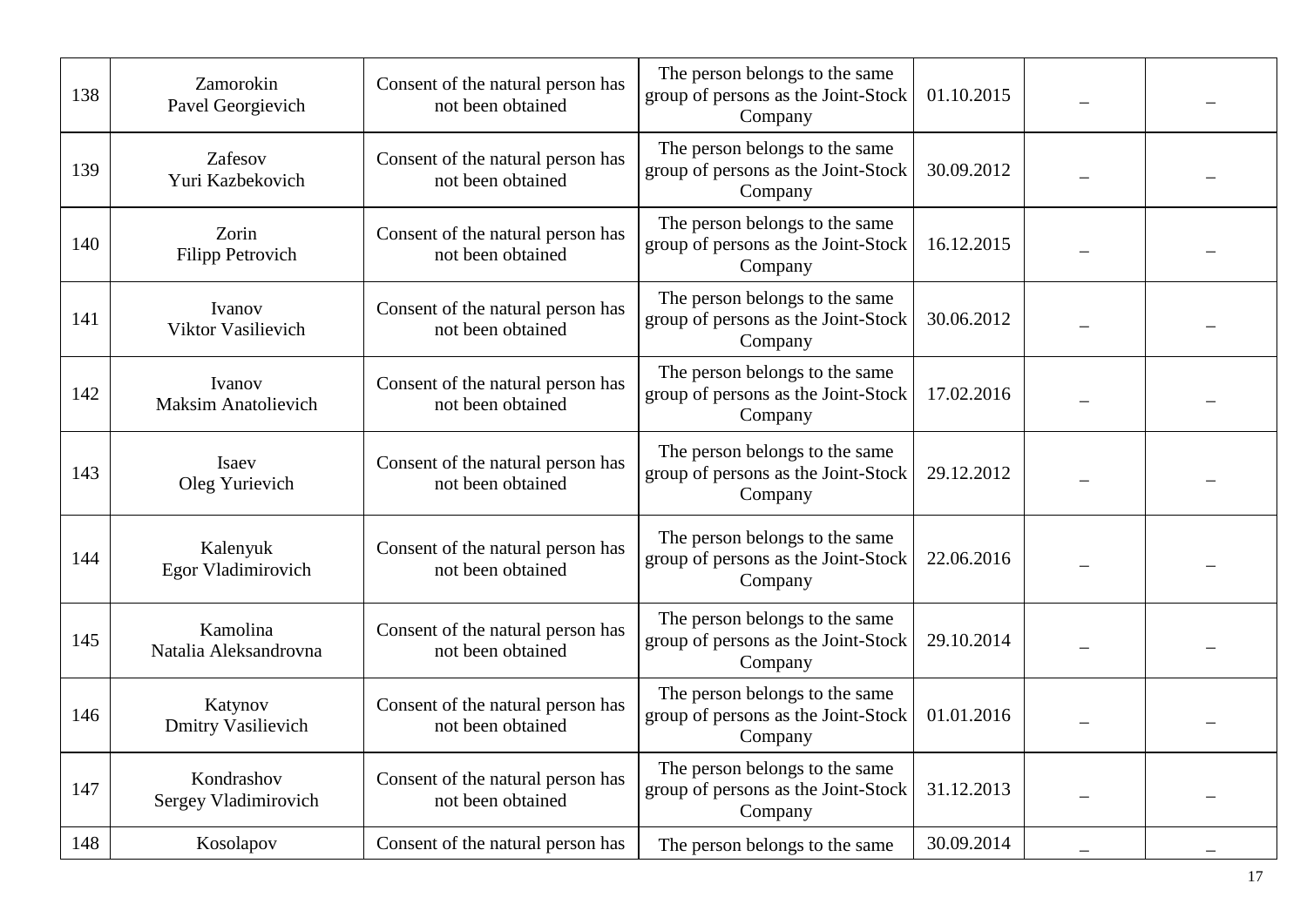|     | Igor Alekseyevich                     | not been obtained                                      | group of persons as the Joint-Stock<br>Company                                   |            |  |
|-----|---------------------------------------|--------------------------------------------------------|----------------------------------------------------------------------------------|------------|--|
| 149 | Kravtsov<br>Gennadiy Ivanovich        | Consent of the natural person has<br>not been obtained | The person belongs to the same<br>group of persons as the Joint-Stock<br>Company | 30.09.2014 |  |
| 150 | Kryuchkov<br>Mikhail Yurievich        | Consent of the natural person has<br>not been obtained | The person belongs to the same<br>group of persons as the Joint-Stock<br>Company | 30.09.2012 |  |
| 151 | Kudinov<br>Vyacheslav Ivanovich       | Consent of the natural person has<br>not been obtained | The person belongs to the same<br>group of persons as the Joint-Stock<br>Company | 30.09.2012 |  |
| 152 | Lebedev Aleksandr Borisovich          | Consent of the natural person has<br>not been obtained | The person belongs to the same<br>group of persons as the Joint-Stock<br>Company | 30.06.2013 |  |
| 153 | Letyagin Aleksandr<br>Vyacheslavovich | Consent of the natural person has<br>not been obtained | The person belongs to the same<br>group of persons as the Joint-Stock<br>Company | 30.06.2014 |  |
| 154 | Loza Andrey Aleksandrovich            | Consent of the natural person has<br>not been obtained | The person belongs to the same<br>group of persons as the Joint-Stock<br>Company | 30.12.2015 |  |
| 155 | Makovskiy Igor Vladimirovich          | Consent of the natural person has<br>not been obtained | The person belongs to the same<br>group of persons as the Joint-Stock<br>Company | 28.09.2015 |  |
| 156 | Mirmanov Aleksey<br>Vyacheslavovich   | Consent of the natural person has<br>not been obtained | The person belongs to the same<br>group of persons as the Joint-Stock<br>Company | 30.12.2014 |  |
| 157 | Mikheev Pavel Aleksandrovich          | Consent of the natural person has<br>not been obtained | The person belongs to the same<br>group of persons as the Joint-Stock<br>Company | 04.02.2016 |  |
| 158 | Mishina Irina Yurievna                | Consent of the natural person has<br>not been obtained | The person belongs to the same<br>group of persons as the Joint-Stock            | 15.12.2015 |  |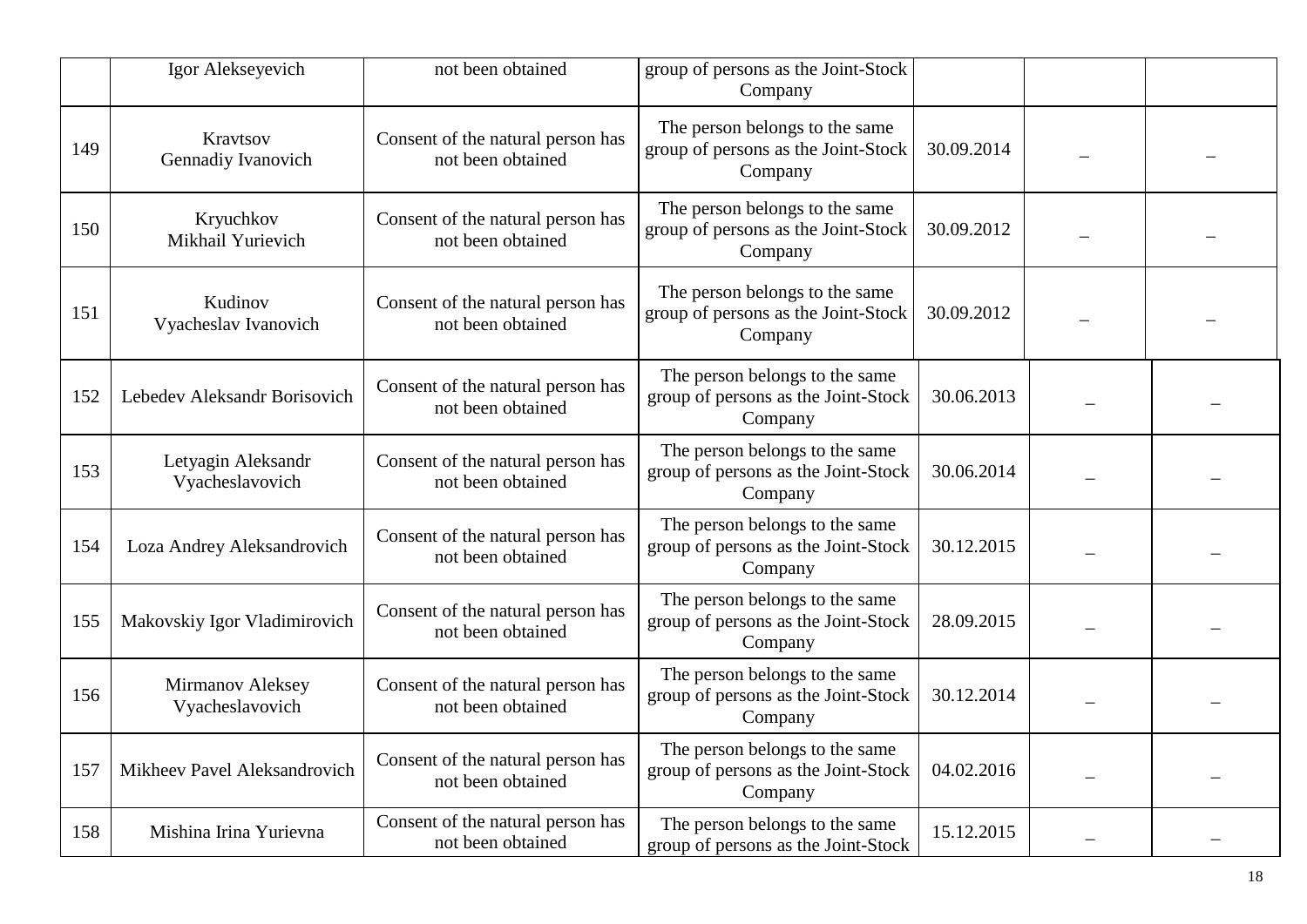|     |                                      |                                                        | Company                                                                                  |            |  |
|-----|--------------------------------------|--------------------------------------------------------|------------------------------------------------------------------------------------------|------------|--|
| 159 | Mosin Igor Alekseevich               | Consent of the natural person has<br>not been obtained | The person belongs to the same<br>group of persons as the Joint-Stock<br>Company         | 01.01.2016 |  |
| 160 | Murov Andrey Evgenievich             | Consent of the natural person has<br>not been obtained | The person belongs to the same<br>group of persons as the Joint-Stock<br>Company         | 31.12.2013 |  |
| 162 | Nalivayko<br>Vyacheslav Anatolievich | Consent of the natural person has<br>not been obtained | The person belongs to the same<br>group of persons as the Joint-<br><b>Stock Company</b> | 02.09.2015 |  |
| 163 | Penkov<br><b>Aleksandr Petrovich</b> | Consent of the natural person has<br>not been obtained | The person belongs to the same<br>group of persons as the Joint-<br><b>Stock Company</b> | 30.06.2014 |  |
| 164 | Petrov<br>Oleg Valentinovich         | Consent of the natural person has<br>not been obtained | The person belongs to the same<br>group of persons as the Joint-<br><b>Stock Company</b> | 01.07.2015 |  |
| 165 | Petukhov<br>Konstantin Yurievich     | Consent of the natural person has<br>not been obtained | The person belongs to the same<br>group of persons as the Joint-<br><b>Stock Company</b> | 30.06.2015 |  |
| 166 | Peshkurov<br>Vadim Ilich             | Consent of the natural person has<br>not been obtained | The person belongs to the same<br>group of persons as the Joint-<br><b>Stock Company</b> | 16.06.2016 |  |
| 167 | Pozdnyakov<br>Nikolay Igorevich      | Consent of the natural person has<br>not been obtained | The person belongs to the same<br>group of persons as the Joint-<br><b>Stock Company</b> | 30.09.2014 |  |
| 168 | Pichugina<br>Maria Nikolaevna        | Consent of the natural person has<br>not been obtained | The person belongs to the same<br>group of persons as the Joint-<br><b>Stock Company</b> | 31.12.2013 |  |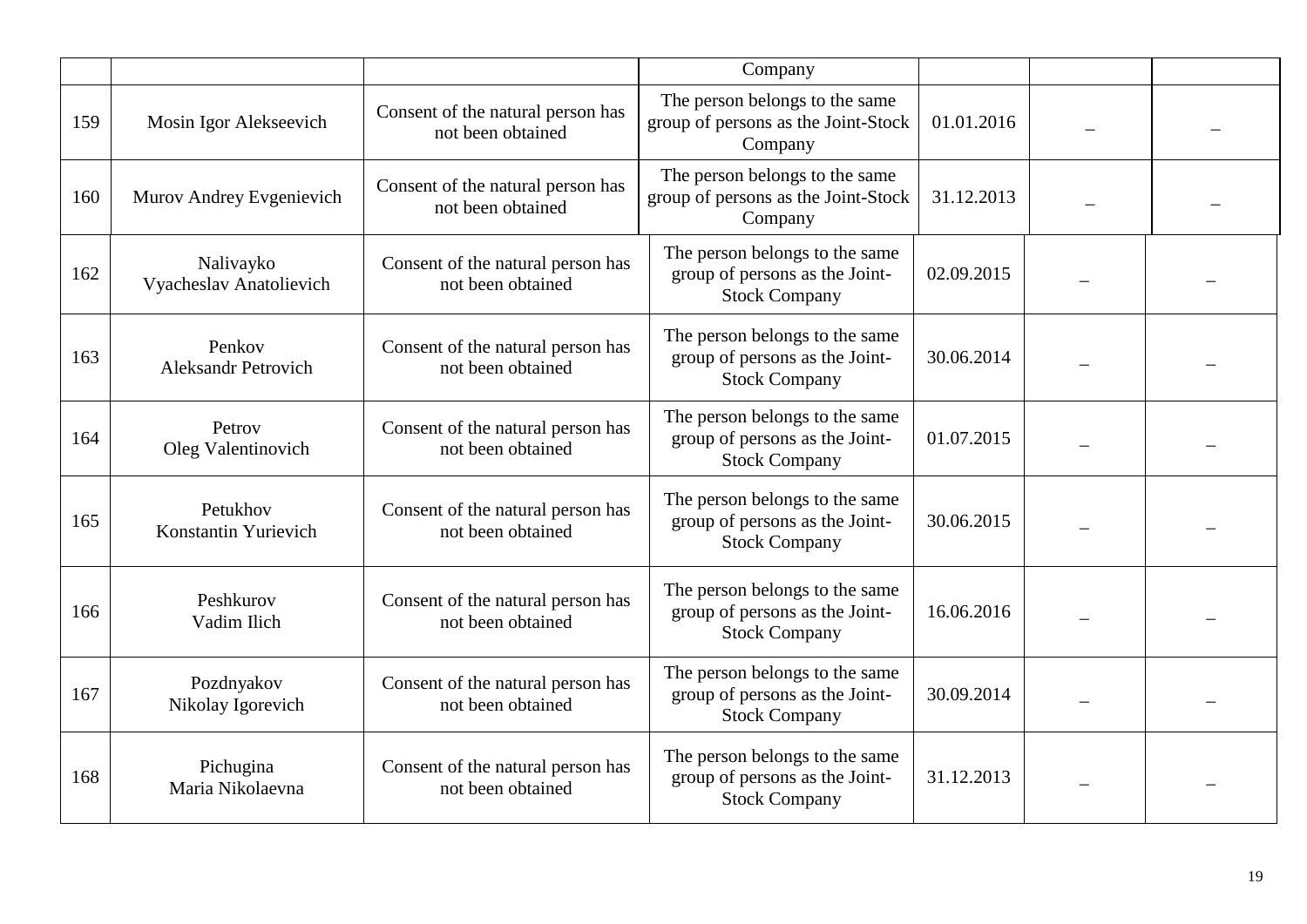| 169 | Rezakova<br>Vladislava Vladimirovna    | Consent of the natural person has<br>not been obtained | The person belongs to the same<br>group of persons as the Joint-<br><b>Stock Company</b> | 30.04.2016 |  |
|-----|----------------------------------------|--------------------------------------------------------|------------------------------------------------------------------------------------------|------------|--|
| 170 | Reshetnikov<br>Viktor Aleksandrovich   | Consent of the natural person has<br>not been obtained | The person belongs to the same<br>group of persons as the Joint-<br><b>Stock Company</b> | 28.10.2014 |  |
| 171 | Saukh<br>Vladimir Mikhailovich         | Consent of the natural person has<br>not been obtained | The person belongs to the same<br>group of persons as the Joint-<br><b>Stock Company</b> | 17.12.2015 |  |
| 172 | Saukh<br>Vladimir Mikhailovich         | Consent of the natural person has<br>not been obtained | The person belongs to the same<br>group of persons as the Joint-<br><b>Stock Company</b> | 17.12.2015 |  |
| 173 | Safaryanov<br>Ramil Yagafarovich       | Consent of the natural person has<br>not been obtained | The person belongs to the same<br>group of persons as the Joint-<br><b>Stock Company</b> | 03.11.2015 |  |
| 174 | Seleznyov<br>Viktor Yurievich          | Consent of the natural person has<br>not been obtained | The person belongs to the same<br>group of persons as the Joint-<br><b>Stock Company</b> | 01.03.2016 |  |
| 175 | Sergeyev<br>Aleksey Aleksandrovich     | Consent of the natural person has<br>not been obtained | The person belongs to the same<br>group of persons as the Joint-<br><b>Stock Company</b> | 30.06.2013 |  |
| 176 | Sergienko<br>Dmitry Vladimirovich      | Consent of the natural person has<br>not been obtained | The person belongs to the same<br>group of persons as the Joint-<br><b>Stock Company</b> | 08.07.2015 |  |
| 177 | <b>Sizikov</b><br>Sergey Valentinovich | Consent of the natural person has<br>not been obtained | The person belongs to the same<br>group of persons as the Joint-<br><b>Stock Company</b> | 19.04.2016 |  |
| 178 | Sinyutin<br>Petr Alekseyevich          | Consent of the natural person has<br>not been obtained | The person belongs to the same<br>group of persons as the Joint-<br><b>Stock Company</b> | 05.02.2016 |  |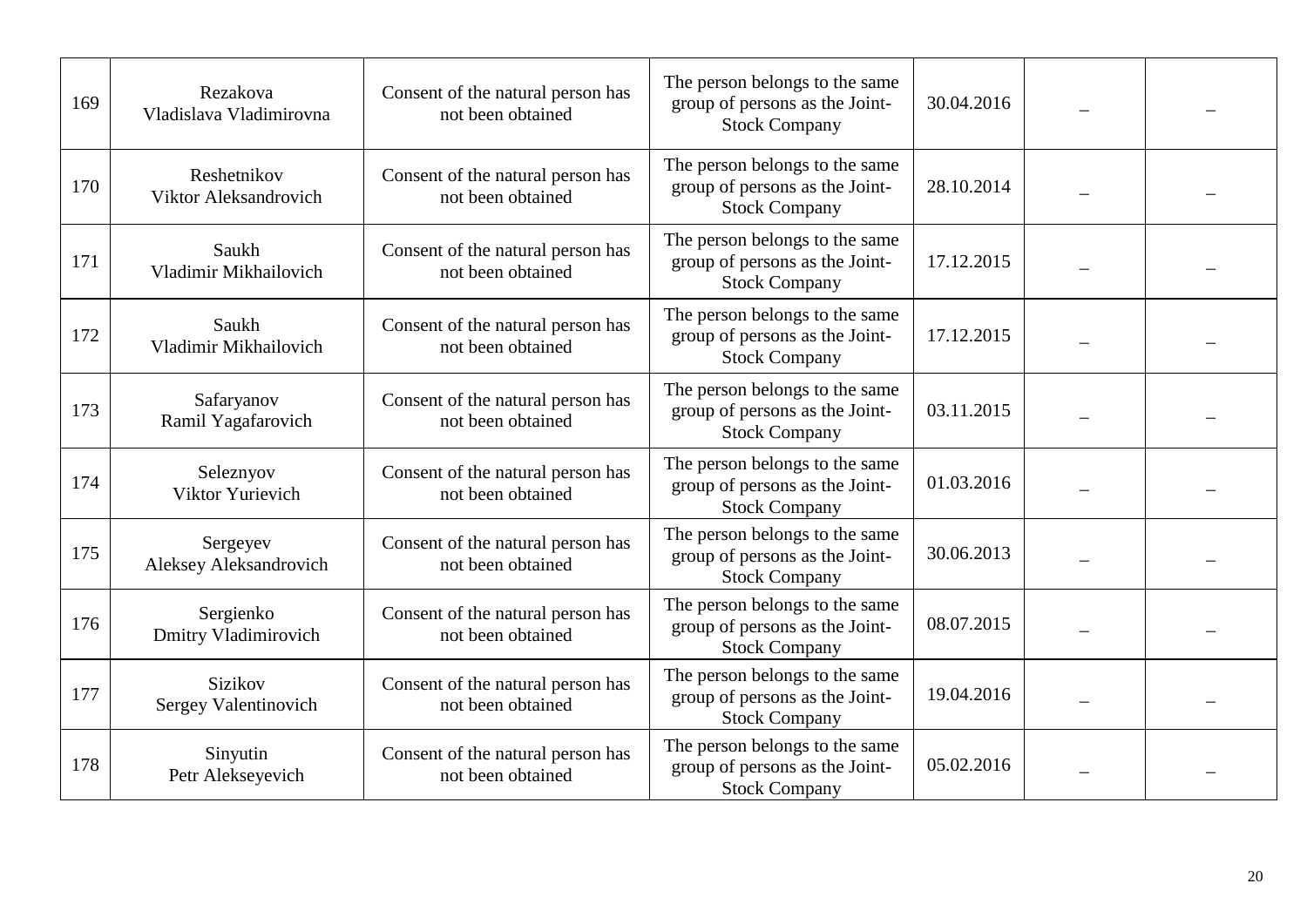| 179 | Smirnova<br>Olga Veniaminovna        | Consent of the natural person has<br>not been obtained | The person belongs to the same<br>group of persons as the Joint-<br><b>Stock Company</b> | 01.07.2008 |  |
|-----|--------------------------------------|--------------------------------------------------------|------------------------------------------------------------------------------------------|------------|--|
| 180 | Sokolov<br>Roman Sergeyevich         | Consent of the natural person has<br>not been obtained | The person belongs to the same<br>group of persons as the Joint-<br><b>Stock Company</b> | 27.04.2016 |  |
| 181 | Starystoyants<br>Ruslan Avdeyevich   | Consent of the natural person has<br>not been obtained | The person belongs to the same<br>group of persons as the Joint-<br><b>Stock Company</b> | 24.12.2015 |  |
| 182 | Stepantsev<br>Aleksey Borisovich     | Consent of the natural person has<br>not been obtained | The person belongs to the same<br>group of persons as the Joint-<br><b>Stock Company</b> | 30.09.2014 |  |
| 183 | Sopoleva<br>Elena Vladimirovna       | Consent of the natural person has<br>not been obtained | The person belongs to the same<br>group of persons as the Joint-<br><b>Stock Company</b> | 30.09.2009 |  |
| 184 | Surmenko<br>Vladislav Leonidovich    | Consent of the natural person has<br>not been obtained | The person belongs to the same<br>group of persons as the Joint-<br><b>Stock Company</b> | 01.07.2015 |  |
| 185 | Sukhotskaya<br>Olesya Andreyevna     | Consent of the natural person has<br>not been obtained | The person belongs to the same<br>group of persons as the Joint-<br><b>Stock Company</b> | 31.03.2014 |  |
| 186 | Tarnorutskaya<br>Veronika Viktorovna | Consent of the natural person has<br>not been obtained | The person belongs to the same<br>group of persons as the Joint-<br><b>Stock Company</b> | 01.07.2008 |  |
| 187 | Terentiev<br>Stanislav Nikolaevich   | Consent of the natural person has<br>not been obtained | The person belongs to the same<br>group of persons as the Joint-<br><b>Stock Company</b> | 30.09.2014 |  |
| 188 | Trofimov<br>Ivan Vladimirovich       | Consent of the natural person has<br>not been obtained | The person belongs to the same<br>group of persons as the Joint-<br><b>Stock Company</b> | 20.04.2016 |  |
| 189 | Ushakov<br>Yevgeniy Viktorovich      | Consent of the natural person has<br>not been obtained | The person belongs to the same<br>group of persons as the Joint-<br><b>Stock Company</b> | 28.09.2015 |  |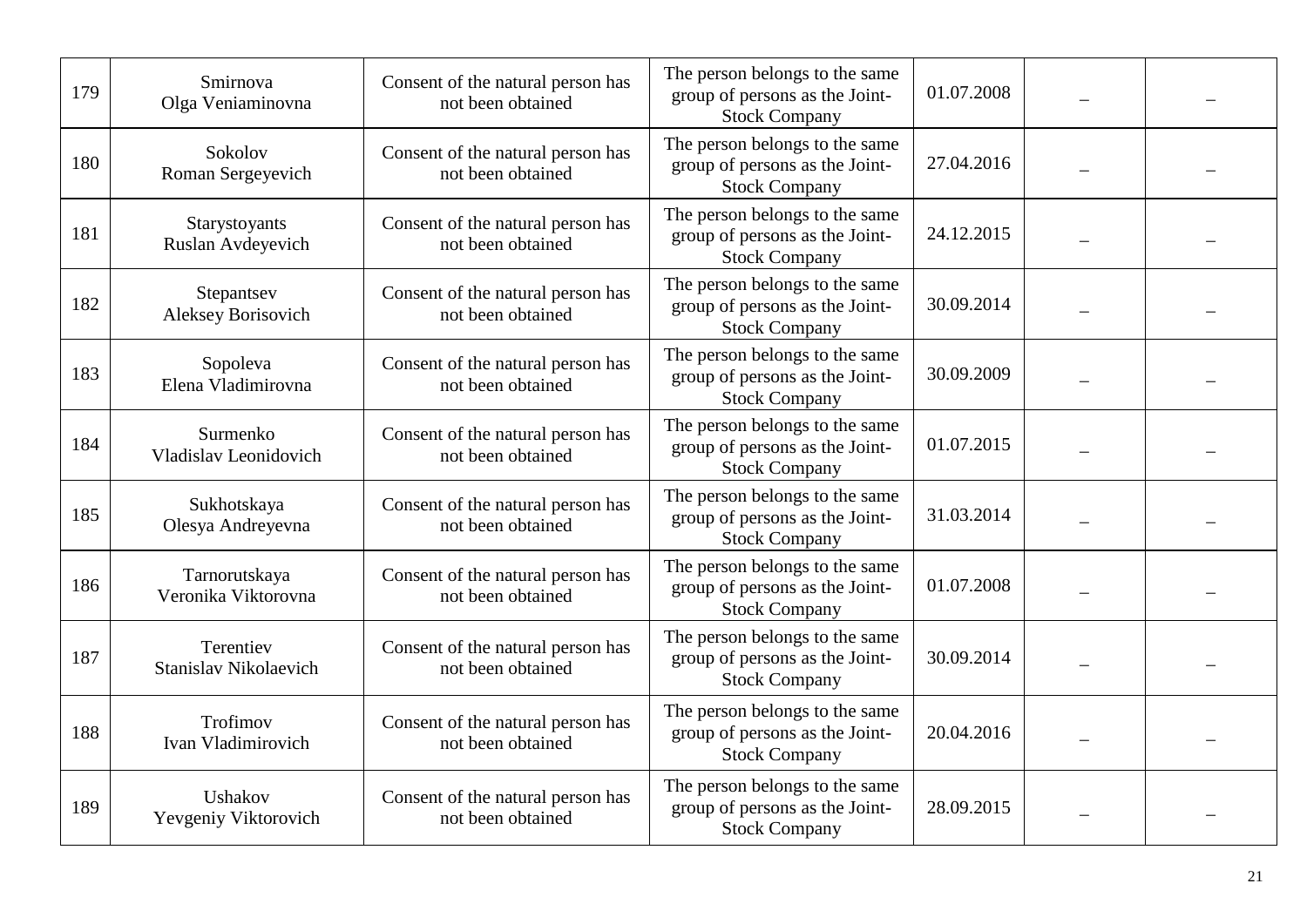| 190 | Fortov<br>Aleksey Viktorovich               | Consent of the natural person has<br>not been obtained | The person belongs to the same<br>group of persons as the Joint-<br><b>Stock Company</b> | 30.03.2015 |  |
|-----|---------------------------------------------|--------------------------------------------------------|------------------------------------------------------------------------------------------|------------|--|
| 191 | Frolov<br>Yevgeniy Nikolaevich              | Consent of the natural person has<br>not been obtained | The person belongs to the same<br>group of persons as the Joint-<br><b>Stock Company</b> | 30.09.2012 |  |
| 192 | Khatskevich<br><b>Stanislav Feliksovich</b> | Consent of the natural person has<br>not been obtained | The person belongs to the same<br>group of persons as the Joint-<br><b>Stock Company</b> | 04.11.2015 |  |
| 193 | Chigarkova<br>Evgeniya Vladimirovna         | Consent of the natural person has<br>not been obtained | The person belongs to the same<br>group of persons as the Joint-<br><b>Stock Company</b> | 02.07.2013 |  |
| 194 | Churikova,<br>Tatiana Alekseyevna           | Consent of the natural person has<br>not been obtained | The person belongs to the same<br>group of persons as the Joint-<br><b>Stock Company</b> | 01.07.2008 |  |
| 195 | Sharko<br><b>Aleksandr Petrovich</b>        | Consent of the natural person has<br>not been obtained | The person belongs to the same<br>group of persons as the Joint-<br><b>Stock Company</b> | 30.03.2015 |  |
| 196 | Sharoshikhin<br>Igor Pavlovich              | Consent of the natural person has<br>not been obtained | The person belongs to the same<br>group of persons as the Joint-<br><b>Stock Company</b> | 30.12.2011 |  |
| 197 | Shvab<br>Viktor Vilenovich                  | Consent of the natural person has<br>not been obtained | The person belongs to the same<br>group of persons as the Joint-<br><b>Stock Company</b> | 30.12.2011 |  |
| 198 | Shvagerus<br>Svetlana Viktorovna            | Consent of the natural person has<br>not been obtained | The person belongs to the same<br>group of persons as the Joint-<br><b>Stock Company</b> | 30.06.2012 |  |
| 199 | Shevelyov<br>Yuri Petrovich                 | Consent of the natural person has<br>not been obtained | The person belongs to the same<br>group of persons as the Joint-<br><b>Stock Company</b> | 30.03.2015 |  |
| 200 | Shemyakina<br>Svetlana Vasilievna           | Consent of the natural person has<br>not been obtained | The person belongs to the same<br>group of persons as the Joint-<br><b>Stock Company</b> | 30.06.2012 |  |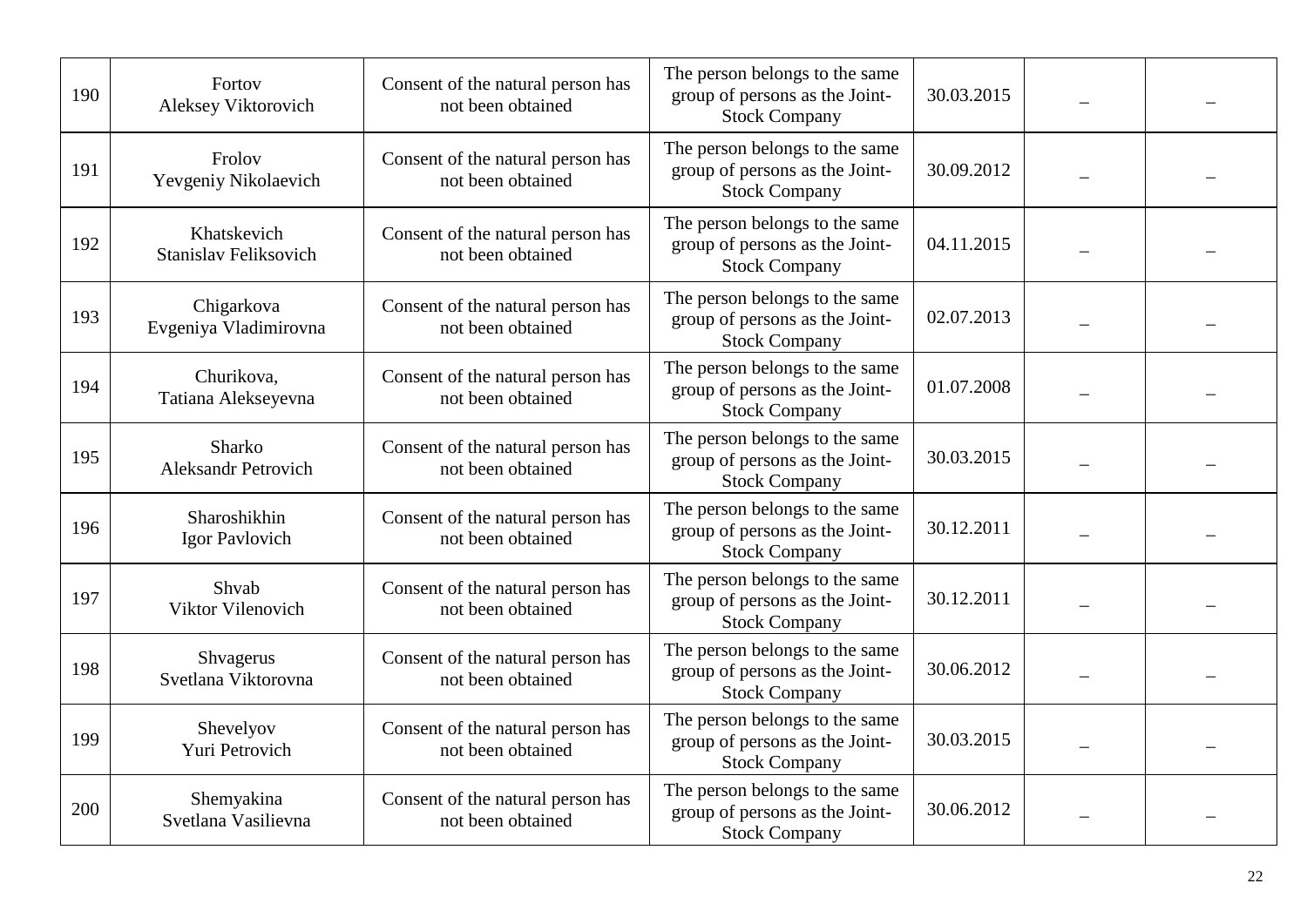| 201 | Shkuratovskiy<br>Pavel Grigorievich  | Consent of the natural person has<br>not been obtained | The person belongs to the same<br>group of persons as the Joint-<br><b>Stock Company</b> | 30.09.2014 |  |
|-----|--------------------------------------|--------------------------------------------------------|------------------------------------------------------------------------------------------|------------|--|
| 202 | Ebzeyev<br>Boris Borisovich          | Consent of the natural person has<br>not been obtained | The person belongs to the same<br>group of persons as the Joint-<br><b>Stock Company</b> | 30.06.2014 |  |
| 203 | Yuriev<br>Aleksandr Vladimirovich    | Consent of the natural person has<br>not been obtained | The person belongs to the same<br>group of persons as the Joint-<br><b>Stock Company</b> | 24.10.2015 |  |
| 204 | Yablokov<br><b>Anatoly Yurievich</b> | Consent of the natural person has<br>not been obtained | The person belongs to the same<br>group of persons as the Joint-<br><b>Stock Company</b> | 25.12.2015 |  |
| 205 | Yakimets<br>Aleksandr Kazimirovich   | Consent of the natural person has<br>not been obtained | The person belongs to the same<br>group of persons as the Joint-<br><b>Stock Company</b> | 04.11.2015 |  |

## **II. Amendments made to the list of affiliated persons during the period**

| from | $\overline{\phantom{0}}$ |  | ∕∎ | -<br>_ | <b>.</b> | ., | till |  |  |  | _ | 0 | $\overline{\phantom{0}}$ | n |  |
|------|--------------------------|--|----|--------|----------|----|------|--|--|--|---|---|--------------------------|---|--|
|      |                          |  |    |        |          |    |      |  |  |  |   |   |                          |   |  |

| Item | Change description                                                                                               | Effective date of the | Date of amending the list of |
|------|------------------------------------------------------------------------------------------------------------------|-----------------------|------------------------------|
| No.  |                                                                                                                  | change                | affiliated persons           |
|      | <b>Excluded from the list of persons belonging to the same group of persons as</b><br><b>IDGC</b> of Volga, PJSC | 05.05.2016            | 04.07.2016                   |

Details of an affiliated person prior to changes:

| 100<br>$\perp$ 44 | Aleksevev<br>Sergey Vasilievich | Consent of the natural person<br>has not been obtained | . The person belongs to the same group of $\mathsf{I}$<br>persons as the Joint-Stock Company | 05.02.2016 | _ |  |
|-------------------|---------------------------------|--------------------------------------------------------|----------------------------------------------------------------------------------------------|------------|---|--|

| Alekseyev<br>.<br>Vasilievich<br>Sergev | e person ceased to be affiliated.<br>1 <sub>he</sub> |  |  |
|-----------------------------------------|------------------------------------------------------|--|--|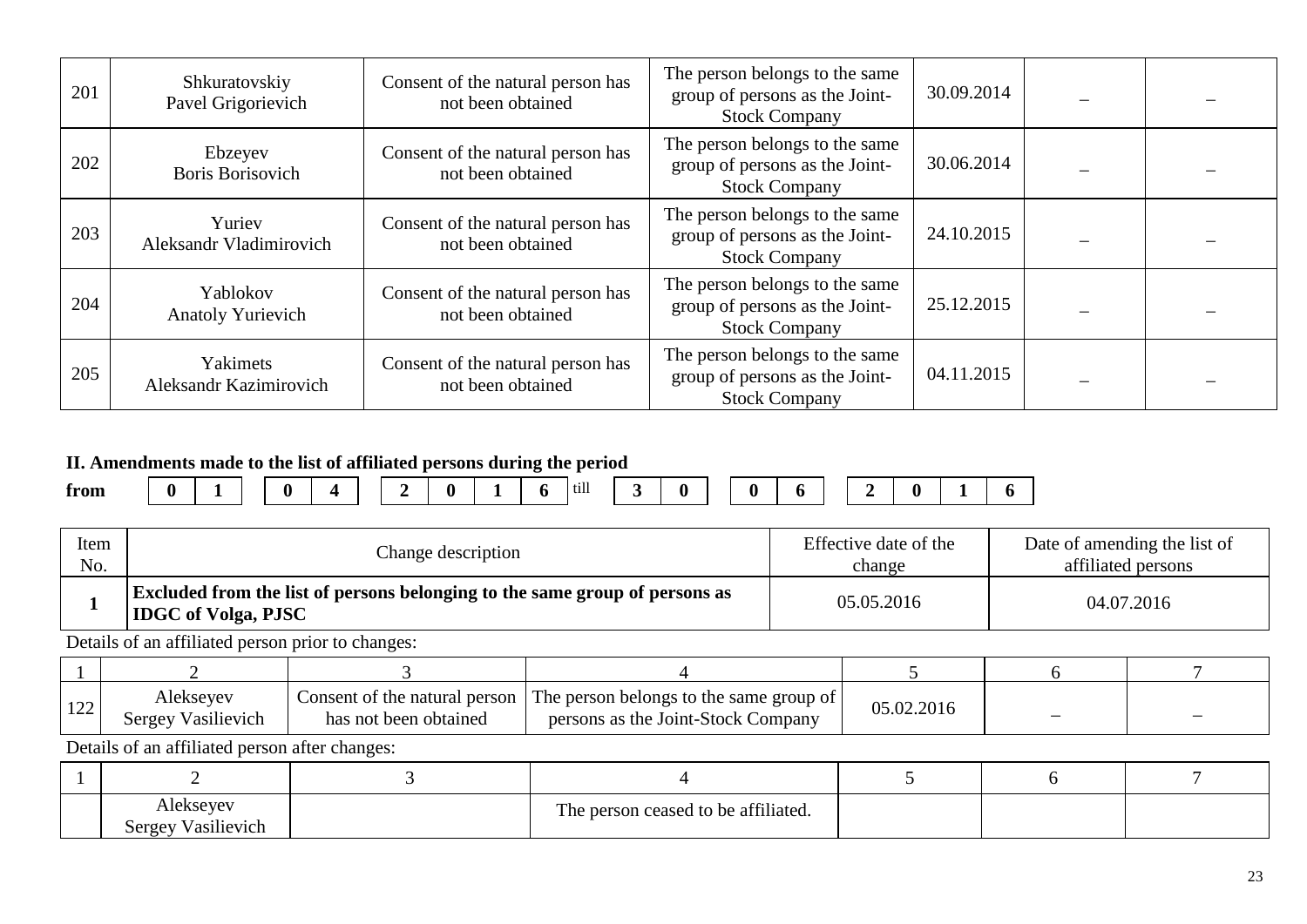| No.          |                                                                                                  | Change description                                     |                                | Effective date of the<br>change                                                  |            | Date of amending the list of<br>affiliated persons |  |  |
|--------------|--------------------------------------------------------------------------------------------------|--------------------------------------------------------|--------------------------------|----------------------------------------------------------------------------------|------------|----------------------------------------------------|--|--|
| $\mathbf{2}$ | Included in the list of persons belonging to the same group of persons as IDGC<br>of Volga, PJSC |                                                        |                                | 06.05.2016                                                                       |            | 04.07.2016                                         |  |  |
|              | Details of an affiliated person prior to changes:                                                |                                                        |                                |                                                                                  |            |                                                    |  |  |
|              |                                                                                                  |                                                        |                                | 4                                                                                |            | 6                                                  |  |  |
|              | Domanin<br><b>Aleksandr Viktorovich</b>                                                          |                                                        | The person was not affiliated. |                                                                                  |            |                                                    |  |  |
|              | Details of an affiliated person after changes:                                                   |                                                        |                                |                                                                                  |            |                                                    |  |  |
|              |                                                                                                  |                                                        |                                |                                                                                  |            | 6                                                  |  |  |
| 132          | Domanin<br>Aleksandr Viktorovich                                                                 | Consent of the natural person<br>has not been obtained |                                | The person belongs to the same<br>group of persons as the Joint-Stock<br>Company | 06.05.2016 |                                                    |  |  |

| No. | Change description                                                                                                               | change     | Effective date of the Date of amending the list of affiliated<br>persons |
|-----|----------------------------------------------------------------------------------------------------------------------------------|------------|--------------------------------------------------------------------------|
|     | Change of date of occurrence of the ground for recognition of the person as a<br><b>person affiliated to IDGC of Volga, PJSC</b> | 09.06.2016 | 04.07.2016                                                               |

|                              |                               |                                                                                  |            | $\sigma$ |  |
|------------------------------|-------------------------------|----------------------------------------------------------------------------------|------------|----------|--|
|                              |                               | The person is the Sole Executive<br>Body of the Joint-Stock Company              | 12.12.2008 |          |  |
| Ryabikin                     | Consent of the natural person | Member of the collegial executive<br>body of the Joint-Stock Company             | 18.04.2008 |          |  |
| <b>Vladimir Anatolievich</b> | has not been obtained         | Member of the Board of Directors of<br>the Joint-Stock Company                   | 16.06.2015 |          |  |
|                              |                               | The person belongs to the same<br>group of persons as the Joint-Stock<br>Company | 12.12.2008 |          |  |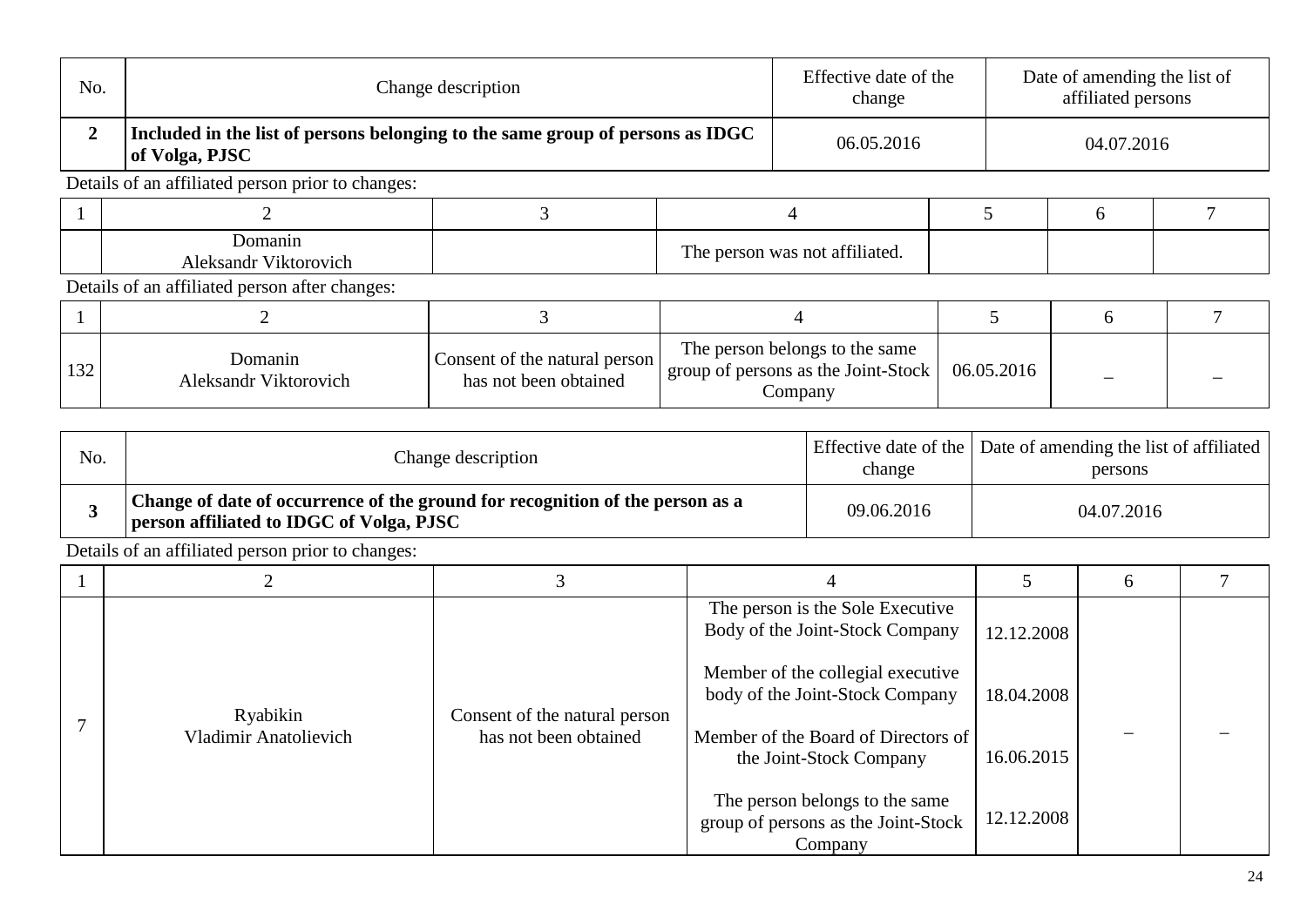|                                   |                                                        |                                                                                                                                                                                                                                                                                                   |                                                      | 6 |  |
|-----------------------------------|--------------------------------------------------------|---------------------------------------------------------------------------------------------------------------------------------------------------------------------------------------------------------------------------------------------------------------------------------------------------|------------------------------------------------------|---|--|
| Ryabikin<br>Vladimir Anatolievich | Consent of the natural person<br>has not been obtained | The person is the Sole Executive<br>Body of the Joint-Stock Company<br>Member of the collegial executive<br>body of the Joint-Stock Company<br>Member of the Board of Directors of<br>the Joint-Stock Company<br>The person belongs to the same group<br>of persons as the Joint-Stock<br>Company | 12.12.2008<br>18.04.2008<br>09.06.2016<br>12.12.2008 |   |  |

| No. | Change description                                                                                                        | Effective date of the<br>change | Date of amending the list of<br>affiliated persons |
|-----|---------------------------------------------------------------------------------------------------------------------------|---------------------------------|----------------------------------------------------|
|     | Change of date of occurrence of the ground for recognition of the person as a<br>person affiliated to IDGC of Volga, PJSC | 09.06.2016                      | 04.07.2016                                         |

Details of an affiliated person prior to changes:

| Mezhevich<br>Valentin Efimovich | Consent of the natural person<br>has not been obtained | Member of the Board of Directors of<br>the Joint-Stock Company | 16.06.2015 | – |  |
|---------------------------------|--------------------------------------------------------|----------------------------------------------------------------|------------|---|--|

| Mezhevich<br>Valentin Etimovich | Consent of the natural person<br>has not been obtained | Member of the Board of Directors of<br>the Joint-Stock Company | 09.06.2016 |  |
|---------------------------------|--------------------------------------------------------|----------------------------------------------------------------|------------|--|

| No. | Change description                                                                                                                     | Effective date of the<br>change | Date of amending the list of<br>affiliated persons |
|-----|----------------------------------------------------------------------------------------------------------------------------------------|---------------------------------|----------------------------------------------------|
|     | <sup>1</sup> Change of date of occurrence of the ground for recognition of the person as a<br>person affiliated to IDGC of Volga, PJSC | 09.06.2016                      | 04.07.2016                                         |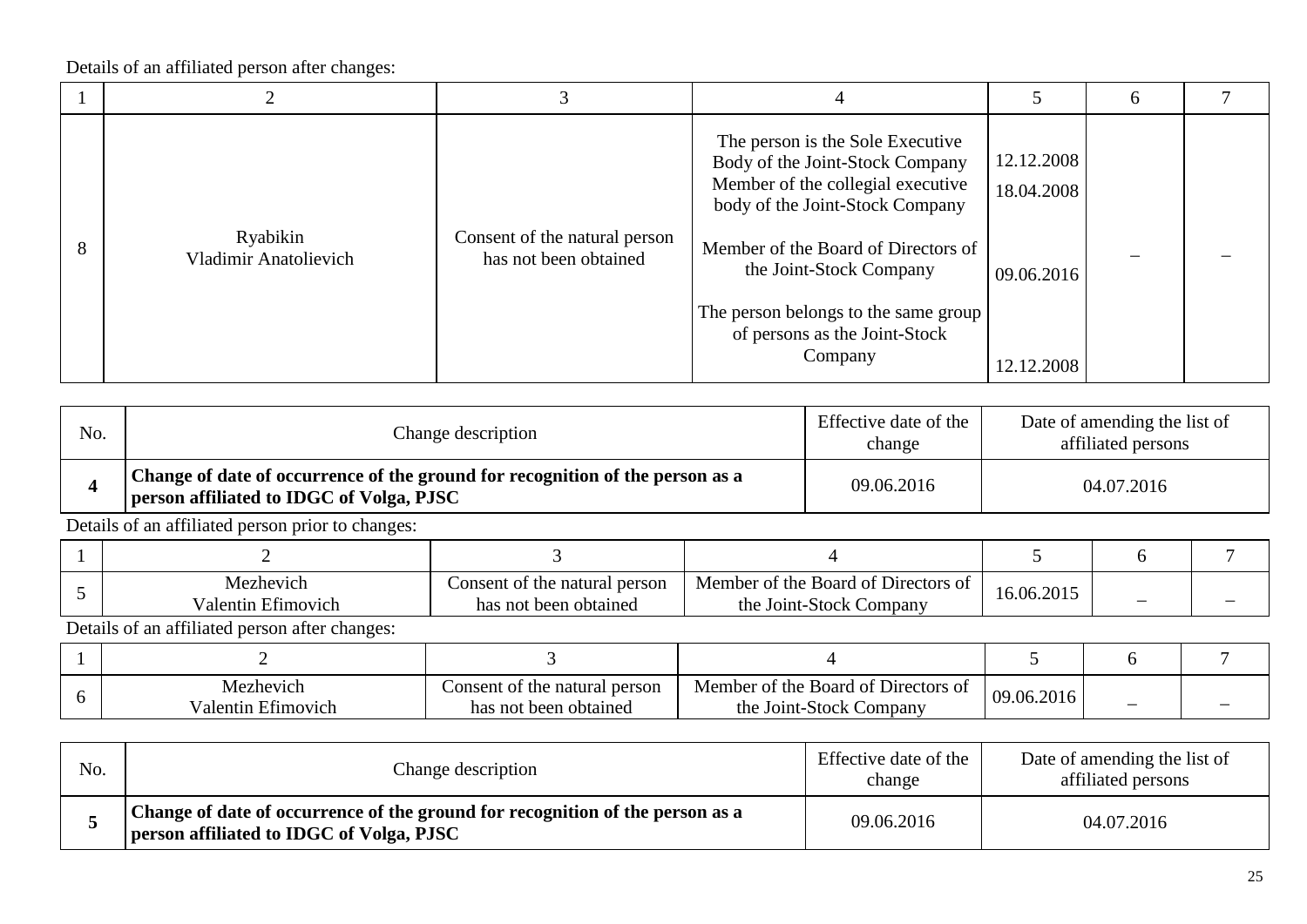| Varvarin<br>Aleksandr Viktorovich              | Consent of the natural person<br>has not been obtained | Member of the Board of Directors<br>of the Joint-Stock Company | 16.06.2015 |  |
|------------------------------------------------|--------------------------------------------------------|----------------------------------------------------------------|------------|--|
| Details of an affiliated person after changes: |                                                        |                                                                |            |  |

| Varvarin<br><b>Aleksandr Viktorovich</b> | Consent of the natural person<br>has not been obtained | Member of the Board of Directors<br>of the Joint-Stock Company | 09.06.2016 | _ | _ |
|------------------------------------------|--------------------------------------------------------|----------------------------------------------------------------|------------|---|---|

| No. | Change description                                                                                                        | Effective date of the<br>change | Date of amending the list of<br>affiliated persons |
|-----|---------------------------------------------------------------------------------------------------------------------------|---------------------------------|----------------------------------------------------|
|     | Change of date of occurrence of the ground for recognition of the person as a<br>person affiliated to IDGC of Volga, PJSC | 09.06.2016                      | 04.07.2016                                         |

Details of an affiliated person prior to changes:

| Serebryakov<br>Konstantin Sergevevich | Consent of the natural person<br>has not been obtained | Member of the Board of Directors<br>of the Joint-Stock Company | 16.06.2015 |  |
|---------------------------------------|--------------------------------------------------------|----------------------------------------------------------------|------------|--|

Details of an affiliated person after changes:

| Serebryakov<br>Konstantin Sergevevich | Consent of the natural person $\perp$<br>has not been obtained | Member of the Board of Directors of<br>the Joint-Stock Company | 09.06.2016 | - |  |
|---------------------------------------|----------------------------------------------------------------|----------------------------------------------------------------|------------|---|--|

| No. | Change description                                                                                                        | Effective date of the<br>change | Date of amending the list of<br>affiliated persons |
|-----|---------------------------------------------------------------------------------------------------------------------------|---------------------------------|----------------------------------------------------|
|     | Change of date of occurrence of the ground for recognition of the person as a<br>person affiliated to IDGC of Volga, PJSC | 09.06.2016                      | 04.07.2016                                         |

Details of an affiliated person prior to changes:

| . . | $\cdots$<br>$\sim$ 1<br>Shaydullin<br>Farit Gabdultatovich | Consent of the natural person<br>t been obtained<br>has not | $\mathbf{\cdot \cdot \cdot \cdot}$<br>Member of the Board of I<br>Directors of<br>e Joint-Stock Company<br>the | 16.06.2015 |  |
|-----|------------------------------------------------------------|-------------------------------------------------------------|----------------------------------------------------------------------------------------------------------------|------------|--|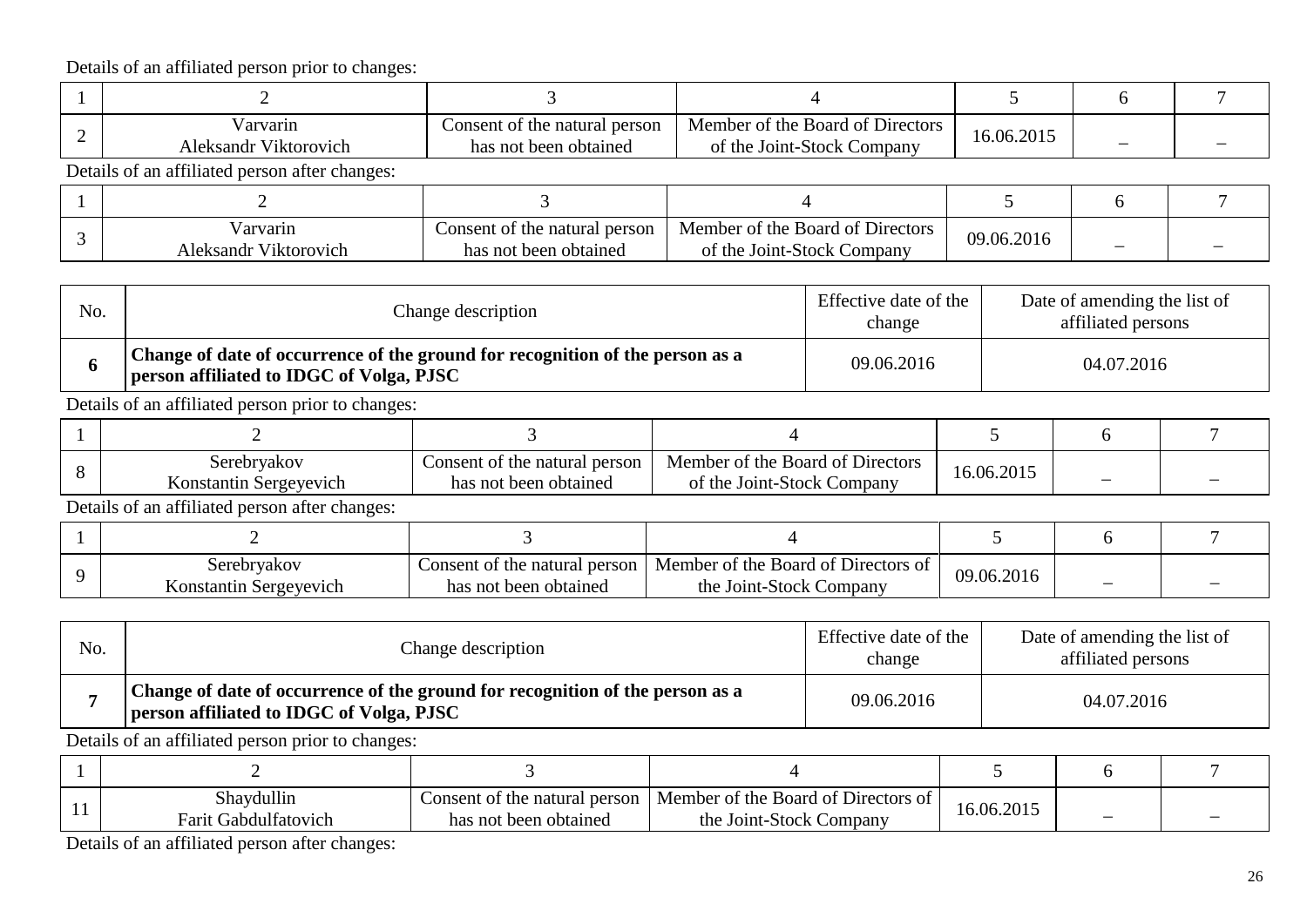|     | Shaydullin              | Consent of the natural person | Member of the Board of Directors | 09.06.2016 |  |   |
|-----|-------------------------|-------------------------------|----------------------------------|------------|--|---|
| . . | Gabdulfatovich<br>Farit | has not been obtained         | of the Joint-Stock Company       |            |  | _ |

| No. | Change description                                                                                 | Effective date of the<br>change                        |                                                                | Date of amending the list of<br>affiliated persons |            |   |  |  |
|-----|----------------------------------------------------------------------------------------------------|--------------------------------------------------------|----------------------------------------------------------------|----------------------------------------------------|------------|---|--|--|
| 8   | Excluded from the list of persons belonging to the same group of persons as IDGC<br>of Volga, PJSC | 09.06.2016                                             |                                                                | 04.07.2016                                         |            |   |  |  |
|     | Details of an affiliated person prior to changes:                                                  |                                                        |                                                                |                                                    |            |   |  |  |
|     |                                                                                                    |                                                        |                                                                |                                                    |            | h |  |  |
|     | Adler<br>Yuri Veniaminovich                                                                        | Consent of the natural person<br>has not been obtained | Member of the Board of Directors<br>of the Joint-Stock Company |                                                    | 16.06.2015 |   |  |  |
|     | Details of an affiliated person after changes:                                                     |                                                        |                                                                |                                                    |            |   |  |  |
|     |                                                                                                    |                                                        |                                                                |                                                    |            | 6 |  |  |
|     | Adler<br>Yuri Veniaminovich                                                                        |                                                        |                                                                | The person ceased to be affiliated.                |            |   |  |  |

| No. | Change description                                                                                  | Effective date of the<br>change | Date of amending the list of<br>affiliated persons |
|-----|-----------------------------------------------------------------------------------------------------|---------------------------------|----------------------------------------------------|
|     | Change of the ground for recognition of the person as a person affiliated to IDGC<br>of Volga, PJSC | 09.06.2016                      | 04.07.2016                                         |

|                                                |                                                        | Member of the Board of Directors of<br>the Joint-Stock Company                   | 16.06.2015 |  |  |  |  |  |
|------------------------------------------------|--------------------------------------------------------|----------------------------------------------------------------------------------|------------|--|--|--|--|--|
| Dyuzhinov<br>Aleksandr Leonidovich             | Consent of the natural person<br>has not been obtained | The person belongs to the same<br>group of persons as the Joint-Stock<br>Company | 01.03.2016 |  |  |  |  |  |
| Details of an affiliated person after changes: |                                                        |                                                                                  |            |  |  |  |  |  |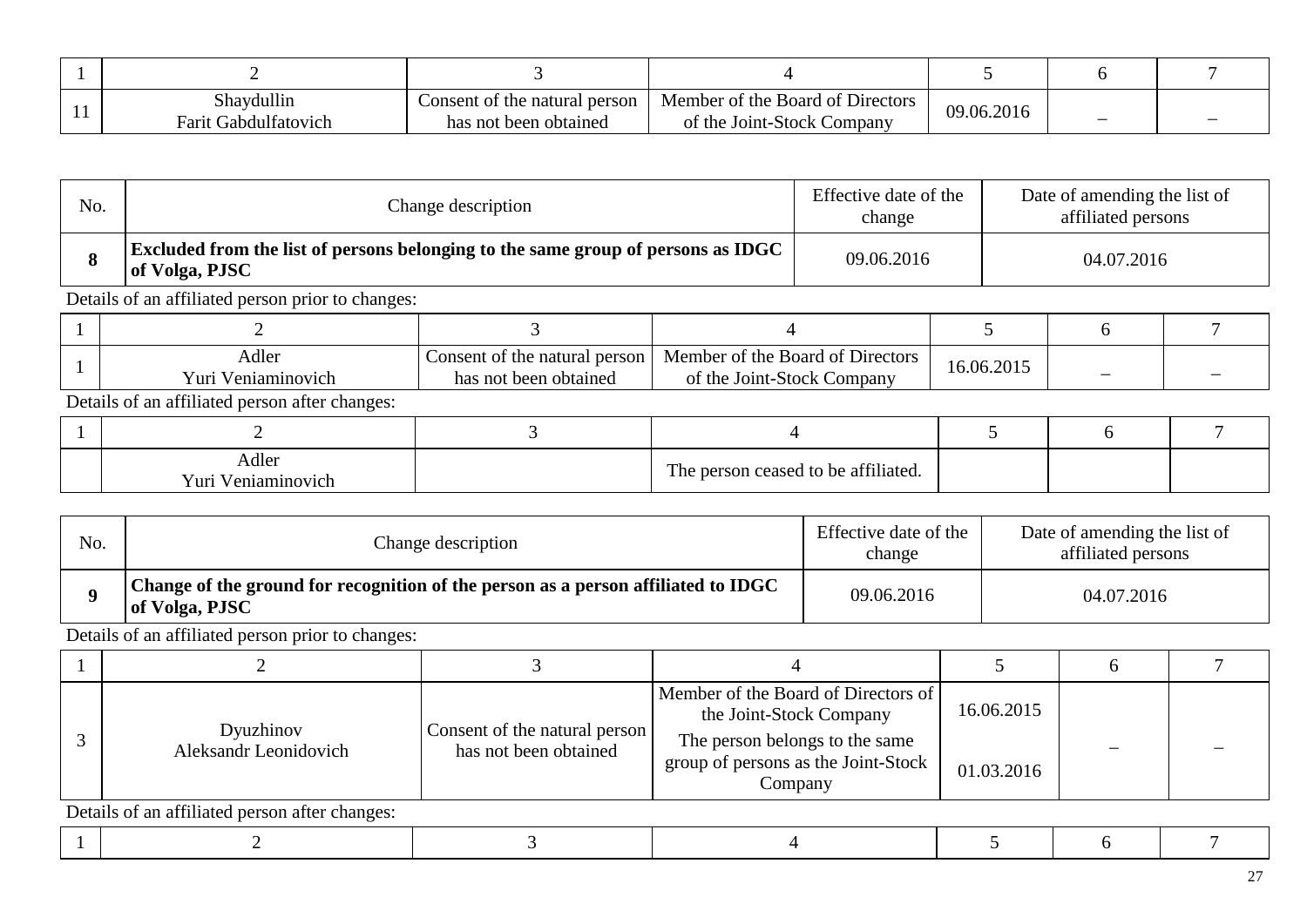| 134 | Jvuzhinov<br>Aleksandr Leonidovich | Consent of the natural person<br>has not been obtained | The person belongs to the same<br>group of persons as the Joint-Stock<br>Company | 03.2016<br>$\Omega$ | - |  |
|-----|------------------------------------|--------------------------------------------------------|----------------------------------------------------------------------------------|---------------------|---|--|
|-----|------------------------------------|--------------------------------------------------------|----------------------------------------------------------------------------------|---------------------|---|--|

| No. | Change description                                                                                        | Effective date of the<br>change | Date of amending the list of<br>affiliated persons |
|-----|-----------------------------------------------------------------------------------------------------------|---------------------------------|----------------------------------------------------|
| 10  | <b>Excluded from the list of persons belonging to the same group of persons as IDGC</b><br>of Volga, PJSC | 09.06.2016                      | 04.07.2016                                         |

| Kulikov<br>Denis Viktorovich | Consent of the natural person<br>has not been obtained | Member of the Board of Directors<br>of the Joint-Stock Company | 6.06.2015 | 0.002% | $0.002\%$ |
|------------------------------|--------------------------------------------------------|----------------------------------------------------------------|-----------|--------|-----------|

Details of an affiliated person after changes:

| Kulikov<br>T T<br>Denis<br>V <sub>1</sub> ktorovich | The person ceased to be affiliated. |  |  |
|-----------------------------------------------------|-------------------------------------|--|--|

| No. | Change description                                                                                        | Effective date of the<br>change | Date of amending the list of<br>affiliated persons |
|-----|-----------------------------------------------------------------------------------------------------------|---------------------------------|----------------------------------------------------|
|     | <b>Excluded from the list of persons belonging to the same group of persons as IDGC</b><br>of Volga, PJSC | 09.06.2016                      | 04.07.2016                                         |

Details of an affiliated person prior to changes:

| Rozentsvayg<br>Aleksandr Shoylovich | Consent of the natural person<br>has not been obtained | <sup>1</sup> Member of the Board of Directors<br>of the Joint-Stock Company | 16.06.2015 |  |
|-------------------------------------|--------------------------------------------------------|-----------------------------------------------------------------------------|------------|--|

| Rozentsvayg<br>Aleksandr Shoylovich | The person ceased to be affiliated. |  |  |
|-------------------------------------|-------------------------------------|--|--|

| N <sub>0</sub> | ∼<br>nan<br>`Cr1Dt10n<br>. | $ \sim$<br>™ tnc<br>uait<br>$\mathbf{v}$ | th<br>ame<br>ndın<br>-11St<br>Jate |
|----------------|----------------------------|------------------------------------------|------------------------------------|
|                |                            |                                          |                                    |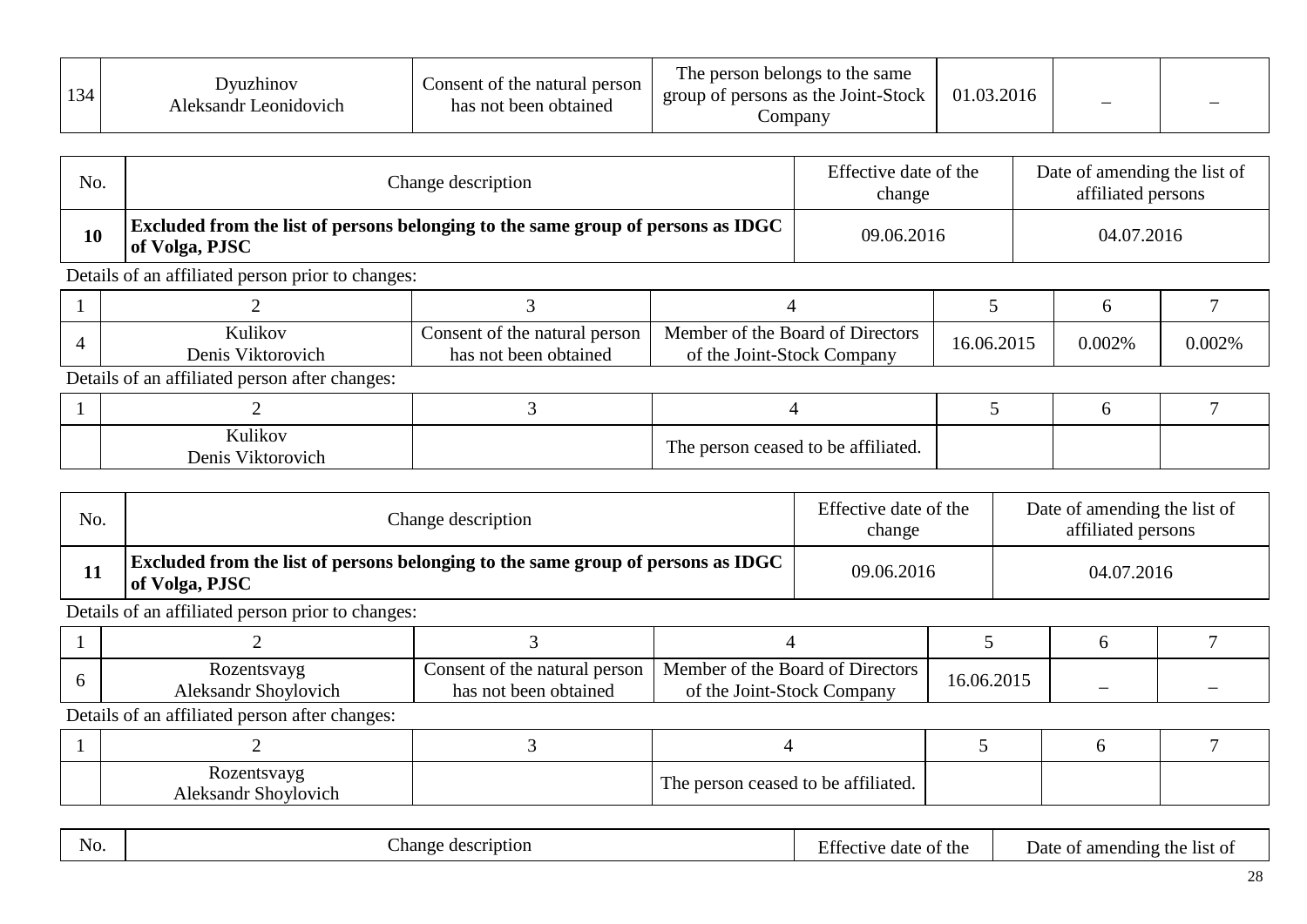|   |                                                                                                           | change     | affiliated persons |
|---|-----------------------------------------------------------------------------------------------------------|------------|--------------------|
| ┸ | <b>Excluded from the list of persons belonging to the same group of persons as IDGC</b><br>of Volga, PJSC | 09.06.2016 | 04.07.2016         |

| <b>Khadziev</b><br>Alan<br>Fyodorovich | Consent of the natural person<br>has not been obtained | Member of the Board of Directors<br>of the Joint-Stock Company | 16.06.2015 |  |
|----------------------------------------|--------------------------------------------------------|----------------------------------------------------------------|------------|--|

Details of an affiliated person after changes:

| Khadziev<br>Alan<br>Hyodorovich | r ceased to be affiliated.<br>ments.<br>person<br>1 <sub>ne</sub> |  |  |
|---------------------------------|-------------------------------------------------------------------|--|--|

| No. | Change description                                                                                        | Effective date of the<br>change | Date of amending the list of<br>affiliated persons |
|-----|-----------------------------------------------------------------------------------------------------------|---------------------------------|----------------------------------------------------|
| 13  | <b>Excluded from the list of persons belonging to the same group of persons as IDGC</b><br>of Volga, PJSC | 09.06.2016                      | 04.07.2016                                         |

| 10 | Kharin<br><b>Andrey Nikolaevich</b>            | Consent of the natural person<br>has not been obtained | Member of the Board of Directors of<br>the Joint-Stock Company | 16.06.2015 |  |
|----|------------------------------------------------|--------------------------------------------------------|----------------------------------------------------------------|------------|--|
|    | Details of an affiliated person after changes: |                                                        |                                                                |            |  |
|    |                                                |                                                        |                                                                |            |  |
|    | Kharin<br>Andrey Nikolaevich                   |                                                        | The person ceased to be affiliated.                            |            |  |

| No. | Change description                                                                               |  | Effective date of the<br>change |  | Date of amending the list of<br>affiliated persons |  |  |
|-----|--------------------------------------------------------------------------------------------------|--|---------------------------------|--|----------------------------------------------------|--|--|
| 14  | Included in the list of persons belonging to the same group of persons as IDGC of<br>Volga, PJSC |  | 09.06.2016                      |  | 04.07.2016                                         |  |  |
|     | Details of an affiliated person prior to changes:                                                |  |                                 |  |                                                    |  |  |
|     |                                                                                                  |  |                                 |  |                                                    |  |  |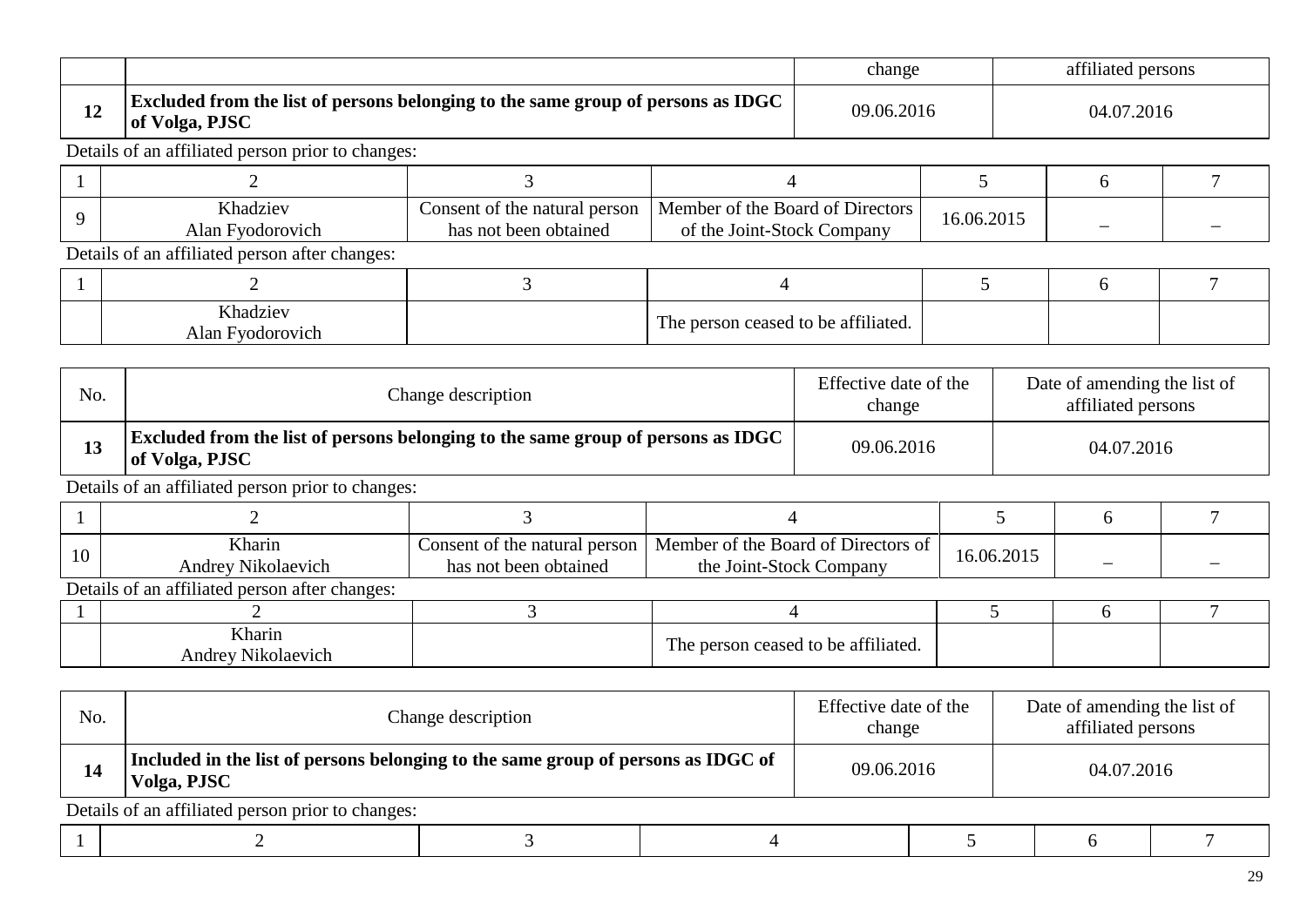| k <sub>1</sub> mov    | 20111                                                         |  |  |
|-----------------------|---------------------------------------------------------------|--|--|
| eonid<br>uriev<br>1CP | aliate⁄<br>'SOL<br>nc<br>r 1 6<br>41 I<br>$\sim$ IIV<br>vv 11 |  |  |

| Akımov             | Consent of the natural person | Member of the Board of Directors | 09.06.2016 |   |  |
|--------------------|-------------------------------|----------------------------------|------------|---|--|
| Yurievich<br>eonid | has not been obtained         | of the Joint-Stock Company       |            | _ |  |

| No.                                    | Change description                                                                               | Effective date of the<br>change | Date of amending the list of<br>affiliated persons |
|----------------------------------------|--------------------------------------------------------------------------------------------------|---------------------------------|----------------------------------------------------|
| 15                                     | Included in the list of persons belonging to the same group of persons as IDGC of<br>Volga, PJSC | 09.06.2016                      | 04.07.2016                                         |
| $\mathbf{r}$ $\mathbf{r}$ $\mathbf{r}$ | $0.0111 \pm 1.1$                                                                                 |                                 |                                                    |

Details of an affiliated person prior to changes:

| ogashov<br>ມ∪<br>Yevgenievich<br>Aleksandr Y | cc.<br>---<br>attiliated.<br>was not<br>ner<br>u ne |  |  |
|----------------------------------------------|-----------------------------------------------------|--|--|

Details of an affiliated person after changes:

| Bogashov<br>Aleksandr Yevgenievich | Consent of the natural person<br>has not been obtained | Member of the Board of Directors<br>of the Joint-Stock Company | 09.06.2016 |  |
|------------------------------------|--------------------------------------------------------|----------------------------------------------------------------|------------|--|

| No. | Change description                                                                                             |  | Effective date of the<br>change |            | Date of amending the list of<br>affiliated persons |  |  |
|-----|----------------------------------------------------------------------------------------------------------------|--|---------------------------------|------------|----------------------------------------------------|--|--|
| 16  | Included in the list of persons belonging to the same group of persons as IDGC of<br>09.06.2016<br>Volga, PJSC |  |                                 | 04.07.2016 |                                                    |  |  |
|     | Details of an affiliated person prior to changes:                                                              |  |                                 |            |                                                    |  |  |
|     |                                                                                                                |  |                                 |            |                                                    |  |  |

| Mikhail<br>í urievich | <b>BOILE</b><br>--<br>' not affiliated.<br>. ne<br>was<br>son |  |  |
|-----------------------|---------------------------------------------------------------|--|--|

|  | natural<br>`onsen<br>person<br>∵fht<br>nt. | $\sim$<br>Member of the<br>- Boarc<br>. ot<br>Directors | 201.<br>09.06 | _ |  |
|--|--------------------------------------------|---------------------------------------------------------|---------------|---|--|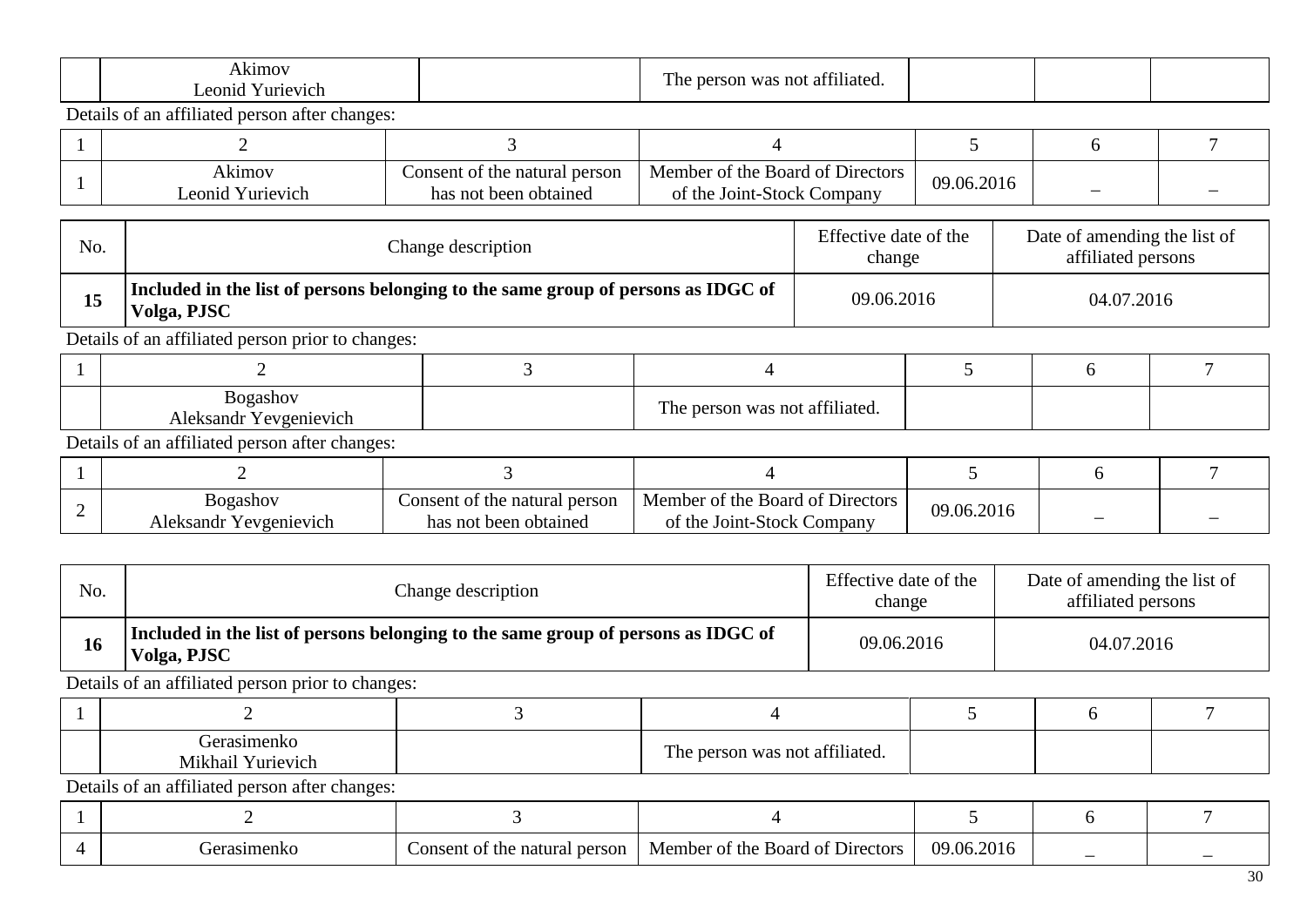| . .<br>. fhւ<br>$\mathcal{L}$ ompany<br>Mikhai<br>Y urievich<br>Joint<br>ha<br>obtained<br>Stoc<br>beet<br>not<br>יר |  |
|----------------------------------------------------------------------------------------------------------------------|--|
|----------------------------------------------------------------------------------------------------------------------|--|

| No. | Change description                                                                               |                                                        |                                                                | Effective date of the<br>change |            | Date of amending the list of<br>affiliated persons |          |  |
|-----|--------------------------------------------------------------------------------------------------|--------------------------------------------------------|----------------------------------------------------------------|---------------------------------|------------|----------------------------------------------------|----------|--|
| 17  | Included in the list of persons belonging to the same group of persons as IDGC of<br>Volga, PJSC |                                                        |                                                                | 09.06.2016                      |            | 04.07.2016                                         |          |  |
|     | Details of an affiliated person prior to changes:                                                |                                                        |                                                                |                                 |            |                                                    |          |  |
|     |                                                                                                  |                                                        |                                                                |                                 |            | 6                                                  |          |  |
|     | Golovtsov<br>Aleksandr Viktorovich                                                               |                                                        | The person was not affiliated.                                 |                                 |            |                                                    |          |  |
|     | Details of an affiliated person after changes:                                                   |                                                        |                                                                |                                 |            |                                                    |          |  |
|     |                                                                                                  |                                                        |                                                                |                                 |            | 6                                                  |          |  |
|     | Golovtsov<br>Aleksandr Viktorovich                                                               | Consent of the natural person<br>has not been obtained | Member of the Board of Directors<br>of the Joint-Stock Company |                                 | 09.06.2016 | 0.000006                                           | 0.000006 |  |

| No. | Change description                                                                               | Effective date of the<br>change | Date of amending the list of<br>affiliated persons |
|-----|--------------------------------------------------------------------------------------------------|---------------------------------|----------------------------------------------------|
| 18  | Included in the list of persons belonging to the same group of persons as IDGC of<br>Volga, PJSC | 09.06.2016                      | 04.07.2016                                         |

| Pavlov<br>Aleksey Igorevich | CC 11<br>m<br>The person was not affiliated. |  |  |
|-----------------------------|----------------------------------------------|--|--|

| Pavlov<br>Aleksey Igorevich | Consent of the natural person<br>has not been obtained | Member of the Board of Directors<br>of the Joint-Stock Company | 09.06.2016 | $\overline{\phantom{a}}$ |  |
|-----------------------------|--------------------------------------------------------|----------------------------------------------------------------|------------|--------------------------|--|

| No. | Change description                                                                | Effective date of the<br>change | Date of amending the list of<br>affiliated persons |
|-----|-----------------------------------------------------------------------------------|---------------------------------|----------------------------------------------------|
| 19  | Included in the list of persons belonging to the same group of persons as IDGC of | 09.06.2016                      | 04.07.2016                                         |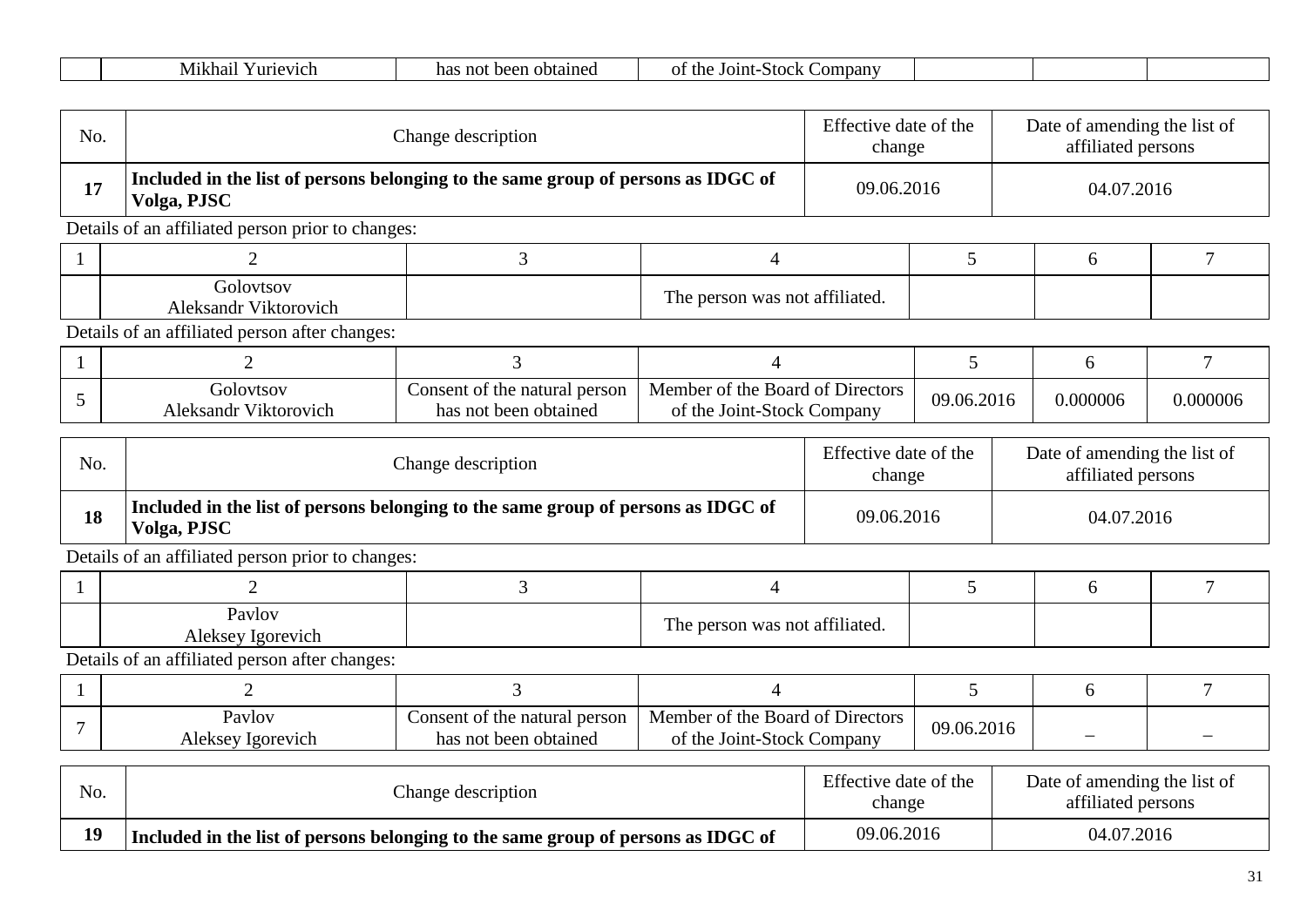| Volga, PJSC<br><u>.</u> |  |
|-------------------------|--|
|                         |  |

| Shagina<br>Irina<br><b>Aleksandrovna</b> | <b>COM</b><br>e person was not affiliated.<br>r ne- |  |  |
|------------------------------------------|-----------------------------------------------------|--|--|

Details of an affiliated person after changes:

| 1 V | n 1<br>Shagina<br><b>Aleksandrovna</b><br>Irına | natural person<br>:onsent<br>: of the<br>t been obtained<br>n ∩ t<br>has | of Directors<br>Member of the Board<br>-Stock<br>Joint-<br>Company<br>the<br>ΟÌ | 09.06.2016 |  |
|-----|-------------------------------------------------|--------------------------------------------------------------------------|---------------------------------------------------------------------------------|------------|--|

| No. | Change description                                                                                        | Effective date of the<br>change | Date of amending the list of<br>affiliated persons |
|-----|-----------------------------------------------------------------------------------------------------------|---------------------------------|----------------------------------------------------|
| 20  | <b>Excluded from the list of persons belonging to the same group of persons as IDGC</b><br>of Volga, PJSC | 29.04.2016                      | 04.07.2016                                         |

Details of an affiliated person prior to changes:

| 189 | <b>Udaltsov</b><br>Yevgeniy Mikhailovich | Consent of the natural person<br>has not been obtained | The person belongs to the same<br>group of persons as the Joint-<br><b>Stock Company</b> | 30.06.2015 |  |
|-----|------------------------------------------|--------------------------------------------------------|------------------------------------------------------------------------------------------|------------|--|

Details of an affiliated person after changes:

| <b>J</b> daltsov<br>Yevgeniy Mikhailovich | The person ceased to be affiliated. |  |  |
|-------------------------------------------|-------------------------------------|--|--|

| No. | Change description                                                                                        | Effective date of the<br>change | Date of amending the list of<br>affiliated persons |
|-----|-----------------------------------------------------------------------------------------------------------|---------------------------------|----------------------------------------------------|
| 21  | <b>Excluded from the list of persons belonging to the same group of persons as IDGC</b><br>of Volga, PJSC | 29.04.2016                      | 04.07.2016                                         |

| 146 | Islentiev | onsent of the<br>e natural<br>person | The person<br>n belongs to the same | 22.09.2015 | - | _ |
|-----|-----------|--------------------------------------|-------------------------------------|------------|---|---|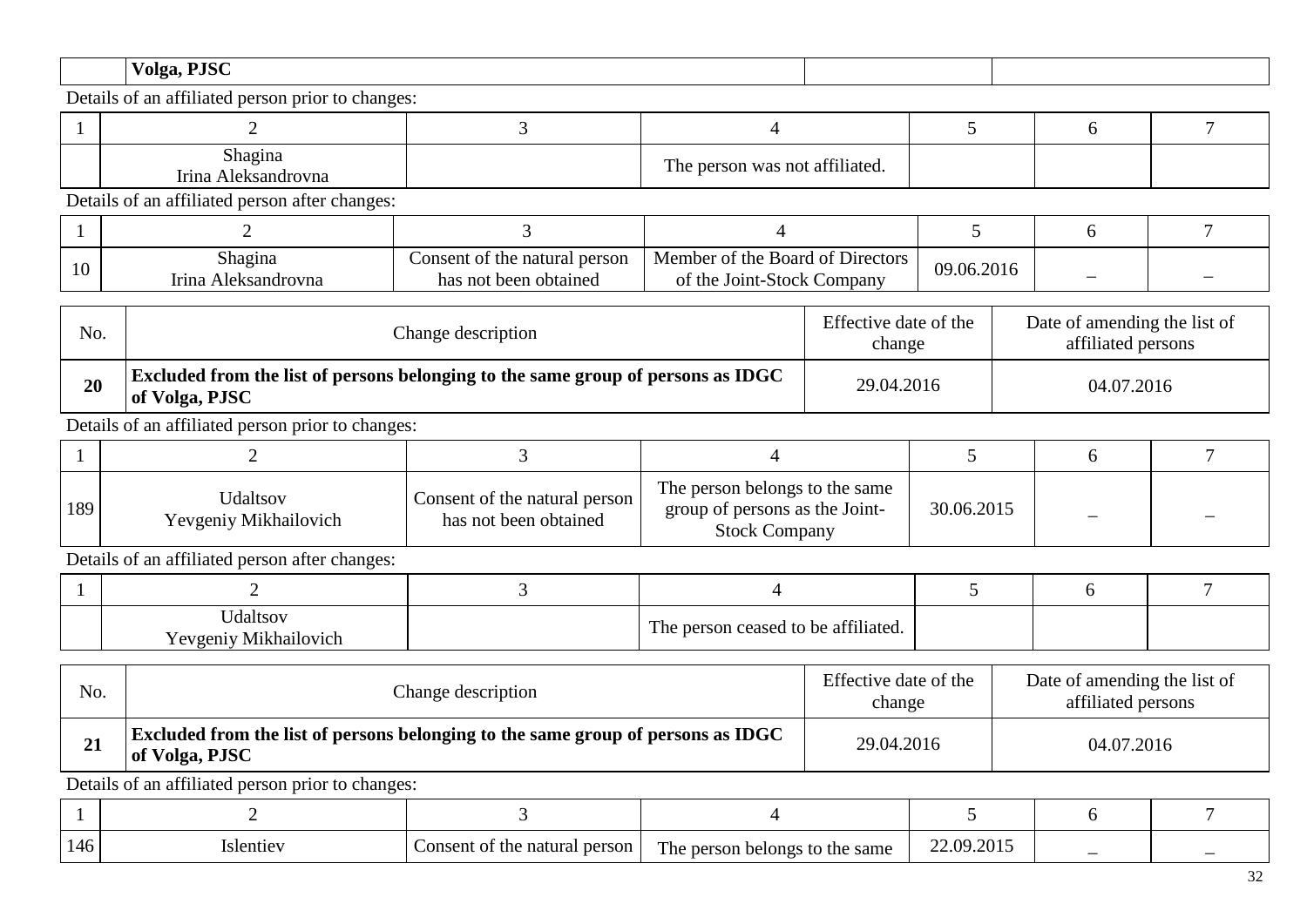|              | Vadim Gennadievich                                                                                 | has not been obtained                                                            | group of persons as the Joint-<br><b>Stock Company</b>                                   |                                 |                                                    |  |                    |                              |  |
|--------------|----------------------------------------------------------------------------------------------------|----------------------------------------------------------------------------------|------------------------------------------------------------------------------------------|---------------------------------|----------------------------------------------------|--|--------------------|------------------------------|--|
|              | Details of an affiliated person after changes:                                                     |                                                                                  |                                                                                          |                                 |                                                    |  |                    |                              |  |
|              | $\overline{2}$                                                                                     | 3                                                                                | $\overline{4}$                                                                           |                                 | 5                                                  |  | 6                  | $\overline{7}$               |  |
|              | Islentiev<br>Vadim Gennadievich                                                                    |                                                                                  | The person ceased to be affiliated.                                                      |                                 |                                                    |  |                    |                              |  |
| No.          |                                                                                                    | Change description                                                               |                                                                                          | Effective date of the<br>change | Date of amending the list of<br>affiliated persons |  |                    |                              |  |
| 22           | Excluded from the list of persons belonging to the same group of persons as IDGC<br>of Volga, PJSC |                                                                                  |                                                                                          | 26.04.2016                      |                                                    |  | 04.07.2016         |                              |  |
|              | Details of an affiliated person prior to changes:                                                  |                                                                                  |                                                                                          |                                 |                                                    |  |                    |                              |  |
| 1            | 2                                                                                                  | 3                                                                                | 4                                                                                        |                                 | 5                                                  |  | 6                  | 7                            |  |
| 185          | Sukhanov<br>Aleksandr Vladimirovich                                                                | Consent of the natural person<br>has not been obtained                           | The person belongs to the same<br>group of persons as the Joint-<br><b>Stock Company</b> |                                 | 31.12.2015                                         |  |                    |                              |  |
|              | Details of an affiliated person after changes:                                                     |                                                                                  |                                                                                          |                                 |                                                    |  |                    |                              |  |
|              | $\overline{2}$                                                                                     | 3                                                                                | 4                                                                                        |                                 | 5                                                  |  | 6                  | $\overline{7}$               |  |
|              | Sukhanov<br>Aleksandr Vladimirovich                                                                |                                                                                  | The person ceased to be affiliated.                                                      |                                 |                                                    |  |                    |                              |  |
| No.          |                                                                                                    | Change description                                                               |                                                                                          | Effective date of the<br>change |                                                    |  | affiliated persons | Date of amending the list of |  |
| 23           | of Volga, PJSC                                                                                     | Excluded from the list of persons belonging to the same group of persons as IDGC |                                                                                          |                                 | 19.04.2016                                         |  | 04.07.2016         |                              |  |
|              | Details of an affiliated person prior to changes:                                                  |                                                                                  |                                                                                          |                                 |                                                    |  |                    |                              |  |
| $\mathbf{1}$ | $\overline{2}$                                                                                     | 3                                                                                | $\overline{4}$                                                                           |                                 | 5                                                  |  | 6                  | 7                            |  |
| 132          | Grishaev<br>Nikolay Alekseyevich                                                                   | Consent of the natural person<br>has not been obtained                           | The person belongs to the same<br>group of persons as the Joint-<br><b>Stock Company</b> |                                 | 30.09.2014                                         |  |                    |                              |  |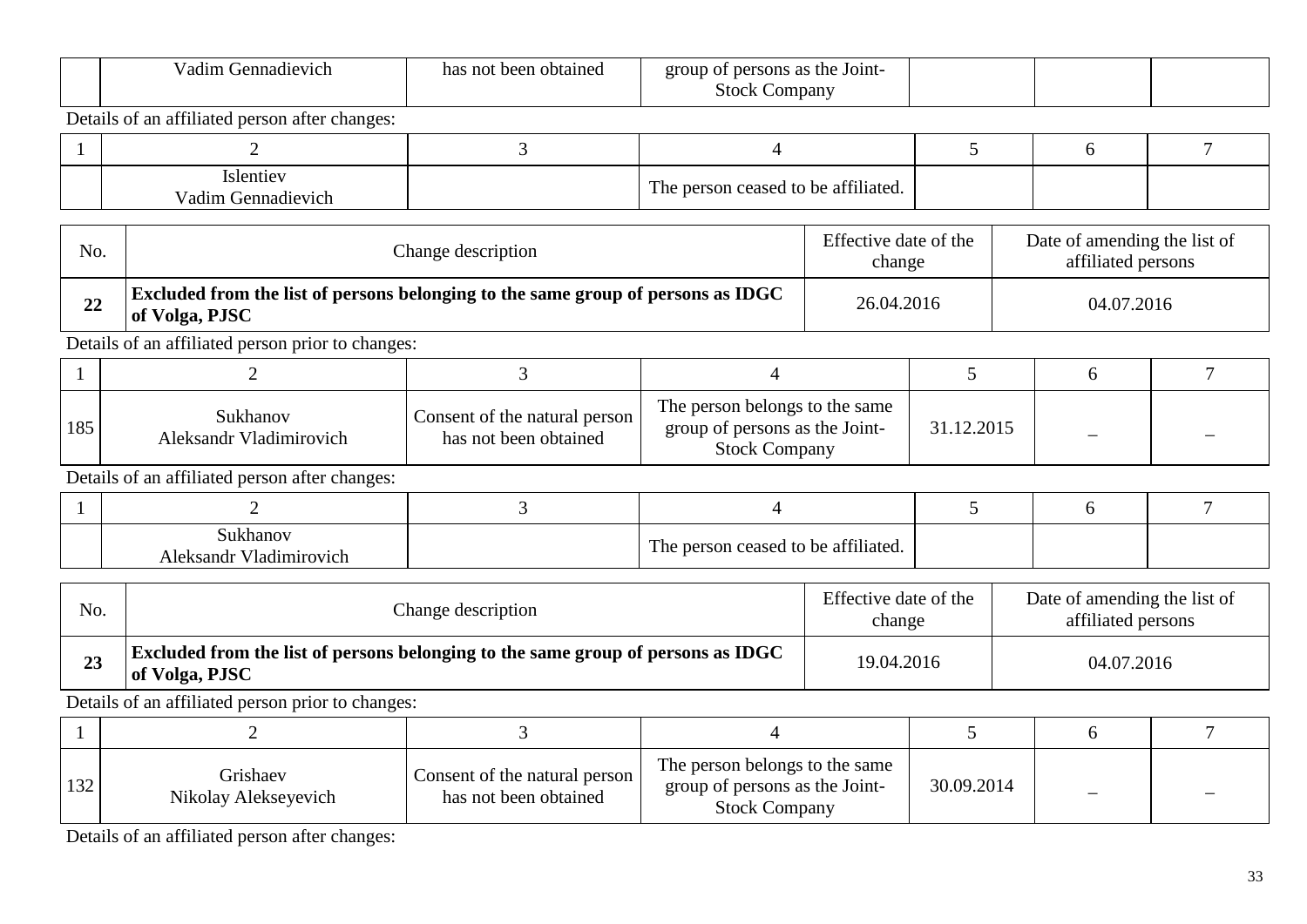| <b><i>drishaev</i></b><br>Nikolay Alekseyevich | The person ceased to be affiliated. |  |  |
|------------------------------------------------|-------------------------------------|--|--|

| No. | Change description                                                                                        | Effective date of the<br>change | Date of amending the list of<br>affiliated persons |
|-----|-----------------------------------------------------------------------------------------------------------|---------------------------------|----------------------------------------------------|
| 24  | <b>Excluded from the list of persons belonging to the same group of persons as IDGC</b><br>of Volga, PJSC | 31.03.2016                      | 04.07.2016                                         |

| 136 | Diakov<br>Pavel Nikolaevich | Consent of the natural person<br>has not been obtained | The person belongs to the same<br>group of persons as the Joint-<br><b>Stock Company</b> | 30.06.2015 |  |
|-----|-----------------------------|--------------------------------------------------------|------------------------------------------------------------------------------------------|------------|--|

Details of an affiliated person after changes:

| Diakov<br>Pavel<br>Nikolaevich | The person ceased to be affiliated. |  |  |
|--------------------------------|-------------------------------------|--|--|

| No. | Change description                                                                                        | Effective date of the<br>change | Date of amending the list of<br>affiliated persons |
|-----|-----------------------------------------------------------------------------------------------------------|---------------------------------|----------------------------------------------------|
| 25  | <b>Excluded from the list of persons belonging to the same group of persons as IDGC</b><br>of Volga, PJSC | 30.03.2016                      | 04.07.2016                                         |

Details of an affiliated person prior to changes:

| 152 | Krylov<br>Sergey Vladimirovich | Consent of the natural person  <br>has not been obtained | The person belongs to the same<br>group of persons as the Joint-<br><b>Stock Company</b> | 08.08.2015 |  |
|-----|--------------------------------|----------------------------------------------------------|------------------------------------------------------------------------------------------|------------|--|

| Krylov<br>Sergey Vladimirovich | The person ceased to be affiliated. |  |  |
|--------------------------------|-------------------------------------|--|--|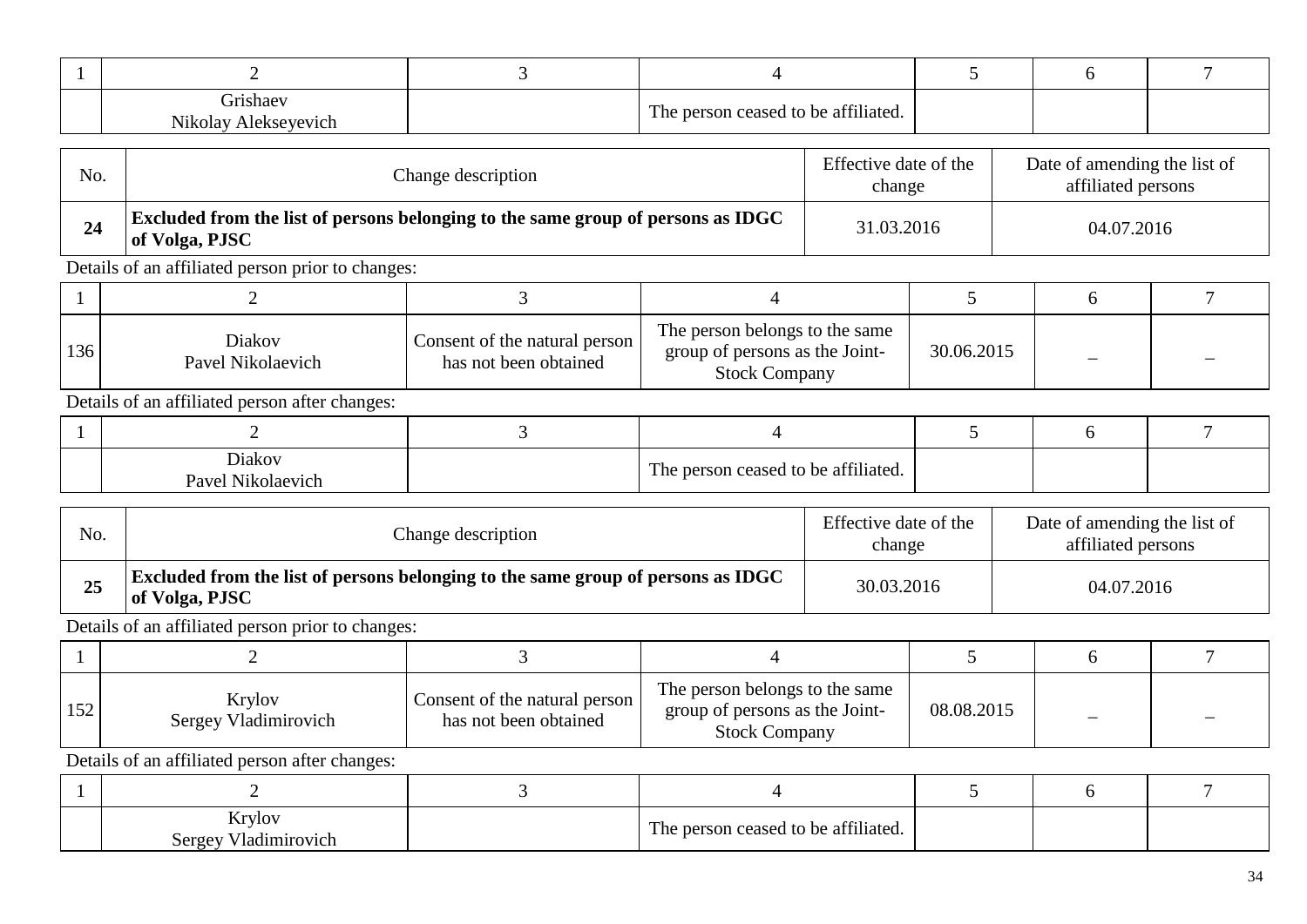| No.          |                                                                                                    | Change description                                     |                                                                                          | Effective date of the<br>change |            | Date of amending the list of<br>affiliated persons |   |                |
|--------------|----------------------------------------------------------------------------------------------------|--------------------------------------------------------|------------------------------------------------------------------------------------------|---------------------------------|------------|----------------------------------------------------|---|----------------|
| 26           | Excluded from the list of persons belonging to the same group of persons as IDGC<br>of Volga, PJSC |                                                        |                                                                                          | 21.04.2016                      |            | 04.07.2016                                         |   |                |
|              | Details of an affiliated person prior to changes:                                                  |                                                        |                                                                                          |                                 |            |                                                    |   |                |
| $\mathbf{1}$ | 3<br>$\overline{2}$<br>4                                                                           |                                                        |                                                                                          |                                 | 5          |                                                    | 6 | 7              |
| 177          | <b>Sizov</b><br><b>Andrey Andreevich</b>                                                           | Consent of the natural person<br>has not been obtained | The person belongs to the same<br>group of persons as the Joint-<br><b>Stock Company</b> |                                 | 30.06.2015 |                                                    |   |                |
|              | Details of an affiliated person after changes:                                                     |                                                        |                                                                                          |                                 |            |                                                    |   |                |
| $\mathbf{1}$ | $\overline{2}$                                                                                     | 3                                                      | $\overline{4}$                                                                           |                                 | 5          |                                                    | 6 | $\tau$         |
|              | Sizov<br>Andrey Andreevich                                                                         |                                                        | The person ceased to be affiliated.                                                      |                                 |            |                                                    |   |                |
| No.          |                                                                                                    | Change description                                     |                                                                                          | Effective date of the<br>change |            | Date of amending the list of<br>affiliated persons |   |                |
| 27           | Excluded from the list of persons belonging to the same group of persons as IDGC<br>of Volga, PJSC |                                                        |                                                                                          | 14.06.2016                      | 04.07.2016 |                                                    |   |                |
|              | Details of an affiliated person prior to changes:                                                  |                                                        |                                                                                          |                                 |            |                                                    |   |                |
|              | 2                                                                                                  | 3                                                      | $\overline{4}$                                                                           |                                 | 5          |                                                    | 6 | $\overline{7}$ |
| 180          | Smolnikov<br>Andrey Sergeyevich                                                                    | Consent of the natural person<br>has not been obtained | The person belongs to the same<br>group of persons as the Joint-<br><b>Stock Company</b> |                                 | 30.03.2015 |                                                    |   |                |
|              | Details of an affiliated person after changes:                                                     |                                                        |                                                                                          |                                 |            |                                                    |   |                |
| $\mathbf{1}$ | $\overline{2}$                                                                                     | 3                                                      | $\overline{4}$                                                                           |                                 | 5          |                                                    | 6 | $\overline{7}$ |
|              | Smolnikov<br>Andrey Sergeyevich                                                                    |                                                        | The person ceased to be affiliated.                                                      |                                 |            |                                                    |   |                |

| $\mathbf{v}$<br>N <sub>O</sub> . | ;cription<br>hange<br>ae. | date of the<br>.tte<br>11170<br>chang<br><u>ل</u> ى مە | f amending the<br>-list of<br>Jate<br>OT.<br>0.011<br>persons<br>-l1at |
|----------------------------------|---------------------------|--------------------------------------------------------|------------------------------------------------------------------------|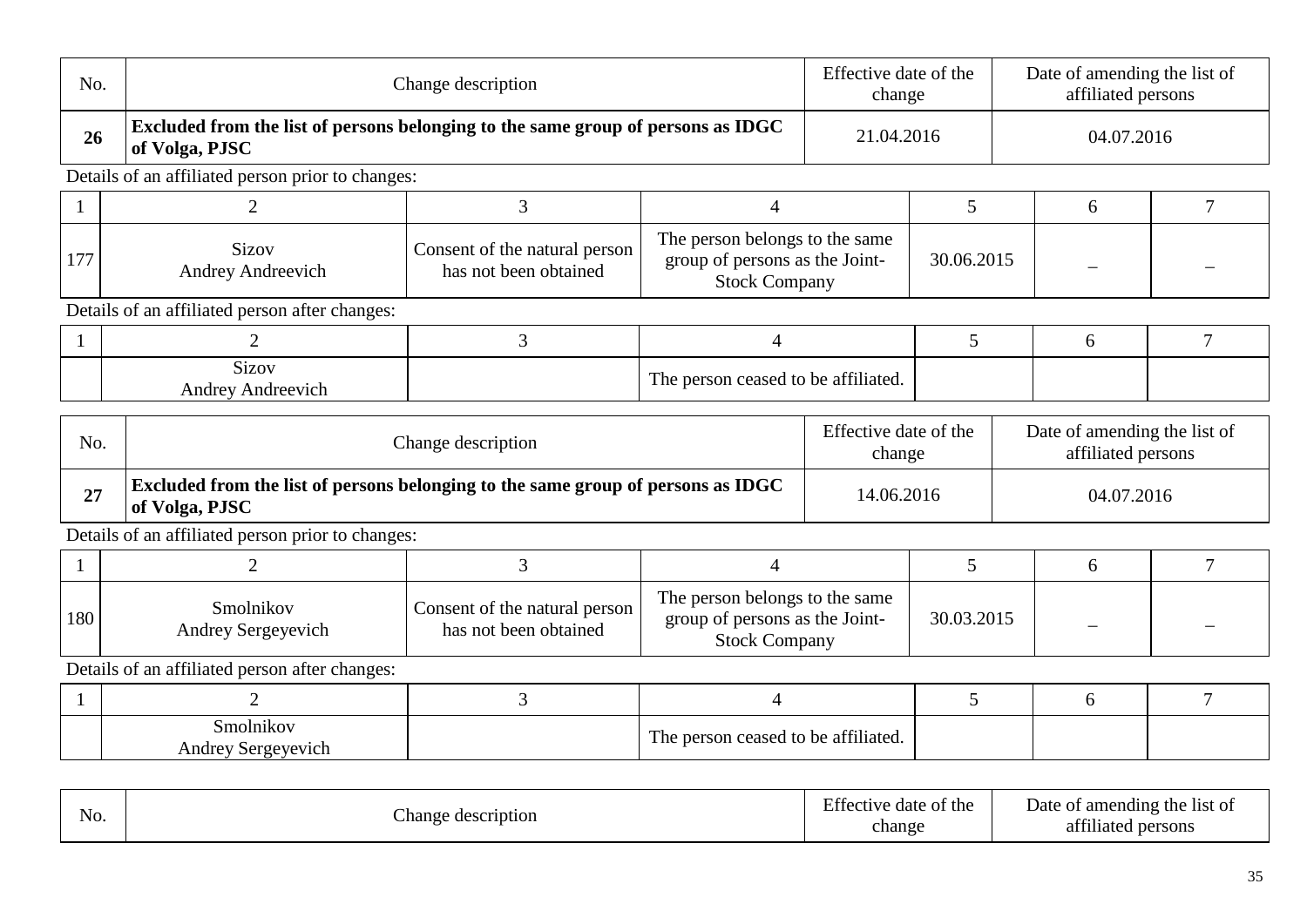| 28           | of Volga, PJSC                                                                                   | Excluded from the list of persons belonging to the same group of persons as IDGC |                                                                                          |                                                    |                          | 04.07.2016                                         |            |                |  |
|--------------|--------------------------------------------------------------------------------------------------|----------------------------------------------------------------------------------|------------------------------------------------------------------------------------------|----------------------------------------------------|--------------------------|----------------------------------------------------|------------|----------------|--|
|              | Details of an affiliated person prior to changes:                                                |                                                                                  |                                                                                          |                                                    |                          |                                                    |            |                |  |
| $\mathbf{1}$ | $\overline{2}$                                                                                   | 3                                                                                | $\overline{4}$                                                                           |                                                    | 5                        |                                                    | 6          | 7              |  |
| 128          | Volkov<br><b>Eduard Petrovich</b>                                                                | Consent of the natural person<br>has not been obtained                           | The person belongs to the same<br>group of persons as the Joint-<br><b>Stock Company</b> |                                                    | 30.09.2012               |                                                    |            |                |  |
|              | Details of an affiliated person after changes:                                                   |                                                                                  |                                                                                          |                                                    |                          |                                                    |            |                |  |
|              | 2                                                                                                | 3                                                                                | $\overline{4}$                                                                           |                                                    | 5                        |                                                    | 6          | $\overline{7}$ |  |
|              | Volkov<br>The person ceased to be affiliated.<br><b>Eduard Petrovich</b>                         |                                                                                  |                                                                                          |                                                    |                          |                                                    |            |                |  |
| No.          | Change description                                                                               |                                                                                  | Effective date of the<br>change                                                          | Date of amending the list of<br>affiliated persons |                          |                                                    |            |                |  |
| 29           | Included in the list of persons belonging to the same group of persons as IDGC of<br>Volga, PJSC |                                                                                  |                                                                                          |                                                    | 30.04.2016<br>04.07.2016 |                                                    |            |                |  |
|              | Details of an affiliated person prior to changes:                                                |                                                                                  |                                                                                          |                                                    |                          |                                                    |            |                |  |
|              | $\overline{2}$                                                                                   | 3                                                                                | $\overline{4}$                                                                           |                                                    | 5                        |                                                    | 6          | $\overline{7}$ |  |
|              | Vlasyuk<br><b>Eduard Nikolaevich</b>                                                             |                                                                                  | The person was not affiliated.                                                           |                                                    |                          |                                                    |            |                |  |
|              | Details of an affiliated person after changes:                                                   |                                                                                  |                                                                                          |                                                    |                          |                                                    |            |                |  |
|              | 2                                                                                                | 3                                                                                | $\overline{4}$                                                                           |                                                    | 5                        |                                                    | 6          | $\overline{7}$ |  |
| 128          | Vlasyuk<br><b>Eduard Nikolaevich</b>                                                             | Consent of the natural person<br>has not been obtained                           | The person belongs to the same<br>group of persons as the Joint-Stock<br>Company         |                                                    | 30.04.2016               |                                                    |            |                |  |
| No.          | Change description                                                                               |                                                                                  |                                                                                          | Effective date of the<br>change                    |                          | Date of amending the list of<br>affiliated persons |            |                |  |
| 30           | Included in the list of persons belonging to the same group of persons as IDGC of<br>Volga, PJSC |                                                                                  |                                                                                          | 30.04.2016                                         |                          |                                                    | 04.07.2016 |                |  |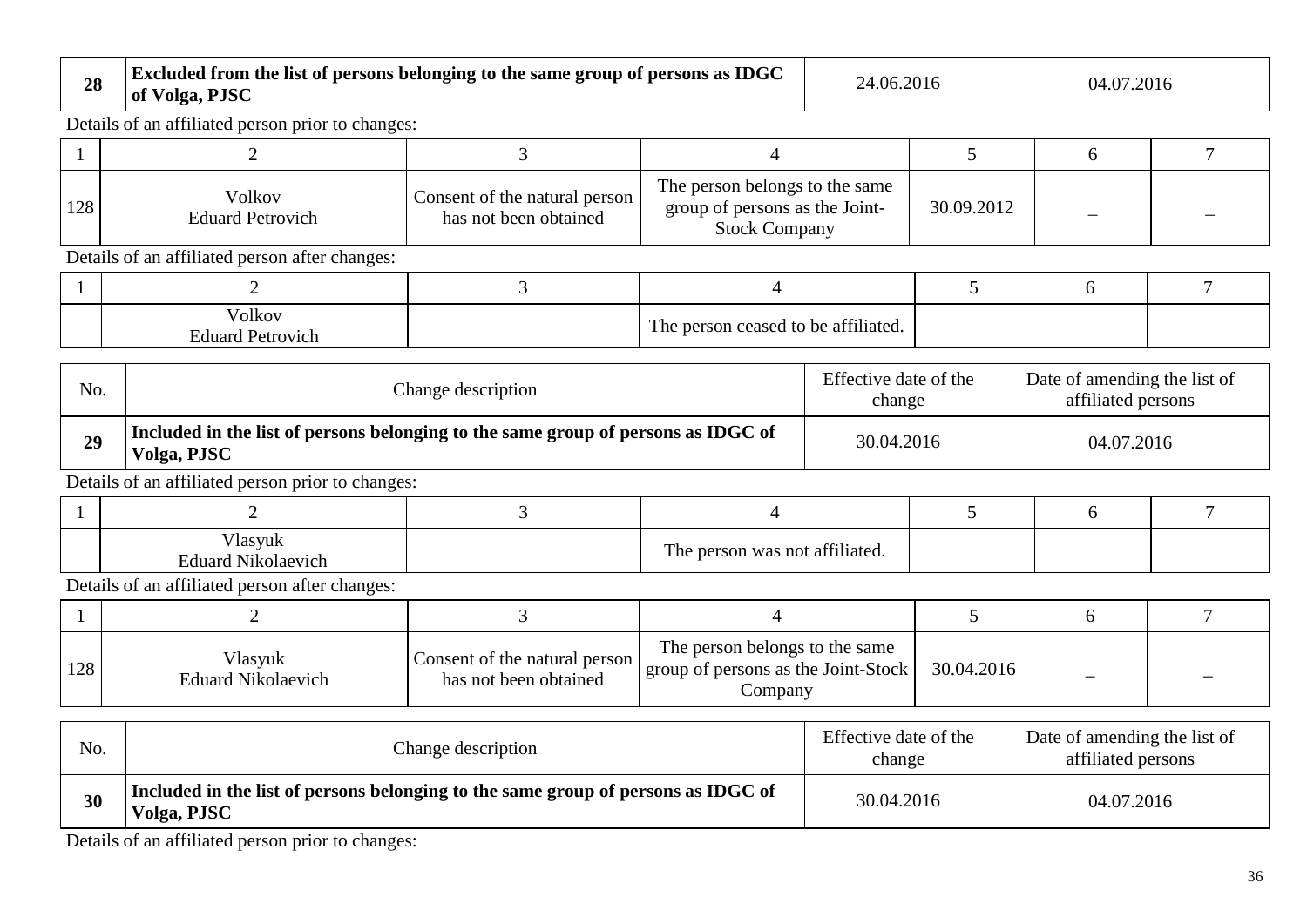| Rezakova<br>Vladislava Vladimirovna | The person was not affiliated. |  |  |
|-------------------------------------|--------------------------------|--|--|

| 169 | Rezakova<br>Vladislava Vladimirovna | Consent of the natural person<br>has not been obtained | The person belongs to the same<br>group of persons as the Joint-Stock<br>Company | 30.04.2016 |  |
|-----|-------------------------------------|--------------------------------------------------------|----------------------------------------------------------------------------------|------------|--|

| No. | Change description                                                                               | Effective date of the<br>change | Date of amending the list of<br>affiliated persons |
|-----|--------------------------------------------------------------------------------------------------|---------------------------------|----------------------------------------------------|
| 31  | Included in the list of persons belonging to the same group of persons as IDGC of<br>Volga, PJSC | 27.04.2016                      | 04.07.2016                                         |

Details of an affiliated person prior to changes:

| Sokolov<br>Roman Sergeyevich | 20011<br>The person was not affiliated. |  |  |
|------------------------------|-----------------------------------------|--|--|

Details of an affiliated person after changes:

| 180 | Sokolov<br>Roman Sergeyevich | Consent of the natural person<br>has not been obtained | The person belongs to the same<br>group of persons as the Joint-Stock<br>Company | 27.04.2016 |  |
|-----|------------------------------|--------------------------------------------------------|----------------------------------------------------------------------------------|------------|--|

| No. | Change description                                                                               | Effective date of the<br>change | Date of amending the list of<br>affiliated persons |
|-----|--------------------------------------------------------------------------------------------------|---------------------------------|----------------------------------------------------|
| 32  | Included in the list of persons belonging to the same group of persons as IDGC of<br>Volga, PJSC | 20.04.2016                      | 04.07.2016                                         |

| <b></b><br>rofimov<br>T 71<br>Ivan<br>Jadimirovich | 0.011<br>Ē<br>referson was not affiliated.<br>$\blacksquare$ IIC. |  |  |
|----------------------------------------------------|-------------------------------------------------------------------|--|--|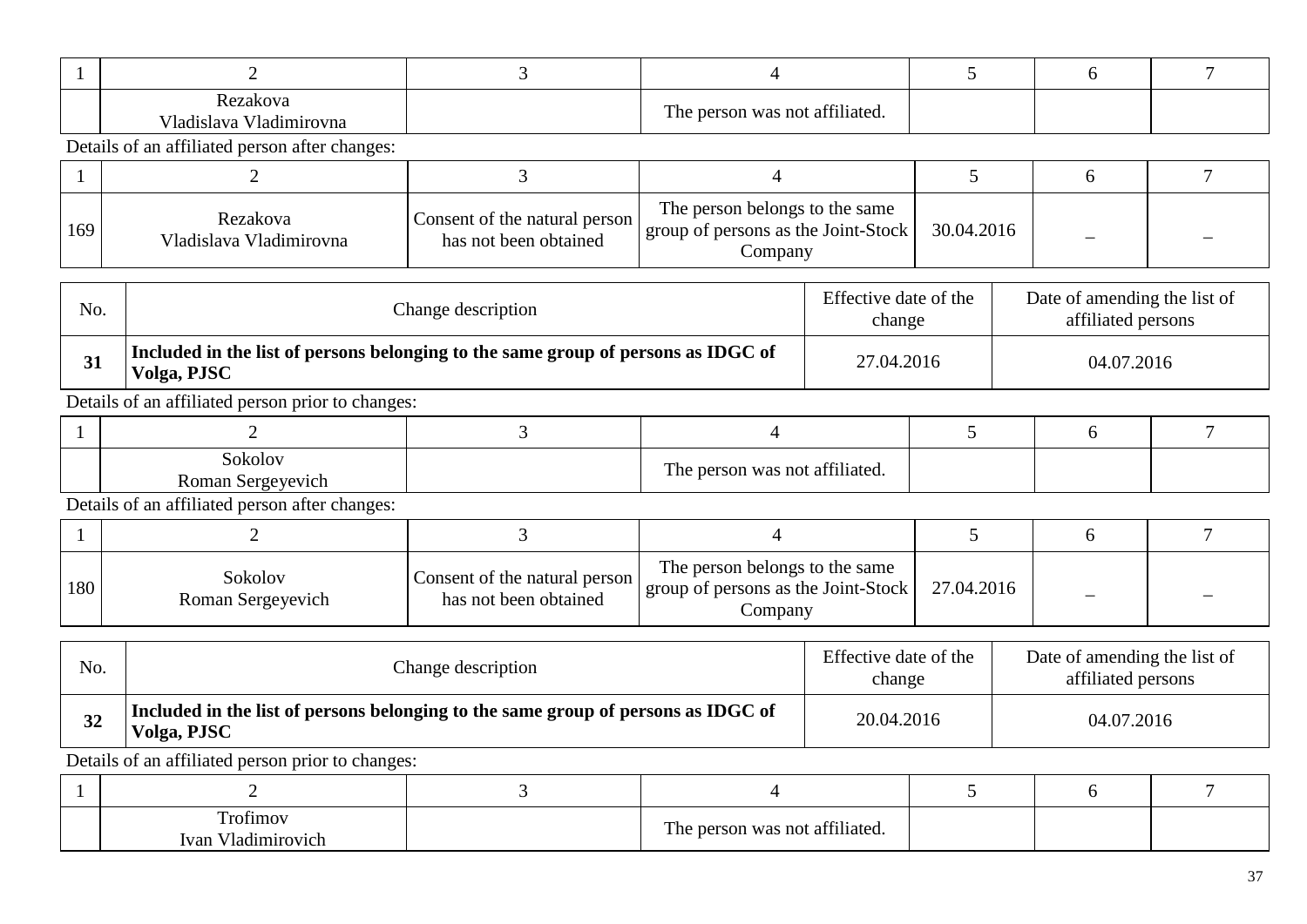|     | Details of an affiliated person after changes:                                                   |                                                        |                                                                                  |                                 |                                                    |            |                |
|-----|--------------------------------------------------------------------------------------------------|--------------------------------------------------------|----------------------------------------------------------------------------------|---------------------------------|----------------------------------------------------|------------|----------------|
|     | $\overline{2}$                                                                                   | $\overline{3}$                                         | $\overline{4}$                                                                   |                                 | 5                                                  | 6          | $\overline{7}$ |
| 188 | Trofimov<br>Ivan Vladimirovich                                                                   | Consent of the natural person<br>has not been obtained | The person belongs to the same<br>group of persons as the Joint-Stock<br>Company |                                 | 20.04.2016                                         |            |                |
| No. |                                                                                                  | Change description                                     |                                                                                  | Effective date of the<br>change | Date of amending the list of<br>affiliated persons |            |                |
| 33  | Included in the list of persons belonging to the same group of persons as IDGC of<br>Volga, PJSC | 16.06.2016                                             |                                                                                  | 04.07.2016                      |                                                    |            |                |
|     | Details of an affiliated person prior to changes:                                                |                                                        |                                                                                  |                                 |                                                    |            |                |
|     | $\overline{2}$                                                                                   | 3                                                      | $\overline{4}$                                                                   |                                 | 5                                                  | 6          | $\overline{7}$ |
|     | Peshkurov<br>Vadim Ilich                                                                         |                                                        | The person was not affiliated.                                                   |                                 |                                                    |            |                |
|     | Details of an affiliated person after changes:                                                   |                                                        |                                                                                  |                                 |                                                    |            |                |
|     | $\overline{2}$                                                                                   | $\overline{3}$                                         | $\overline{4}$                                                                   |                                 | 5                                                  | 6          | $\overline{7}$ |
| 166 | Peshkurov<br>Vadim Ilich                                                                         | Consent of the natural person<br>has not been obtained | The person belongs to the same<br>group of persons as the Joint-Stock<br>Company |                                 | 16.06.2016                                         |            |                |
| No. |                                                                                                  | Change description                                     |                                                                                  | Effective date of the<br>change | Date of amending the list of<br>affiliated persons |            |                |
| 34  | Included in the list of persons belonging to the same group of persons as IDGC of<br>Volga, PJSC |                                                        |                                                                                  | 22.06.2016                      |                                                    | 04.07.2016 |                |
|     | Details of an affiliated person prior to changes:                                                |                                                        |                                                                                  |                                 |                                                    |            |                |
|     | $\overline{2}$                                                                                   | 3                                                      | $\overline{4}$                                                                   |                                 | 5                                                  | 6          | 7              |
|     | Kalenyuk<br>Egor Vladimirovich                                                                   |                                                        | The person was not affiliated.                                                   |                                 |                                                    |            |                |
|     | Details of an affiliated person after changes:                                                   |                                                        |                                                                                  |                                 |                                                    |            |                |
|     | $\overline{2}$                                                                                   | 3                                                      | $\overline{4}$                                                                   |                                 | 5                                                  | 6          | $\overline{7}$ |

| LЛ. | 'envu.<br>NAI | person<br>.onse<br>`ent-<br>natural<br>* th⊾ | ---<br>same<br>`the<br>persor<br>belongs<br>1 he | $\sim$ $\sim$ $\sim$<br>2.06.20°<br>71 11 |  |
|-----|---------------|----------------------------------------------|--------------------------------------------------|-------------------------------------------|--|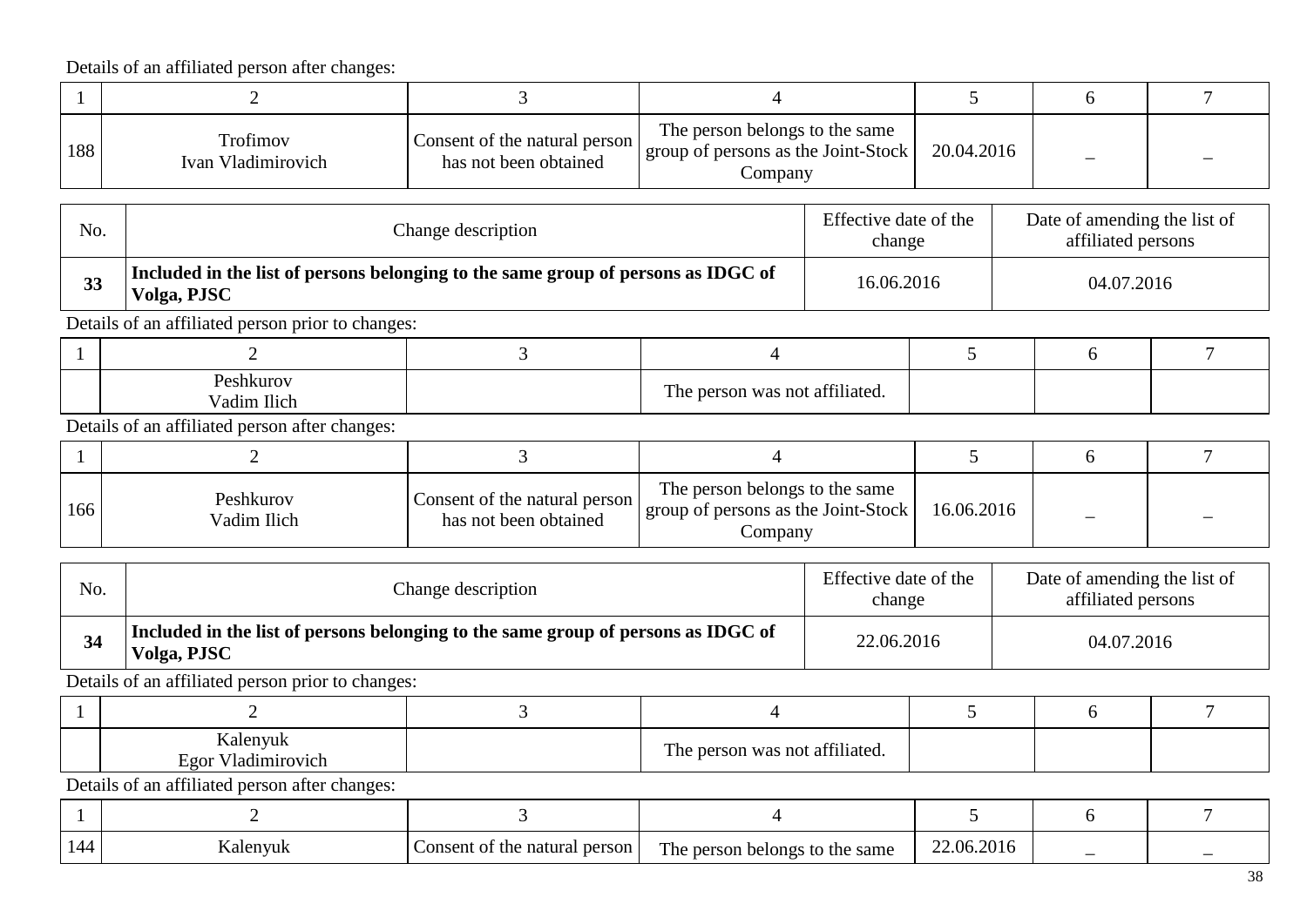|     | Egor Vladimirovich                                                                             | has not been obtained                                                             | group of persons as the Joint-Stock<br>Company                                   |                                 |                 |                                                    |                |
|-----|------------------------------------------------------------------------------------------------|-----------------------------------------------------------------------------------|----------------------------------------------------------------------------------|---------------------------------|-----------------|----------------------------------------------------|----------------|
| No. |                                                                                                | Change description                                                                |                                                                                  | Effective date of the<br>change |                 | Date of amending the list of<br>affiliated persons |                |
| 35  | Volga, PJSC                                                                                    | Included in the list of persons belonging to the same group of persons as IDGC of |                                                                                  |                                 | 02.06.2016      | 04.07.2016                                         |                |
|     | Details of an affiliated person prior to changes:                                              |                                                                                   |                                                                                  |                                 |                 |                                                    |                |
|     | 2                                                                                              | 3                                                                                 | 4                                                                                |                                 | $5\overline{)}$ | 6                                                  | $\overline{7}$ |
|     | Malkov<br><b>Andrey Vasilievich</b>                                                            |                                                                                   | The person was not affiliated.                                                   |                                 |                 |                                                    |                |
|     | Details of an affiliated person after changes:                                                 |                                                                                   |                                                                                  |                                 |                 |                                                    |                |
|     | $\overline{2}$                                                                                 | 3                                                                                 | $\overline{4}$                                                                   |                                 | 5               | 6                                                  | 7              |
| 156 | Malkov<br>Andrey Vasilievich                                                                   | Consent of the natural person<br>has not been obtained                            | The person belongs to the same<br>group of persons as the Joint-Stock<br>Company |                                 | 02.06.2016      |                                                    |                |
| No. |                                                                                                | Change description                                                                |                                                                                  | Effective date of the<br>change |                 | Date of amending the list of<br>affiliated persons |                |
| 36  | Change of the name and legal address of the affiliated person of IDGC of Volga,<br><b>PJSC</b> |                                                                                   |                                                                                  | 18.05.2016                      |                 | 04.07.2016                                         |                |
|     | Details of an affiliated person prior to changes:                                              |                                                                                   |                                                                                  |                                 |                 |                                                    |                |
|     | $\overline{2}$                                                                                 | 3                                                                                 | 4                                                                                |                                 | 5               | 6                                                  | 7              |
| 109 | Open Joint-Stock Company<br>$D_{\alpha}$ $a_{\alpha}$                                          | 26, prospekt Partizanskiy,<br>Vladivostok 690950,                                 | The person belongs to the same<br>group of persons as the Joint-                 |                                 | 30.09.2012      |                                                    |                |

Dalenergosetproekt

| 109 | Joint-Stock Company<br>Dalenergosetproekt | The person belongs to the same<br>Vladivostok, Primorski Krai   group of persons as the Joint-Stock  <br>Company | 30.09.2012 |  |
|-----|-------------------------------------------|------------------------------------------------------------------------------------------------------------------|------------|--|

group of persons as the Joint-Stock Company

Vladivostok 690950, Primorski Krai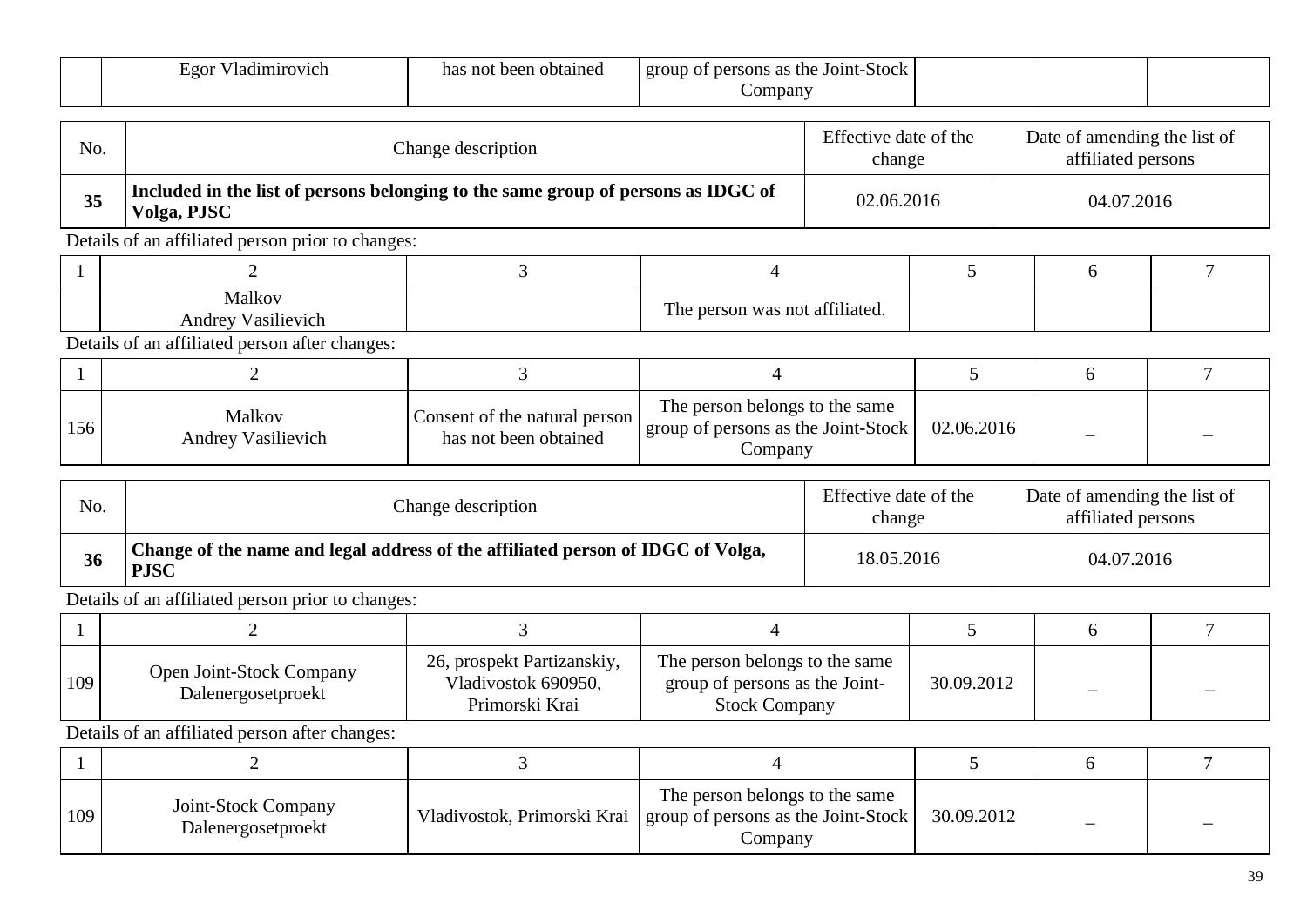| No.          |                                                                                                | Change description                                                           |                                                                                          |                       | Effective date of the<br>change                                                       | Date of amending the list of<br>affiliated persons |                              |                |
|--------------|------------------------------------------------------------------------------------------------|------------------------------------------------------------------------------|------------------------------------------------------------------------------------------|-----------------------|---------------------------------------------------------------------------------------|----------------------------------------------------|------------------------------|----------------|
| 37           | Change of the name and legal address of the affiliated person of IDGC of Volga,<br><b>PJSC</b> |                                                                              |                                                                                          | 07.04.2016            |                                                                                       |                                                    | 04.07.2016                   |                |
|              | Details of an affiliated person prior to changes:                                              |                                                                              |                                                                                          |                       |                                                                                       |                                                    |                              |                |
|              | $\overline{2}$                                                                                 | 3                                                                            | $\overline{4}$                                                                           |                       | 5                                                                                     |                                                    | 6                            | $\overline{7}$ |
| 97           | Open Joint-Stock Company<br><b>Moscow Telecommunications Center</b><br>of Energy Systems       | 5A, ul. Akademika<br>Chelomeya, Moscow, 117630                               | The person belongs to the same<br>group of persons as the Joint-<br><b>Stock Company</b> |                       | 30.09.2012                                                                            |                                                    |                              |                |
|              | Details of an affiliated person after changes:                                                 |                                                                              |                                                                                          |                       |                                                                                       |                                                    |                              |                |
|              | $\overline{2}$                                                                                 | 3                                                                            | 4                                                                                        |                       | $5\overline{)}$                                                                       |                                                    | 6                            | $\overline{7}$ |
| 97           | Joint-Stock Company<br>Moscow Telecommunications Center of<br><b>Energy Systems</b>            | Moscow                                                                       | The person belongs to the same<br>group of persons as the Joint-Stock<br>Company         |                       | 30.09.2012                                                                            |                                                    |                              |                |
| No.          |                                                                                                | Change description                                                           |                                                                                          |                       | Effective date of the<br>Date of amending the list of<br>affiliated persons<br>change |                                                    |                              |                |
| 38           | Change of the name of the affiliated person of IDGC of Volga, PJSC                             |                                                                              |                                                                                          | 17.05.2016            | 04.07.2016                                                                            |                                                    |                              |                |
|              | Details of an affiliated person prior to changes:                                              |                                                                              |                                                                                          |                       |                                                                                       |                                                    |                              |                |
| $\mathbf{1}$ | $\overline{2}$                                                                                 | 3                                                                            | $\overline{4}$                                                                           |                       | 5                                                                                     |                                                    | 6                            | $\overline{7}$ |
| 119          | Open Joint-Stock Company<br>Petrodvorets City Electric Grid                                    | 9, ul. Volodi Dubinina,<br>Petrodvorets, Saint Petersburg,<br>198510, Russia | The person belongs to the same<br>group of persons as the Joint-<br><b>Stock Company</b> |                       | 30.06.2015                                                                            |                                                    |                              |                |
|              | Details of an affiliated person after changes:                                                 |                                                                              |                                                                                          |                       |                                                                                       |                                                    |                              |                |
| 1            | $\overline{2}$                                                                                 | $\overline{3}$                                                               | $\overline{4}$                                                                           |                       | 5                                                                                     |                                                    | 6                            | 7              |
| 119          | Joint-Stock Company<br>Petrodvorets City Electric Grid                                         | 9, ul. Volodi Dubinina,<br>Petrodvorets, Saint Petersburg,<br>198510, Russia | The person belongs to the same<br>group of persons as the Joint-Stock<br>Company         |                       | 30.06.2015                                                                            |                                                    |                              |                |
| No.          | Change description                                                                             |                                                                              |                                                                                          | Effective date of the |                                                                                       |                                                    | Date of amending the list of |                |